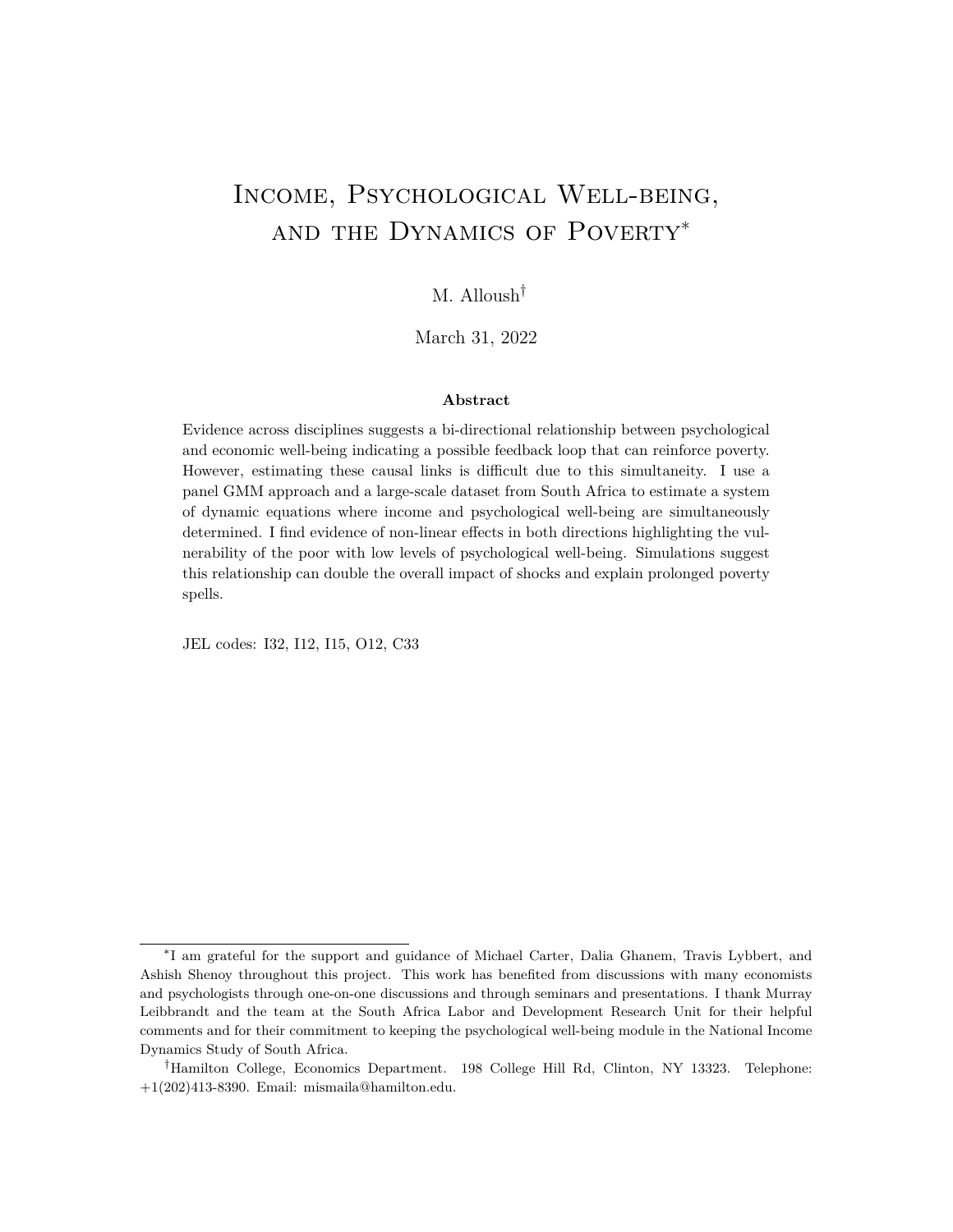## **1 Introduction**

One in five adults around the world suffers from a common psychological disorder every year; psychological disorders account for nearly 13% of the overall global disease burden (Steel et al., 2014; Collins et al., 2011). With a lifetime prevalence of nearly 20%, depression is the most common psychological disorder, estimated to affect 4.4% of adults worldwide at any given point in time (Friedrich, 2017). Psychological well-being is pertinent to economists as an important end in itself but also in part because the *lack of it* likely plays a role in shaping economic outcomes such as employment or poverty.<sup>[1](#page-0-0)</sup> However, despite the ubiquity of psychological disorders, rigorous empirical evidence on their role in determining economic outcomes and economic decision-making is limited, especially in developing countries.

This dearth of empirical evidence is, at least partially, due to the difficulty of empirically untangling the causal relationship between psychological well-being and economic outcomes such as income or employment. While a change in an individual's psychological well-being *can* influence their earnings, at the same time, their level of economic well-being likely plays a role in determining their state of mental health. In addition to other potential sources of endogeneity, this simultaneity makes it difficult to pin down estimates of causal links using observational data. While experimental and quasi-experimental studies have estimated the effect of both positive and negative income or wealth shocks on psychological well-being, estimating the opposite relationship experimentally is challenging among representative samples. In this paper, I use a dynamic panel data approach and a large representative dataset from South Africa to estimate the simultaneous relationship between economic and psychological well-being and explore its implications on the dynamics of poverty.

This bi-directionality between psychological and economic well-being and its potential to push some individuals into a vicious cycle is well established in the psychology literature. The *social drift* hypothesis posits that individuals with psychological disorders are more likely to enter into or remain in poverty due to reduced productivity, loss of earnings, and wasteful spending. At the same time, the *social causation* hypothesis states that conditions of poverty increase the risk of mental illness, and affect psychological well-being through malnutrition, violence, and social exclusion (Lund et al., 2011). Recent work in economics has suggested that this feedback loop could lead to a psychological poverty trap (Ridley et al., 2020; Haushofer, 2019). However, most evidence on the causal links is based on narrow sub-populations. Given the prevalence of psychological disorders around the world, the question as to whether the relationship between economic and psychological well-being can pose as an impediment for some to achieve their full economic potential should be of interest to economists and policymakers alike.

In this paper, I extend panel data methods popularized by Arellano and Bond (1991) and

<sup>1</sup>Depression can be debilitating to an individual, and its impact on many aspects of their life can be substantial. Depressive disorders are characterized by sadness, feelings of tiredness, loss of interest or pleasure, disturbed sleep or appetite, feelings of guilt or low self-worth, and poor concentration.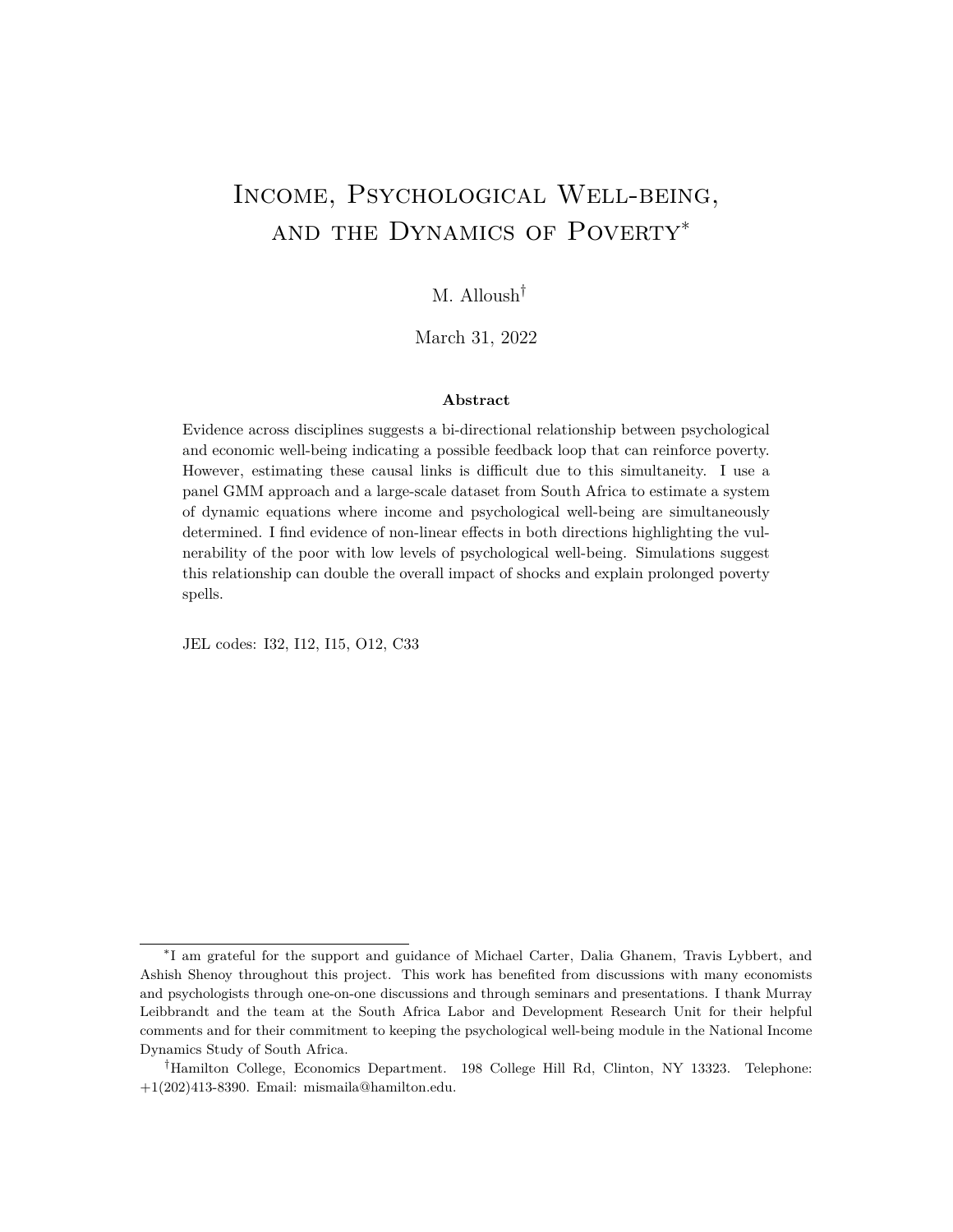use a generalized method of moments (GMM) approach to estimate a system of dynamic simultaneous equations.<sup>[2](#page-0-0)</sup> With data from the National Income Dynamics Study of South Africa I first answer two main questions: Do changes in depressive symptoms affect an individual's own income? And, does economic well-being (proxied by household income) play a significant role in determining an individual's level of depressive symptoms? The answer I find to both is yes, on average, with significant heterogeneity and non-linearity.

Further analysis shows that changes at the low end of the Center for Epidemiologic Studies Depression (CES-D) scale (few depressive symptoms) do not seem to affect income; however, for changes near the threshold used by psychologists to screen for depression at the higher end of the scale, I find large effects on individual income. The estimates predict that for an average working-age individual, a one standard deviation (SD) increase in depressive symptoms decreases their income by nearly 16%. The results suggest that one possible avenue through which this occurs is a decreased likelihood of being economically active. Turning to the opposite direction of causality, I find that a 20% decrease in household income per capita increases an individual's CES-D score by 0.4 points (0.13 SD) on average. I also find similar statistically significant estimates when using other measures of economic well-being specifically food expenditure per capita and a household wealth index. By investigating the heterogeneity by baseline poverty status, I find that the effect of changes in economic well-being is larger (nearly double) among the poor.

The relationship between psychological and economic well-being is difficult to untangle with observational data. I use an approach that controls for important individual fixed effects and time-varying individual and household characteristics, but requires assumptions on the dynamic process that I discuss in detail in Section 3 and Appendix D. The spacing of the waves and the recall periods of the questions make these assumptions more plausible: nonetheless, they are strong assumptions. I show results of the effect of income on psychological well-being using an alternative estimation method: a regression discontinuity approach requiring a different set of assumptions yet I find similar point estimates.<sup>[3](#page-0-0)</sup> The uniformity of the estimates across these methods provides support to the core results.

The results indicate that income and depressive symptoms are intertwined; still, it is clear that not every poor person suffers from depression and that not every person suffering from depression experiences significant declines in their income. While the average impacts in either direction that are both statistically and economically significant, the estimated

<sup>&</sup>lt;sup>2</sup>Starting with methods by Anderson & Hsiao (1981), Holtz-Eakin, Newey and Rosen (1988), and Arellano & Bond (1991), I show that a system of dynamic simultaneous equations can be estimated with at least four rounds of data (proofs and Monte Carlo simulations are available in the Appendix). This approach requires assumptions on the dynamic process and the correlation of shocks over time to be consistent which I discuss in detail in Section 3.

 ${}^{3}$ In Appendix C I use a local randomization (regression discontinuity) approach and leverage the threshold eligibility for the Older Person's Grant that begins at age 60 as an instrument for household income while restricting the sample to individuals living in households with economically inactive elderly in small windows around the threshold age similar to (Alloush and Wu, forthcoming).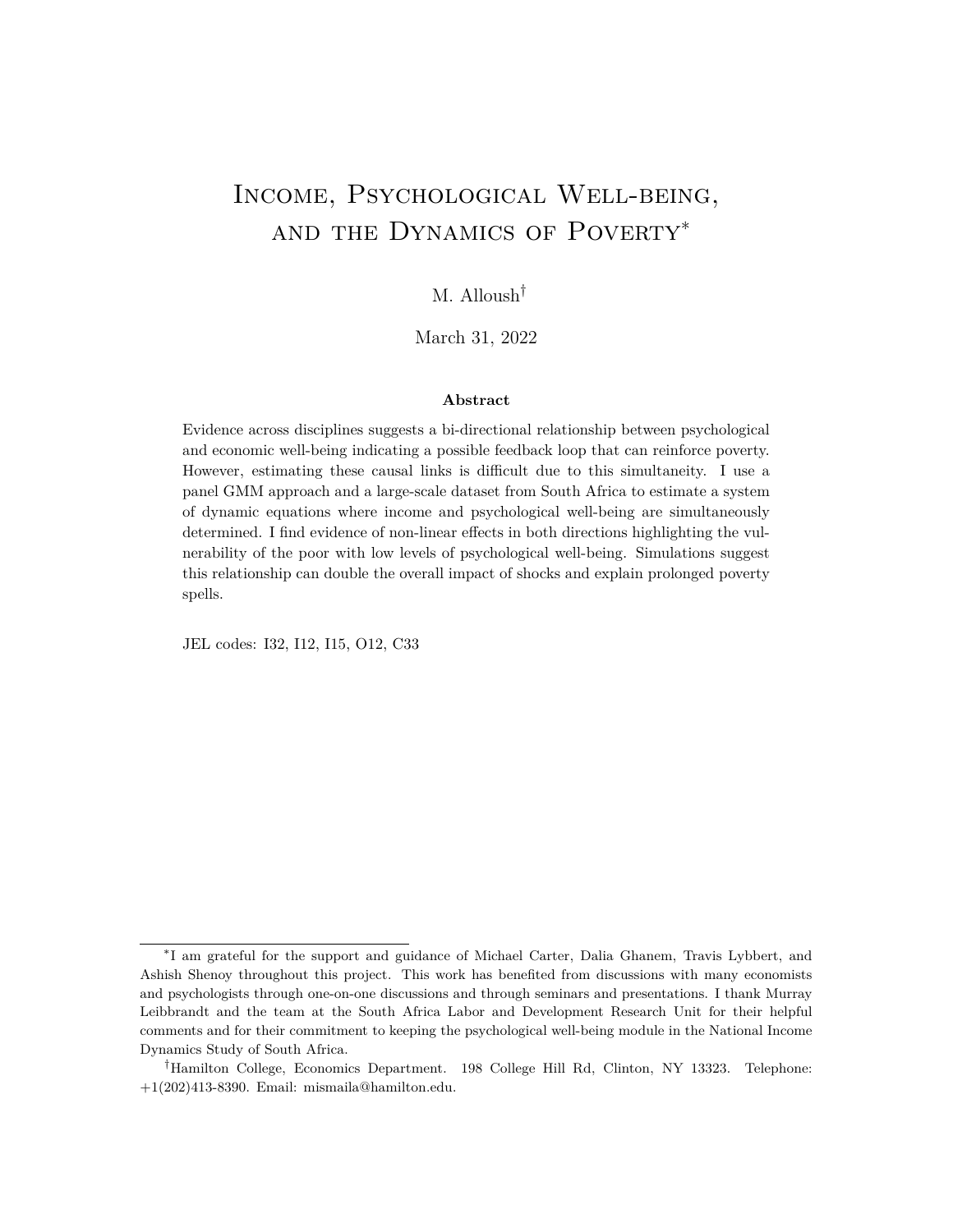dynamics do not, on average, suggest the existence of multiple-equilibrium poverty traps. The results do highlight that the poor with high levels of depressive symptoms are particularly vulnerable and may be disproportionately aected by shocks. Simulations using the estimated system of dynamic equations show that this feedback loop can explain prolonged poverty spells and reduced resilience. The simulations show that the dynamic bi-directional relationship increases vulnerability to long-term poverty up to 30 percentage points among those with low levels of psychological well-bein[g.](#page-0-0)

The literature on mental health (and specically depression) in economics is growing. Depressive disorders are associated with diminished quality of life and higher risk of mortality (Hays et al., 1995; Spijker et al., 2004). Moreover, reduced functioning in occupational and social roles is pervasive among those suering from depression and this is consistent across contexts and cultures (Ormel et al., 1993). Psychiatrist Aaron Beck's (1967) exposition on depression provides a detailed analysis of the symptoms and behavioral changes associated with depression. De Quidt and Haushofer (2016) summarize Beck's seminal work and highlight ways in which several aspects of depression could be of intere[st](#page-0-0) to economists. It is possible and likely that depression through its many symptoms can have a substantial impact on one's economic decision-making, productivity, and consequent outcom[es](#page-0-0).

Experimental evidence shows that decreasing depressive symptoms through therapy and/or antidepressants signi cantly improves several economic outcomes including investment in children and employment at the intensive and extensive margins (Bolton et al., 2003; Ran et al., 2003; Patel et al., 2017; Angelucci and Bennett, 202[1\)](#page-0-0). These studies look at the eect of reducing depressive symptoms among those who are already suering from depression and sought treatment. Other studies show that productivity increases with improved psychological well-being (Berndt et al., 1998; Oswald, Proto and Sgroi, 2015; Shreekumar and Vautrey, 2022). Only a handful of studies measure the causal eects of mental health on employment and income among representative populations. The existing evidence shows that psychological distress signi cantly reduces the likelihood of employment and earnings (Chatterji, Alegria and Takeuchi, 2011; Frijters, Johnston and Shields, 2014; Peng, Meyerhoefer and Zuvekas, 2016; Bryan et al., 2020). Recent quasi-experimental

 ${}^{4}$ Co-morbidity with factors such as alcohol consumption, physical pain, and sleep deprivation for which there is increasing evidence of their importance in poverty (Schilbach, 2019; Schilbach, Scho eld and Mullainathan, 2016; Bessone et al., 2021) can exacerbate these feedback loops. Moreover, the results in this paper do not speak to the inter-generational e ects of psychological disorders (Eyal and Burns, 2019).

<sup>&</sup>lt;sup>5</sup>In brief, depression is associated with negative expectations and low self-evaluation, indecisiveness and paralysis of the will, withdrawal and rumination, as well as fatigue and reduced gratication. Strulik (2019) similarly models how behavioral changes associated with depression can a ect economic outcomes.

 $6$ For example Cobb-Clark, Dahmann and Kettlewell (2021) nd the depression is associated with stated context-specic risk preferences. Studies in psychology illustrate an association between depression and altered preferences, perception, and cognitive and executive functioning (Yechiam, Busemeyer and Stout, 2004; Smoski et al., 2008; Cella, Dymond and Cooper, 2010; Snyder, 2013; Hubbard et al., 2016).

<sup>&</sup>lt;sup>7</sup> Lund et al. (2020) provide a systematic review of mental health interventions in low and middle income countries.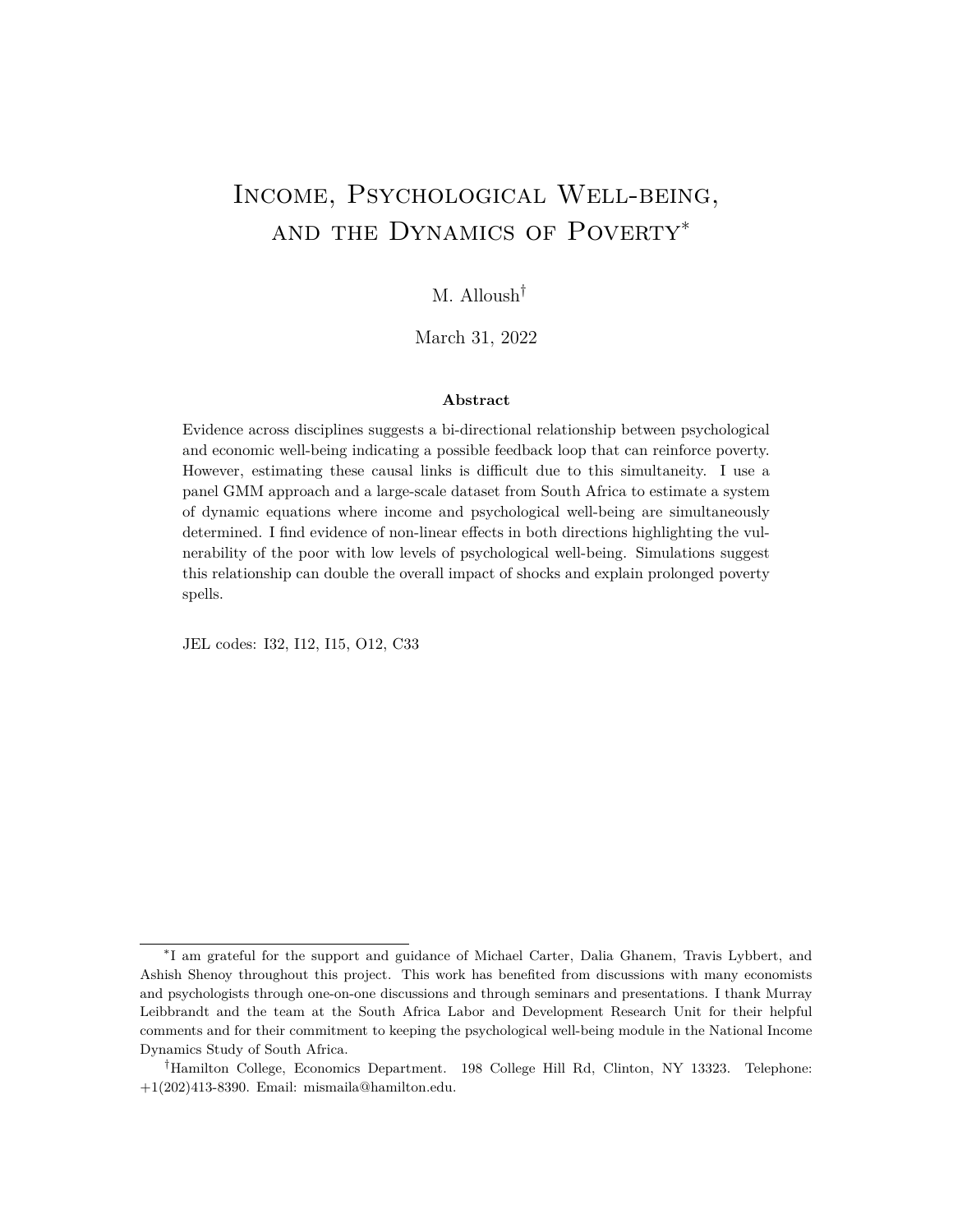evidence by Biasi, Dahl and Moser (2021) suggests important eects of several mental disorders (including depression) on employment outcomes in Denmark. However, recent studies show mixed results for programs aimed at improving psychological well-being (Baranov et al., 2019; Haushofer, Mudida and Shapiro, 2020; Angelucci and Bennett, 2021). I add to this literature by estimating the e ect of changes in depressive symptoms on one's income with a large representative sample in a developing country. In addition, I demonstrate important non-linearities by showing that changes near the depression threshold are more consequential when it comes to income.

Interest in economics has long focused on the reverse causal link, the eect of income (or other measures of economic well-being) on mental health. Several studies use exogenous shocks to income to show that income does aect mental health (Frijters, Haisken-DeNew and Shields, 2004, 2005; Gardner and Oswald, 200 $\hat{\tau}$ ). For example, Gardner and Oswald (2007) compare British lottery winners to a control group of other lottery players and nd that those who win the lottery show higher levels of psychological well-being. In another study, changes in wealth due to the great recession are shown to aect the likelihood of depression (McInerney, Mellor and Nicholas, 2013). Christian, Hensel and Roth (2019) show that income shocks lower suicide rates in Indonesia with suggestive evidence that the mechanisms is through a reduction in depression rates.

Recent experimental evidence on the impact of cash transfers have increasingly considered the psychological well-being outcomes. Through large once-o cash transfers to poor households in Kenya, Haushofer and Shapiro (2016) experimentally nd that these transfers increased economic well-being in the long-run and individuals in these households showed reduced stress and decreased depressive symptoms measured by a 1.2-point reduction in the CES-D 20 scale. Other experimental and quasi-experimental studies suggest that cash transfer programs reduce the incidence of depression among beneciaries (Macours, Schady and Vakis, 2012; Ozer et al., 2011; Baird, De Hoop and Özler, 2013; Banerjee et al., 2019).

More broadly, this paper contributes to a growing eld aimed at understanding the multitude of stresses faced in poverty. The psychological consequences of poverty are gaining increased attention among economists investigating the mechanisms through which poverty can aect economic productivity and decision-making (Schilbach, Schoeld and

<sup>&</sup>lt;sup>8</sup>Studies di erentiate between psychological well-being and life satisfaction/happiness which is the subject of many dierent studies over the years (see for example Stevenson and Wolfers (2013); Graham and Pettinato (2002); Kahneman and Deaton (2010)). The CES-D scale used in this paper measures depressive symptoms as a proxy for psychological well-being which is associated with but dierent from life satisfaction (Headey, Kelley and Wearing, 1993; Das et al., 2009). For example, Lindqvist, Östling and Cesarini (2020) show that in the long-run, lottery winners have higher life satisfaction but nd no eect on mental health.

 $9R$ elated research shows that unemployment due to plant closures decreased levels of mental health of both the unemployed and his/her spouse (Marcus, 2013; Farré, Fasani and Mueller, 2018).

 $10$ McGuire, Kaiser and Bach-Mortensen (2022) provide a systematic review of the e ect of cash transfers on mental health nding mostly positive eects. Some of these programs involve more than just a transfer of income or assets and thus the eects on psychological well-being cannot be attributed only to increases in income.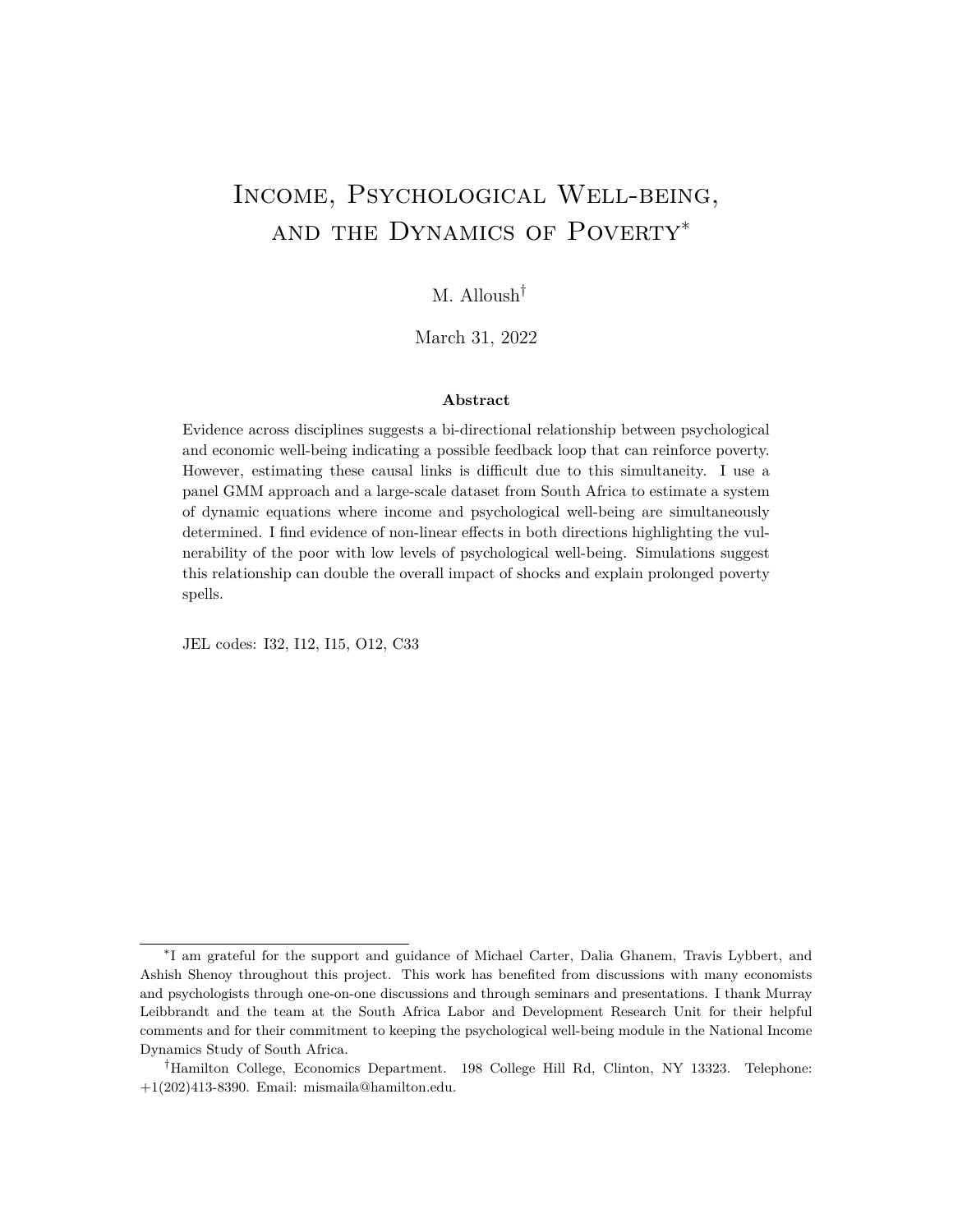Mullainathan, 2016). One avenue through which these eects may occur is lower levels of mental health (Haushofer and Fehr, 2014; Ridley et al., 2020). This paper adds to this eld by empirically estimating the simultaneous relationship between economic and psychological well-being and exploring its implications on poverty dynamics.<sup>11</sup>

Overall, the evidence suggest that economic and psychological well-being are intertwined. In this paper, I add to the literature with three main contributions: 1) I estimate both eects in a dynamic and simultaneous system of equations with nationally representative data in a developing country; this allows me to to use simulations to better understand the e ect of the feedback loop in the long-run and estimate the overall e ect of shocks;  $2)$  I show signicant non-linearities in both directions whereby changes closer to the depression threshold have a bigger e ect on an individual's income and on the other hand the poor are more aected by changes in income when it comes to their depressive symptoms; 3) I extend panel data methods and show that the approach leads to similar point estimates to that estimated using a regression discontinuity approach.

While this mainly stress the potential negative consequences of the relationship between poverty and psychological well-being, there is a positive story to tell. Poverty-alleviation programs may have an added benet of positive impacts on psychological well-being an important goal in itselfwhich may also enhance an individual's capability to further improve their economic well-being. In this sense, psychological well-being is both a constitutive freedom and an instrumental one (Sen, 1999). The results rearm the conclusion of Haushofer and Fehr (2014) stressing the importance of considering psychological variables as avenues for novelty in poverty-alleviation programs. Some of the recent evidence on interventions aimed at improving mental health is encouraging (Baranov et al., 2019; Angelucci and Bennett, 2021).

The rest of this paper is structured as follows. In Section 2, I introduce the data, discuss the measure of psychological well-being, and highlight relevant descriptive statistics. Section 3 outlines the main empirical strategy and the key assumptions required for consistency of the econometric approach, and Section 4 presents the results. Section 5 shows some implications for poverty dynamics using simulations. Finally, Section 6 concludes.

## 2 Data, Measurement, and Descriptive Statistics

In this section I introduce the data used in this analysis, the Center for Epidimiologic Studies Depression Scale which is the main measure of depressive symptoms I use in this

 $11$ Two papers in the literature are similar to mine. Steele, French and Bartley (2013) use panel data from Britain to jointly estimate the bi-directional relationship between mental health and the employment status of men using a dynamic correlated random-e ects speci cations. They nd that mental health issues lead to a decrease in economic activity while becoming unemployed increases psychological distress. Bubonya, Cobb-Clark and Ribar (2019) use a similar correlated random-eects approach to show that the relationship is stronger for men in Australia.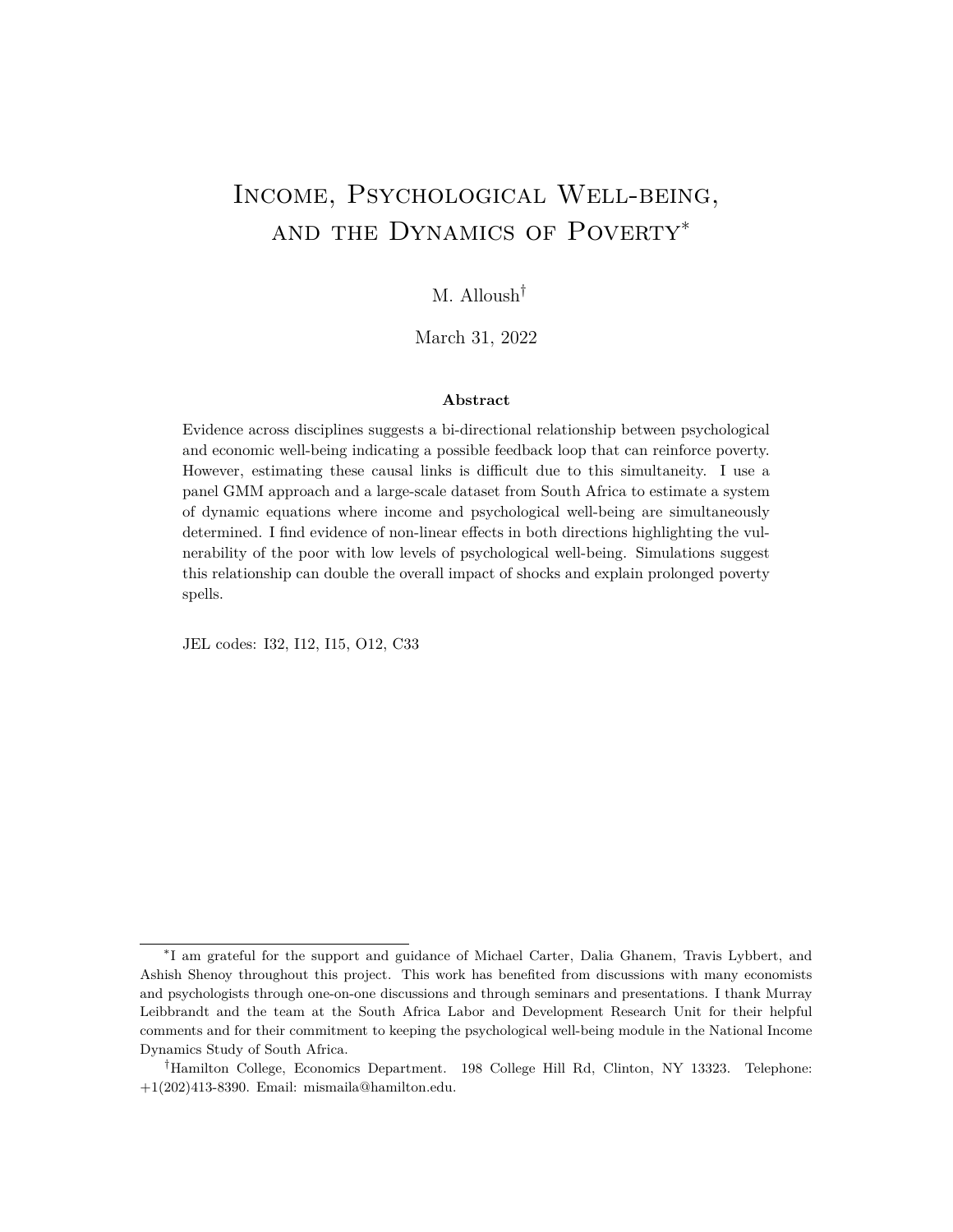paper, and discuss some key motivating descriptive statistics.

### 2.1 Data

The panel data used in this analysis comes from the National Income Dynamics Study (NIDS) of South Africa. <sup>12</sup> The rst survey wave was conducted in 2008 and households were interviewed every two years until 2014 (Wave 1-4) and once again in 2017 (Wave 5). The study began with a nationally representative sample of nearly 27,000 individuals (16,758 completing the adult individual-level questionnaire) in 6,598 households. Detailed data was collected on socio-economic variables that include expenditure, labor market participation and economic activity, fertility and mortality, migration, income, education, and anthropometric measures. Most important to this analysis, NIDS contains a psychological well-being module comprising of the 10-item Center for the Epidemiological Studies Depression Scale (CES-D) for adults (at least 16 years old) in all waves (questionnaire is shown in Appendix Table A1). This is unprecedented in a nationally representative panel survey in a developing country.

For the main analysis in this paper, I use data from the rst four equally-spaced waves of the NIDS. I use the fth wave to conduct robustness checks. The main analysis uses a balanced sample which e ectively includes only those who were at least 16 years of age in the rst wave and responded to the all relevant questions in the individual-level questionnaire in all four waves. The balanced sample is poorer on average than the full Wave 1 sample (See Table A2 in the Appendix). However, those that complete the CES-D in all four waves are similar to the balanced sample. The median income and expenditure variables are more similar across these samples suggesting that wealthier households and individuals are more likely to attrit from the panel. The results in the paper therefore are not necessarily representative of wealthier South Africans. From this balanced sample, I trim the top and bottom 0.25% of individuals based their household income per capita to remove outliers. The resulting sample size is 6,281 individuals. Table 1 presents Wave 4 descriptive statistics of the this sample.

### 2.2 Measurement of Depressive Symptoms

In this analysis, I use the 10-item Center for Epidemiologic Studies Depression scale to measure depressive symptoms and proxy psychological well-being. The CES-D scale was developed to assess depressive symptoms and screen for depression in the general population (Radlo, 1977). It is a widely-used measure of depressive symptoms (Santor, Gregus and

 $12$ This is a panel study conducted by the South Africa Labor and Development Research Unit at the University of Cape Town. An analysis of mental health and socioeconomic status using the rst round of data of this study can be found in Ardington and Case (2010).

<sup>&</sup>lt;sup>13</sup>The results in the paper are robust to the trimming of the top and bottom 0.5,1, and 5% (see Table A3 in the Appendix).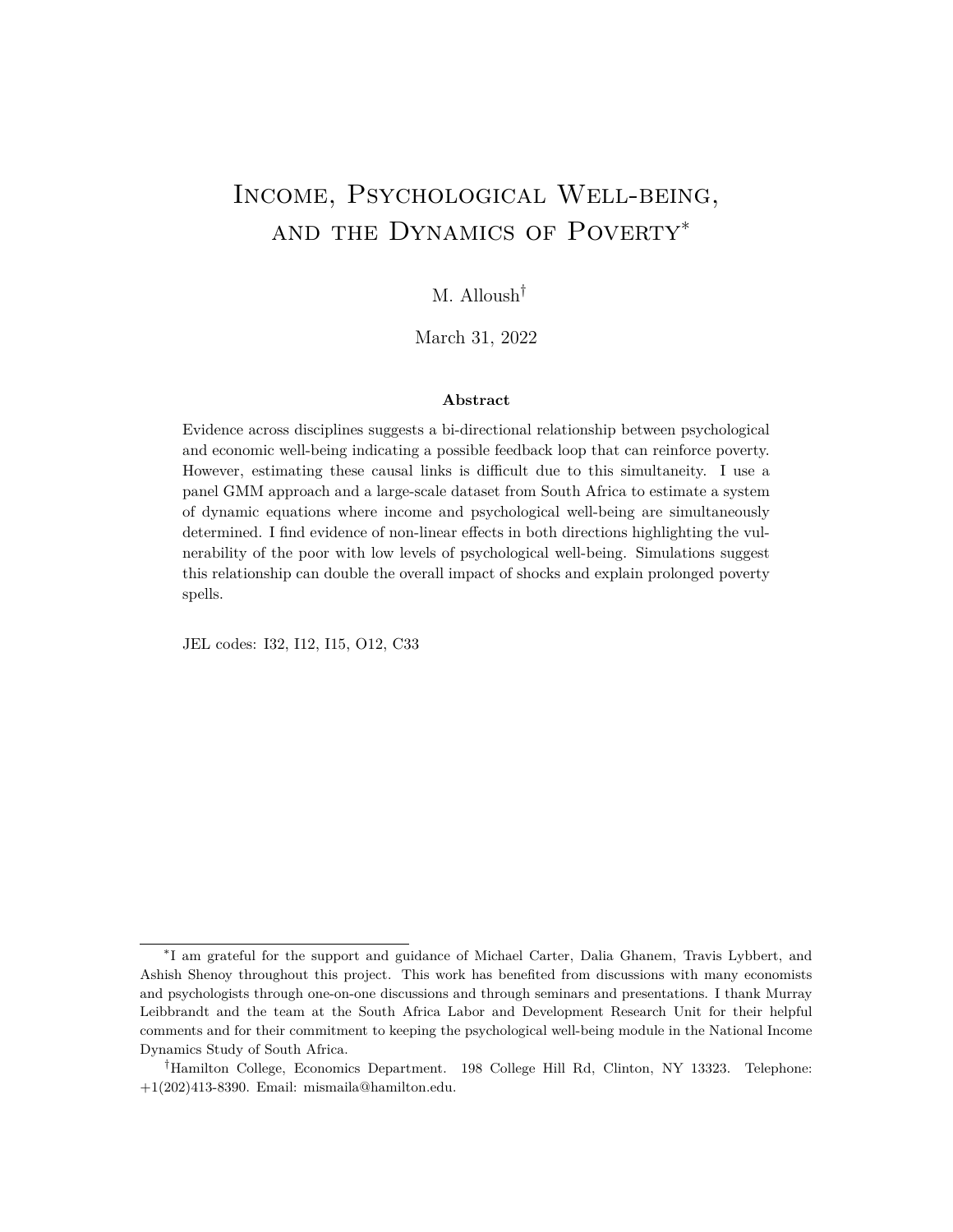(a) Histogram of CES-D Scores

(b) Relationship between Lagged and Current CES-D

Figure 1: Distribution of CES-D scores: Histogram of the CES-D scores shows that a signi cant portion of the population have scores above the threshold of 10 used by psychologists to screen for depression. Figure (b) shows that past CES-D scores are predictive of current scores.

Welch, 2006) and is comprised of questions that ask individuals how often in the last week they felt certain emotions related to depression<sup>14</sup> The scores for all questions are summed for an overall score between 0 and  $30^5$ . A higher overall CES-D score indicates more depressive symptoms. The distribution of CES-D scores across all four waves in the study sample is shown in Figure 1(a).

The CES-D is used to screen for depression and scores above certain thresholds indicate

<sup>&</sup>lt;sup>14</sup>See Appendix Table A1 for the 10-item CES-D questionnaire administered in the NIDS.

<sup>&</sup>lt;sup>15</sup>For negative feelings such as how often an individual felt loneliness or an inability to get going, the respondent gets a 0 score if they respond with Not at all or rarely, 1 for Some or little of the time, 2 for Occasionally, and 3 for All the time. For positive statements such as feeling hopeful, the scores are reversed. The numbers corresponding to the answers are then added for all questions. The shortened 10-item CES-D scale used here attains satisfactory prediction accuracy and reliability in assessing depressive symptoms and correlates very highly with the full 20-item questionnaire (Zhang et al., 2012) and is shown to be stable over time(González et al., 2017; Saylor, Edwards and McIntosh, 1987).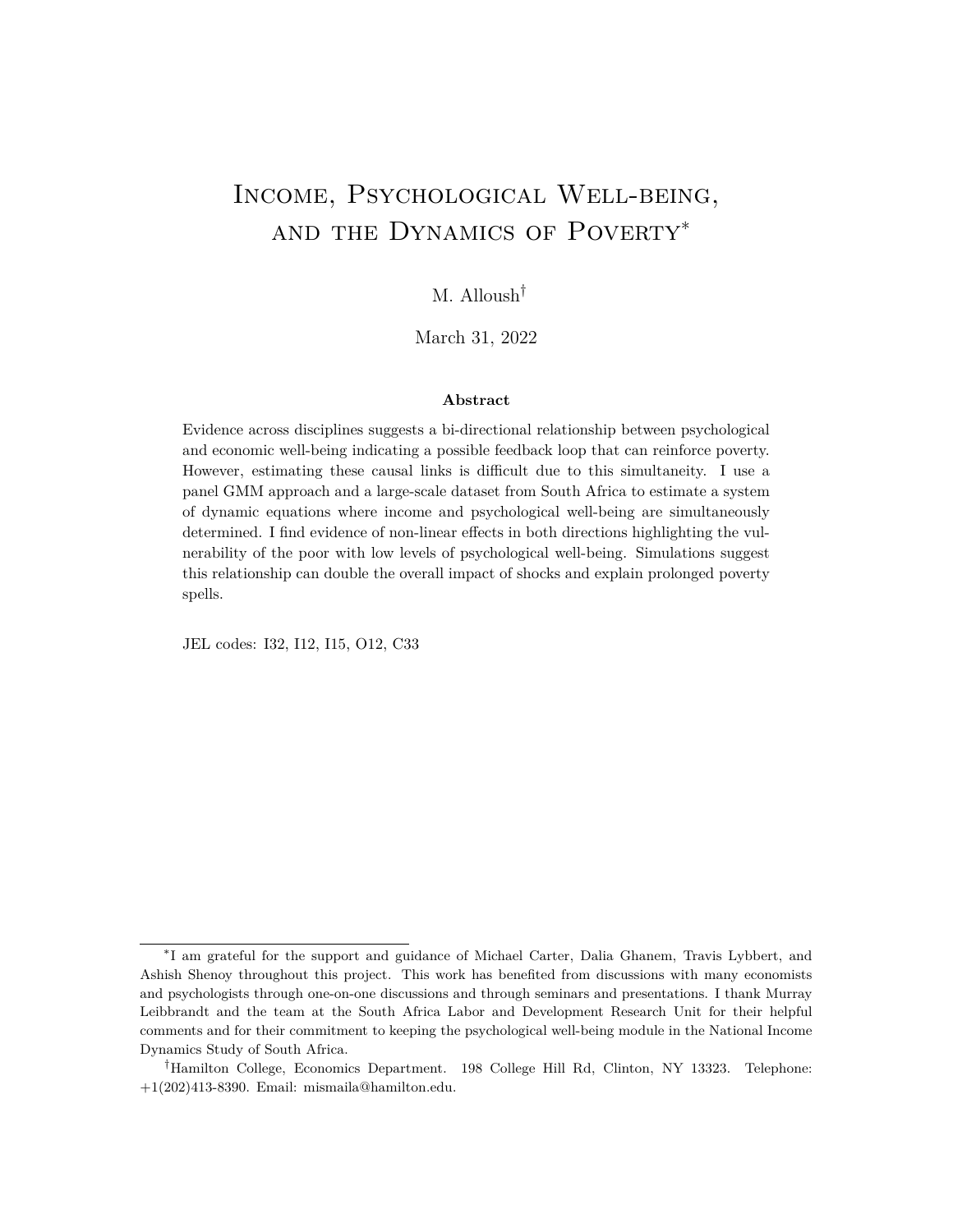that an individual is increasingly likely to be suering from what clinical evaluation would diagnose as depression. In the 10-item CES-D, a threshold score of 10 is most commonly used for depression screening; however, Baron, Davies and Lund (2017) suggest that a threshold score of 11 is appropriate for screening for depression among most populations in South Africa.<sup>16</sup> The CES-D 10 is commonly used in South Africa and is shown to be internally consistent and veried as an eective screening tool for depression (Hamad et al., 2008; Johnes and Johnes, 2004; Myer et al., 2008; Baron, Davies and Lund, 20 $1\frac{1}{7}$ . Moreover, the CES-D Scale has slightly better positive predictive value than the PHQ-9, another commonly used depression screening toor  $\hat{d}$ . An important characteristic of CES-D is that its questions do not explicitly mention psychiatric illnesses. This helps mitigate the e ect of stigma on the quality of data as mental illnesses are highly stigmatized in South African communities (Hugo et al., 2003). This is evident in the data as the rate of response about speci c mental illnesses is very low. However, the response rate on the CES-D module is high; on average, 94.6% of individuals who completed the individual-level questionnaire completed the CES-D questionnaire.

In the study sample, the mean CES-D score for all four waves is 7.73 (4.49) and shows a decreasing trend where the average score is 8.39 (4.64) in 2008 and 7.22 in 2014. Within person standard deviation in the CES-D score is 3.6. The incidence of scores above 11 show a similar pattern and decrease from about 20.67% in 2008 to 15.06% in 2014. Nearly 52% of the panel sample record a CES-D score of 11 or above at least once in all four waves. Figure 1(b) shows the predictive value of lagged CES-D scores on current CES-D scores and the likelihood of having a CES-D score greater than or equal to the threshold of 11 where individuals are at high risk of depression.

### 2.3 Descriptive Statistics

South Africa is a middle-income country with one of the highest levels of income inequality in the world. The mean monthly household income per capita (standard deviation in brackets) in the study sample in 2014 was 1,934 ZAR  $(1.963)^9$ . This hides signi cant inequality as recent reports estimate that nearly 54% of the population is living in poverty and about 20% live in extreme poverty (Leibbrandt, Finn and Woolard, 2012). In the study sample,

 $16$  For more on how these thresholds are determined see Baron, Davies and Lund (2017). A threshold of 11 on average correctly classied 84% of cases (as depressed or not depressed) in a follow up on the NIDS sample in South Africa. This threshold score is determined based on a trade-o between sensitivity, specicity, and positive predictive value for clinical depression.

 $17$ Language and culture likely a ect the way questions are understood and answered so it is important to consider whether the CES-D is valid in South Africa (Samuels and Stavropoulou, 2016).

<sup>&</sup>lt;sup>18</sup>The CES-D scale and PHQ-9 are shown to be highly correlated [0.8-0.88] (Pilkonis et al., 2014).

<sup>&</sup>lt;sup>19</sup>This corresponds to 190 US Dollars or approximately \$340 PPP adjusted. The GDP per capita in South Africa in 2014 was \$6,434 corresponding to a monthly income per capita of \$536. The distribution of income is skewed and the trimming of the top and bottom extremes in income for my study sample brings down the mean reecting the high levels of inequality in the country. Income and expenditure numbers are adjusted for in ation and are in November 2014 prices.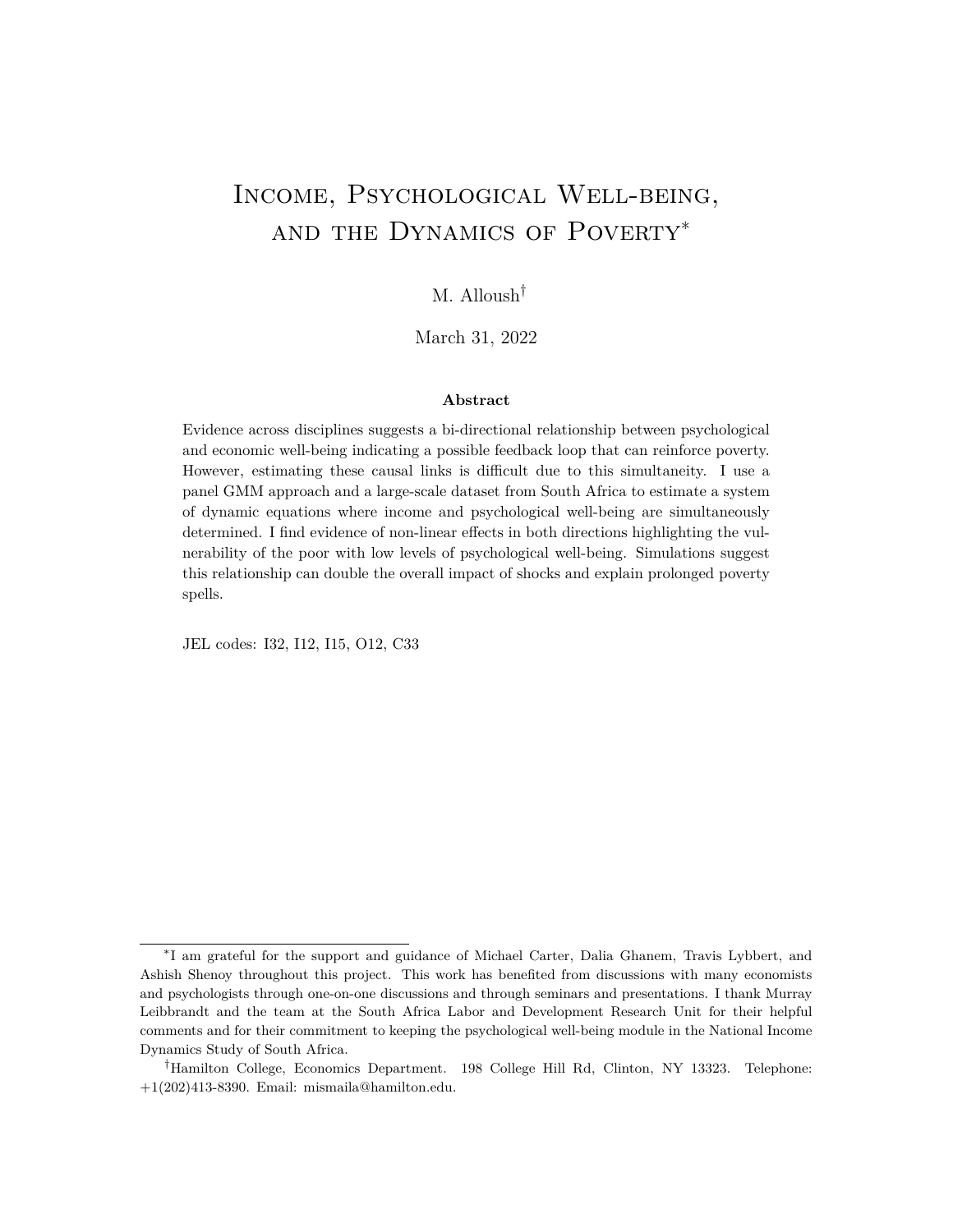| VARIABLES - Wave 4                          | Mean  | (SD)     |
|---------------------------------------------|-------|----------|
| Household Income Per Capita (ZAR)           | 1,934 | (1,963)  |
| Household Food Expenditure Per Capita (ZAR) | 363   | (365)    |
| Individual Income (ZAR)                     | 2,267 | (2, 912) |
| CES-D score                                 | 7.22  | (4.22)   |
| Household Size                              | 5.05  | (3.33)   |
| Female                                      | 0.63  | (0.48)   |
| Age                                         | 42.85 | (15.88)  |
| <b>Economically Active</b>                  | 0.62  | (0.49)   |
| Disabled/Chronically III                    | 0.08  | (0.28)   |
| Observations                                | 6,281 |          |

Table 1: Study Sample Characteristics

Notes: This table provides Wave 4 descriptive statistics for the study sample used in this paper. Table A2 in the Appendix shows Wave 1 characteristics of the full sample versus the balanced sample. The sample in this study include individuals who completed the individual section of the survey including the CES-D section for the rst four rounds of NIDS. Table A2 shows that this sample is on average poorer, however, in most other characteristics, the study sample is similar.

nearly 84% of individuals report food expenditure levels that are considered poor in at least one of the four waves. 45% are poor in at least three out of the four waves and 21% are poor in all four waves of the panel.

Figure 2(a) graphs a histogram of CES-D scores by poverty status in all four waves. Among the poor, the distribution is shifted to the right where they are more likely to have scores above the depression threshold of 11. A Kolmogorov-Smirnov test for the di erence in the two distributions shows that they are statistically dierent from each other. Figure 2(b) shows the share of individuals with scores above the thresholds of 10, 11, and 12 by wealth decile. High scores like these indicate more depressive symptoms and a higher likelihood of depression. The share of individuals with scores above the threshold decreases with wealth whereby the share among the highest wealth decile is nearly half that of the lowest. These gures illustrate the correlation between psychological and economic well-being. The next section outlines the empirical strategy to estimate the causal relationships between the two.

## 3 Econometric Approach

An important source of endogeneity when studying the relationship between mental health and income is simultaneity. Psychological well-being has an impact on an individual's own earnings, but at the same time, their level of economic well-being a ects their psychological well-being. In this paper, I exploit the panel nature of the data to estimate the relationship as a system of two simultaneous dynamic equations that capture both causal links at the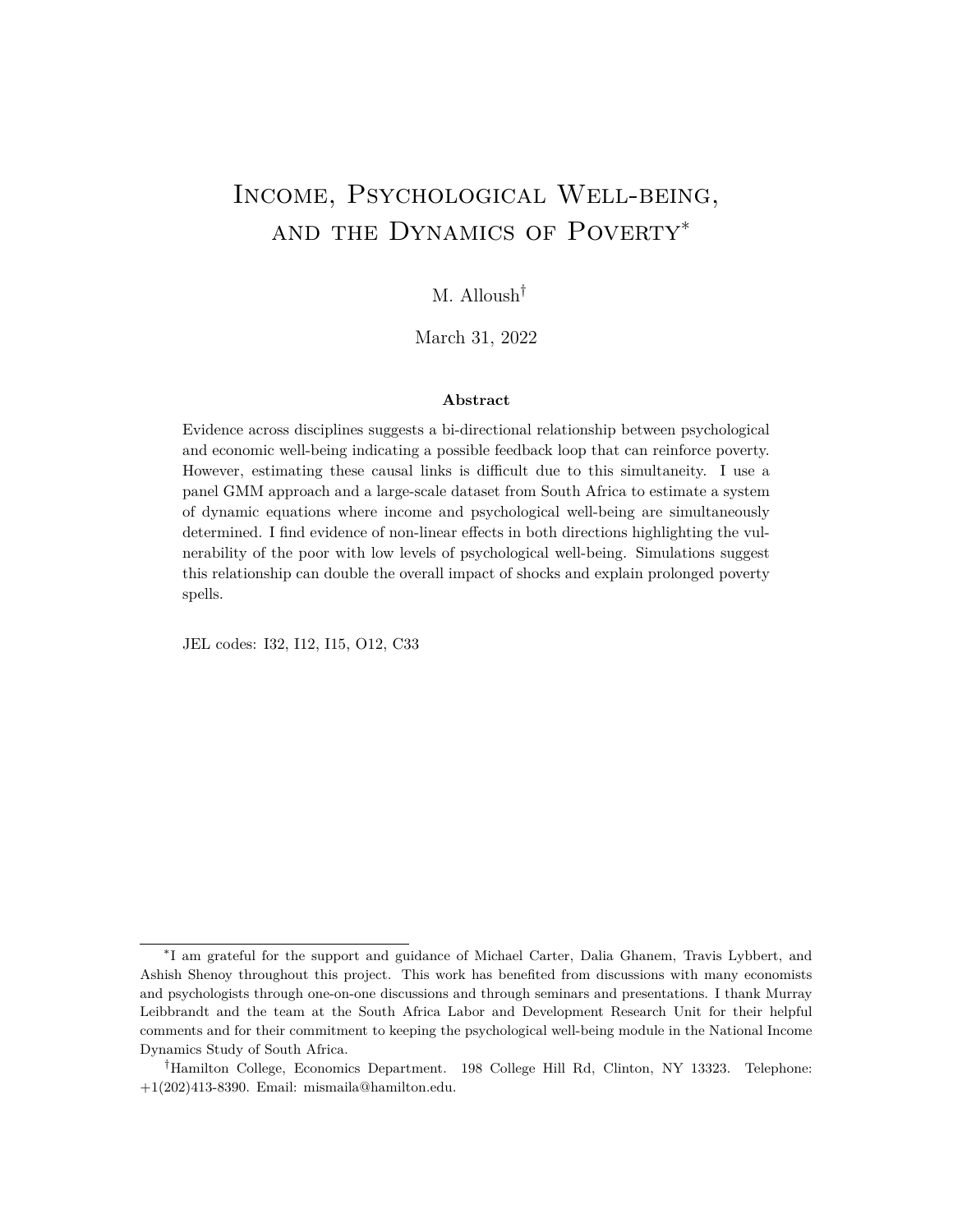(a) CES-D Scores by Poverty Status

### (b) Share Above Threshold by Wealth

Figure 2: CES-D and Economic Well-being: Panel (a) is a histogram of CES-D scores by poverty status. Panel (b) shows the share of individuals with CES-D scores above 10, 11, and 12 by wealth decile. High scores indicate an increasing likelihood of clinical depression and it is clear that as wealth increases, the share of individuals reporting scores higher than these thresholds is decreasing.

same time. A detailed explanation of this econometric approach is outlined in the Appendix C; this includes proofs and simulations that show the consistency of the GMM estimators under di erent assumptions.<sup>20</sup> In Section 3.1, I brie y describe the estimation approach and the assumptions on the dynamic process it requires. In Section 3.2 I discuss the main threats to identi cation and outline the approaches I use to show that the main results of the paper hold up to di erent robustness checks.

 $20$  For more on dynamic systems of equations and consistency of the estimations using GMM approaches, see Hsiao and Zhou (2015).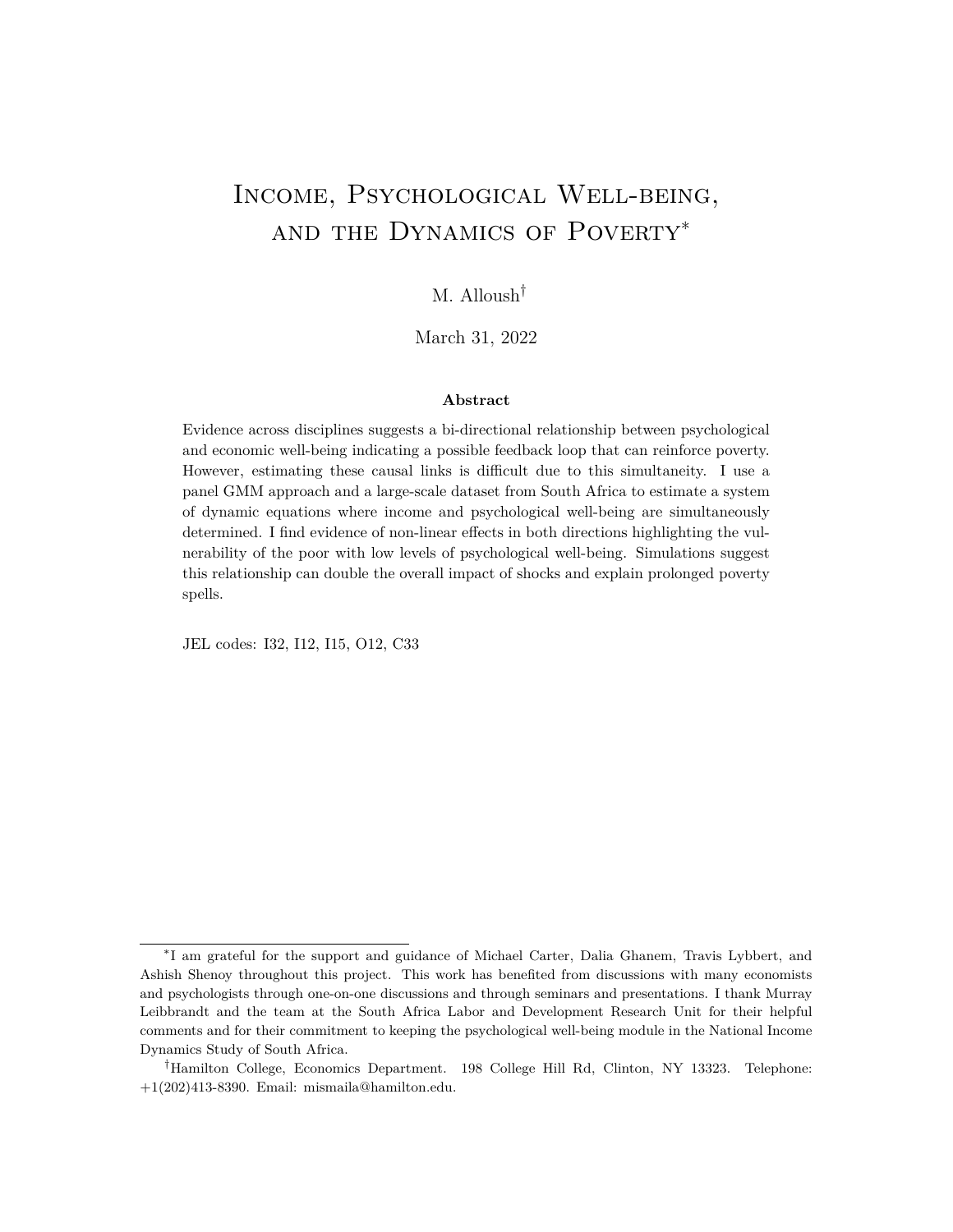### 3.1 Core Econometric Approach

First, I represent the relationship between income and psychological well-being with the following system of linear, dynamic, and simultaneous equations:

$$
y_{i,t} = -10i_{,t} + 1y_{i,t-1} + G_1x_{i,t} + i + e_{i,t}
$$
  

$$
d_{i,t} = 2h_{i,t} + 2d_{i,t-1} + G_2x_{i,t} + i + u_{i,t}
$$

where ${\sf y_{i,t}}$  is individual income and  ${\sf d_{i,t}}$  is a measure of psychological well-being for individual i in time t, and  $\mathsf{h}_{\mathsf{i},\mathsf{t}}$  is a measure of economic well-being. In this paper, I will consider mainly household income per capita<sup>21</sup> i and i are individual xed e ects; and  $e_{i,t}$  and  $u_{i,t}$  are the unobserved error terms for their respective equations. $x_{i,t}$  is a vector of time varying individual characteristics for individual i at time t. While the focus is not on the dynamics of income and psychological well-being, I allow for state dependence in the underlying process by having lagged levels of income  $y_{i(t-1)}$  and psychological well-being  $\theta_{i,t-1}$  as explanatory variables in their respective equations.

The individual xed e ects  $v_i$  and  $i$  are likely important determinants of both income and psychological well-being. I control for these individual xed eects by rst-dierencing both equations to get the following:

$$
Dy_{i,t} = 1Dd_{i,t} + 1Dy_{i,t} + G_1Dx_{i,t} + De_{i,t}
$$
 (1)

$$
Dd_{i,t} = 2Dh_{i,t} + 2Dd_{i,t} + G_2Dx_{i,t} + Du_{i,t}
$$
 (2)

In this system of equations, I am interested in estimating the coe cients of four endogenous variables, namely  $_1$ ,  $_1$ ,  $_2$ , and  $_2$ .  $^{22}$  If considering each single equation separately and abstracting away from bi-directionality, dynamic panel data methods suggests that, assuming sequential exogeneity and that the error termse<sub>l,t</sub> and  $u_{i,t}$  are serially uncorrelated, the lagged levelsy<sub>i,t 2</sub>, y<sub>i,t 3</sub>, ... and d<sub>i,t 2</sub>, d<sub>i,t 3</sub>, ... may be used as instruments to consistently estimate the parameters of the equation (1); the same set of instruments may be used to estimate equation (2) as well (Anderson and Hsiao, 1982; Arellano and Bond, 1991; Holtz-

<sup>&</sup>lt;sup>21</sup>Using household income per capita instead of individual income is not an identifying assumption. Individual income is part of household income and the simultaneity remains. The intuition behind this choice is that psychological well-being aects individual income directly and while this will then aect the household income, there can be potentially some compensatory behavior by other household members that would also a ect the household income. On the other hand, household income is a better proxy for the level of economic well-being one experiences. Using the same income variable (either individual income or household income) gives results that are consistent with the ones presented below and these results are in Appendix tables A6 and A7.

<sup>&</sup>lt;sup>22</sup>Two of these variables are assumed to be endogenous  $\bf{D}d_{i,t}$  in equation (1) and  $\bf{D}y_{i,t-1}$  in equation (2)) and the dependent variable lags  $(Dy_{i,t-1}$  and  $Dd_{i,t-1}$  are endogenous due to the rst dierencing. Right hand side variable  $Dy_{i,t}$  and its regressor $Dy_{i,t-1}$  share a common variable $y_{i,t-1}$  making the regressor correlated with the error term  $De_{i,t}$ . Similarly for  $Dd_{i,t}$  and its regressor  $Dd_{i,t-1}$  and the error term  $Du_{i,t}$ .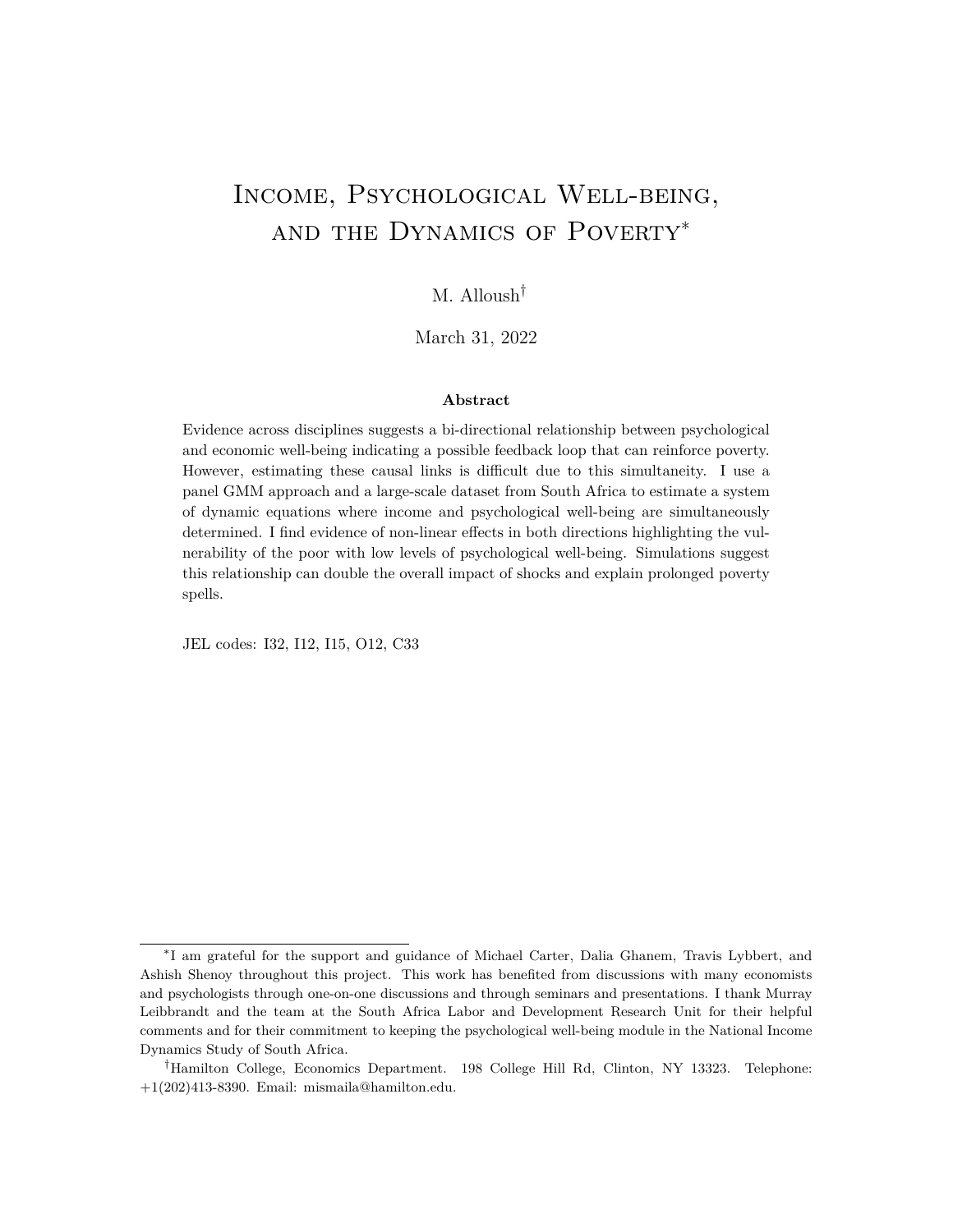Figure 3: Dynamic process allowed by Assumption A rules out direct eects from  $y_{i,t}$  1 (d<sub>i,t 1</sub>) on d<sub>i,t</sub> (y<sub>i,t</sub>).

Eakin, Newey and Rosen, 1988 $3<sup>3</sup>$  However, the bi-directionality inherently implies that assumption of sequential exogoneity is violated.

If the number of observations per individual is at least four  $(T \t 4)$ , the assumption of sequential exogeneity can be relaxed and this dynamic panel approach can be extended to estimate a system of simultaneous dynamic equations. I show this in greater detail in the online appendix. Under the following assumption (Assumption A) on the error terms:

 $\mathsf{E}\left[\mathsf{e}_{i,t}\right] \mathsf{y}_{i,t-2}, \mathsf{y}_{i,t-3}, \dots; \mathsf{d}_{i,t-1}, \mathsf{d}_{i,t-2}, \dots; \mathsf{x}_{i,t}, \mathsf{x}_{i,t-1}, \dots] = 0$  $E [u_{i,t} j h_{i,t-1}, h_{i,t-2}, \dots; d_{i,t-2}, d_{i,t-3}, \dots; x_{i,t}, x_{i,t-1}, \dots] = 0$ 

(Assumption A)

!

and the fact that the NIDS dataset has four waves, the following moment condition is implied:

$$
E \quad Z_{i,t}^A{}^0 D U_{i,t} = 0
$$

where

$$
Z_{i,t}^{A} = \begin{array}{cccccc} d_{i,t} & 2 & d_{i,t} & 3 & y_{i,t} & 3 & 0 & 0 & 0 \\ 0 & 0 & 0 & d_{i,t} & 3 & y_{i,t} & 2 & y_{i,t} & 3 \end{array}
$$

The moment condition (3) has six moments that identify the four coecients of the system of equations. A two-step GMM estimator is consistent for estimating the coe cients  $_1$ ,  $1, 2,$  and  $2.$ 

For Assumption A to hold, the  $e_{i,t}$  may not be correlated with  $y_{i,t-2}$  and  $d_{i,t-1}$  and further lags of these variables, and  $u_{i,t}$  may not be correlated with  $y_{i,t-1}$  and  $d_{i,t-2}$  and further lags of these variables. This is a weaker condition than sequential exogeneity, but estimation requires a larger minimum T. A visual representation of the dynamic and simultaneous relationship allowed under Assumption A can be found in Figure 3. The simultaneity of the equations also implies that both error terms cannot be serially correlated. After controlling for state dependence (through the lagged dependent variable), individual xed eects, and observable time varying characteristics, the remaining unobserved errors may not be corre-

 $23$ The intuition behind this estimation strategy is as such: after controlling for individual xed e ects, lagged income, psychological well-being, and other time varying individual characteristics, what remains in the error terms is random. The lagged levels are thus correlated with the rst di erences thus relevant, and are uncorrelated with the remaining error termsand thus valid instrumental variables.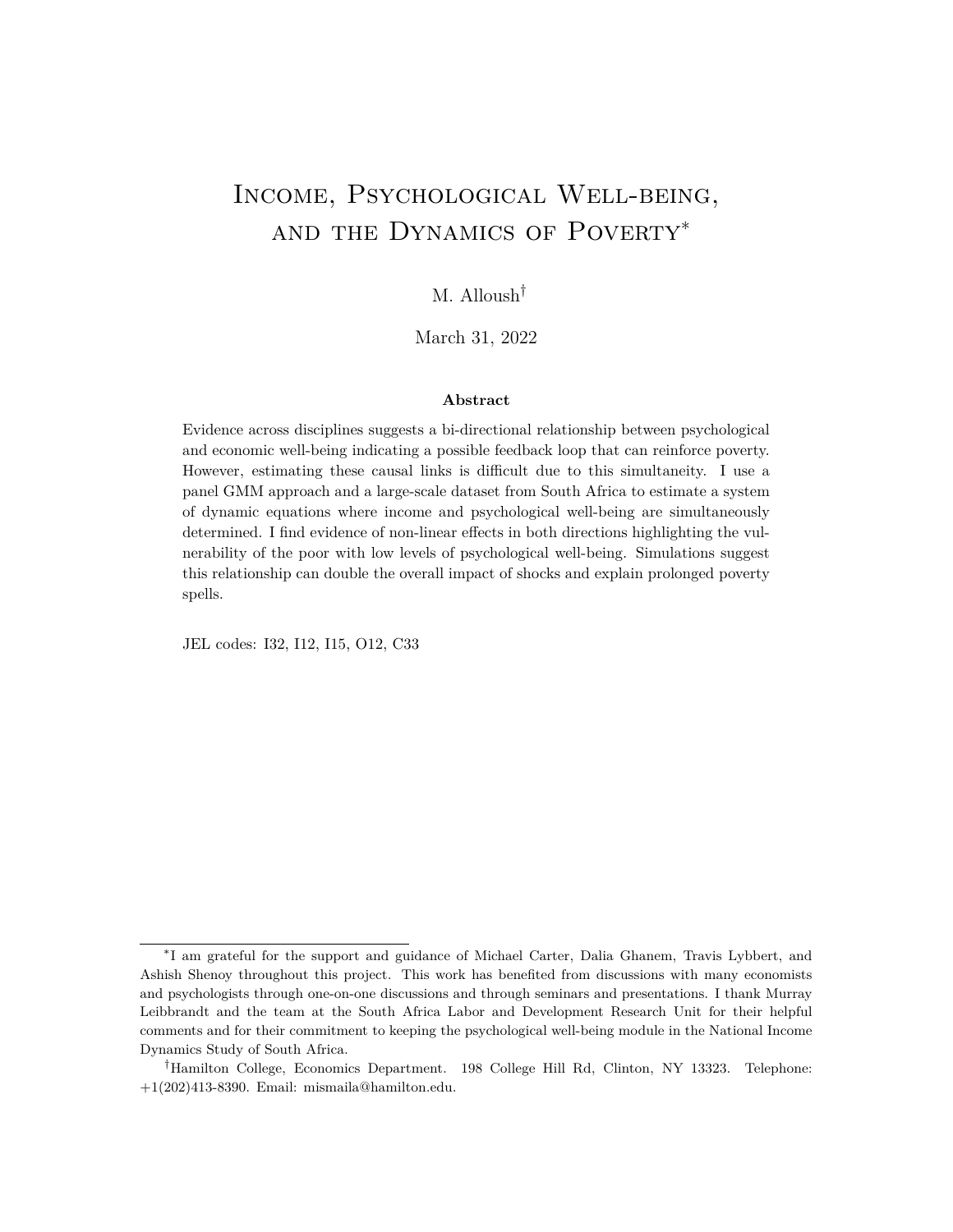lated acrosst. E ectively, this assumption means that a shock to income in one period can aect income next period through state dependence, but it cannot aect the likelihood of shocks in the next period. Similarly for shocks to psychological well-being.

The plausibility of this assumption is tied to the time between observations for each individual and the time-frame of the variable. It would be dicult to impose such an assumption if the panel was short and consisted of monthly observations. For example, if an individual loses a job, it is very likely that this shock to income is still manifesting itself next month. However, assuming a constantT, more time between observations makes a lack of serial correlation more plausible. In this study, income is reported for the last month. Yearly observations of income in the past month can be viewed as observations of monthly income 12 time periods apart. In the NIDS data, income in the last month is reported approximately two years apart. Thus, in this context, shocks to monthly income can be correlated for up to 23 months but not more under Assumption  $A<sup>24</sup>$ 

Throughout the rest of this paper, the main results are based on Assumption A. As a robustness check, I also present results that I estimate with moment conditions implied by the following less restrictive assumptions:

$$
E [e_{i,t} j y_{i,t-2}, y_{i,t-3}, \cdots; d_{i,t-2}, d_{i,t-3}, \cdots; x_{i,t}, x_{i,t-1}, \cdots] = 0
$$
\n(Assumption B)  
\n
$$
E [u_{i,t} j h_{i,t-2}, h_{i,t-3}, \cdots; d_{i,t-2}, d_{i,t-3}, \cdots; x_{i,t}, x_{i,t-1}, \cdots] = 0
$$

Assumption B, implies the moment condition  $E$   $Z_{i,t}^{B}$   $D U_{i,t}$  = 0 where

$$
Z_{i,t}^{B} = \begin{array}{cccc} d_{i,t-3} & y_{i,t-3} & 0 & 0 \\ 0 & 0 & d_{i,t-3} & h_{i,t-3} \end{array}
$$

This moment condition identies the coe cients of the system of equations and is also implied under Assumption A.<sup>25</sup>

Under Assumption B, twice lagged levels (and further) can only a ect  $y_{i,t}$  and  $d_{i,t}$ through  $y_{i,t-1}$  and  $d_{i,t-1}$ . In addition, unlike under Assumption A, the error terms may be rst-order moving-average serially correlated. This allows for a more exible dynamic simultaneous process illustrated visually in Figure 4. Assuming rst-order serial correlation in shocks is common in the literature on income dynamics and state dependence of income and employment that uses yearly income data (Guvenen, 2007; Meghir and Pistaferri, 2004; Magnac, 2000). The time between each wave in the NIDS dataset is two years, and income is reported for the past month, making an assumption of at most rst-order moving-average serial correlation more plausible; this could also be viewed as allowing for moving-average

 $24$ If instead the survey asked about yearly income, this assumption would be less plausible. Similarly for depressive symptoms which are reported for the last week.

 $25$ With fewer lagged levels, the system is now just identi ed.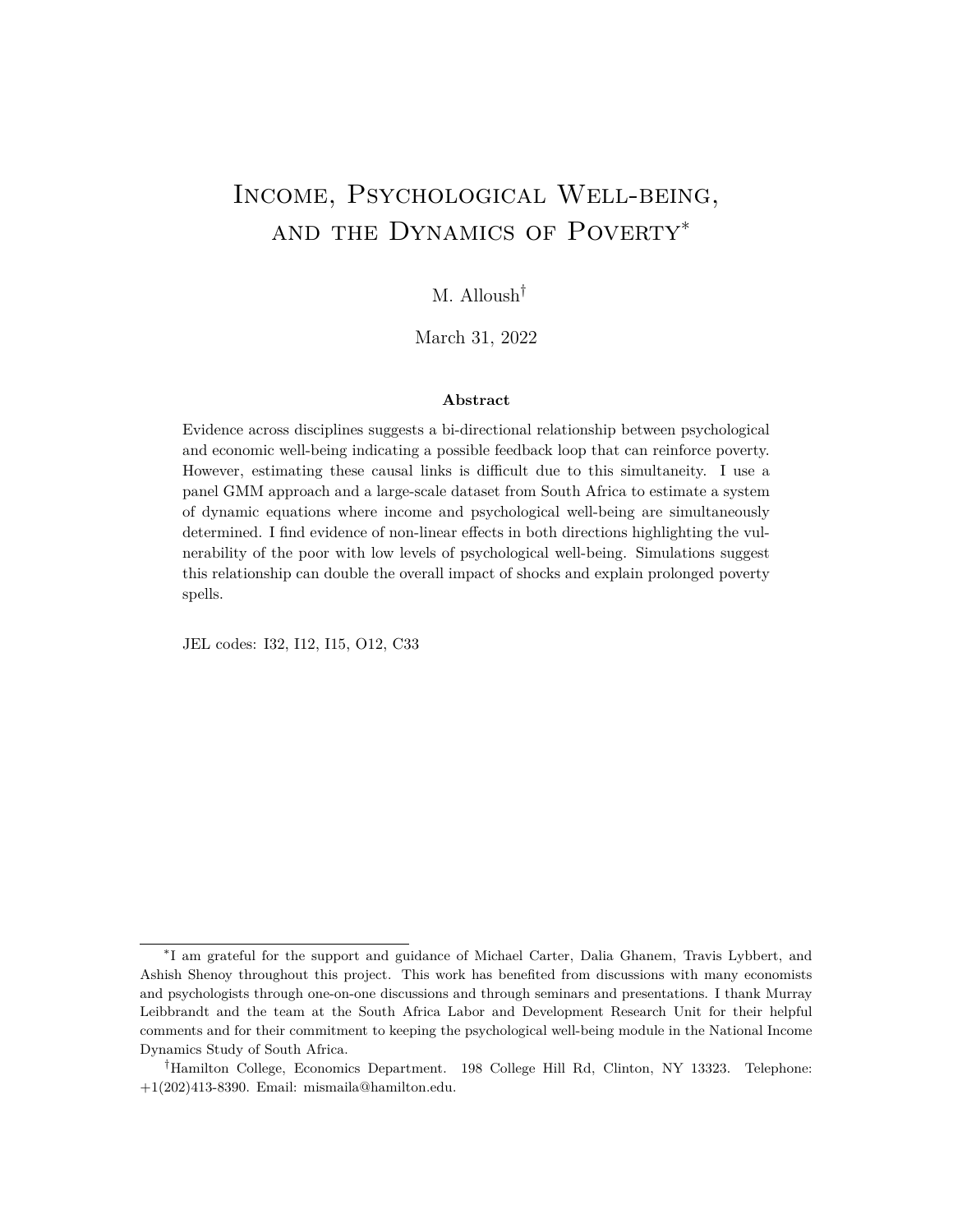Figure 4: Dynamic process allowed by Assumption B. Assumptions A and B imply slightly dierent dynamic processes. Under the less restrictive assumption B, the assumptions do not allow for direct eects across 2 time periods. Income and psychological well-being in time t 2 can only a ect income and psychological well-being in time t through income and psychological well-being in timet 1.

serial correlation in the unobserved error terms that lasts no more than 47 months. Moreover, under Assumption B, the error terms  $e_{i,t}$  and  $u_{i,t}$  may be correlated with  $u_{i,t-1}$  and  $e_{i,t}$  1, respectively.

Throughout Section 4, I show, where appropriate, estimates based on both assumptions A and B. The estimates do not di er signi cantly throughout and the results using instruments matrix  $Z_{i,t}^{B}$  indicate that the main results are robust to rst-order moving-average serial correlation. A Hausman-type test does not reject that the estimates using the two di erent instruments matrices  $\ Z^{\mathsf{A}}_{\mathsf{i},\mathsf{t}}$  and  $Z^{\mathsf{B}}_{\mathsf{i},\mathsf{t}}$  are the same<sup>26</sup>

Although the main dataset has four equally-spaced waves of data, after taking the rst dierence and using lagged levelst  $\overline{a}$  2 and t  $\overline{a}$  3 as instruments, I eectively have one observation per individual. Thus, I cannot directly test for serial correlation with this data. When using  $Z_{i,t}^{A}$ , if a test of overidentifying restrictions rejects the validity of the instruments, it would be evidence against the dynamic process assumed and potential serial correlation; however, the validity of the instruments is not rejected in any of the results presented in the rest of the paper. Using additional data from Wave 5 and methods from Blundell and Bond (1998) to estimate the two equations independently, I conduct direct tests of serial correlation of the error terms. I do not nd evidence for rst-order serial correlation in either equation.<sup>27</sup>

The bi-directional relationship between health (including mental health) and employment has been modeled and estimated previously in the literature (Hamilton, Merrigan and Dufresne, 1997; Haan and Myck, 2009; Bubonya, Cobb-Clark and Ribar, 2019; Steele, French and Bartley, 2013). The structural endogeneity created by the bi-directional relationship is addressed in two main ways: using instrumental variables for each of employment and health which runs into validity concerns especially when it comes to instruments for health or changes in health (in panels). Other approaches attempt to control for reverse

<sup>&</sup>lt;sup>26</sup>This suggests, albeit indirectly, that the error terms are not strongly serially correlated. When testing for the statistical signi cance of the di erence of the estimates (a Hausman-type test), I estimate the variance of the di erence using a bootstrap method.

<sup>&</sup>lt;sup>27</sup> See Appendix Tables A4 and A5.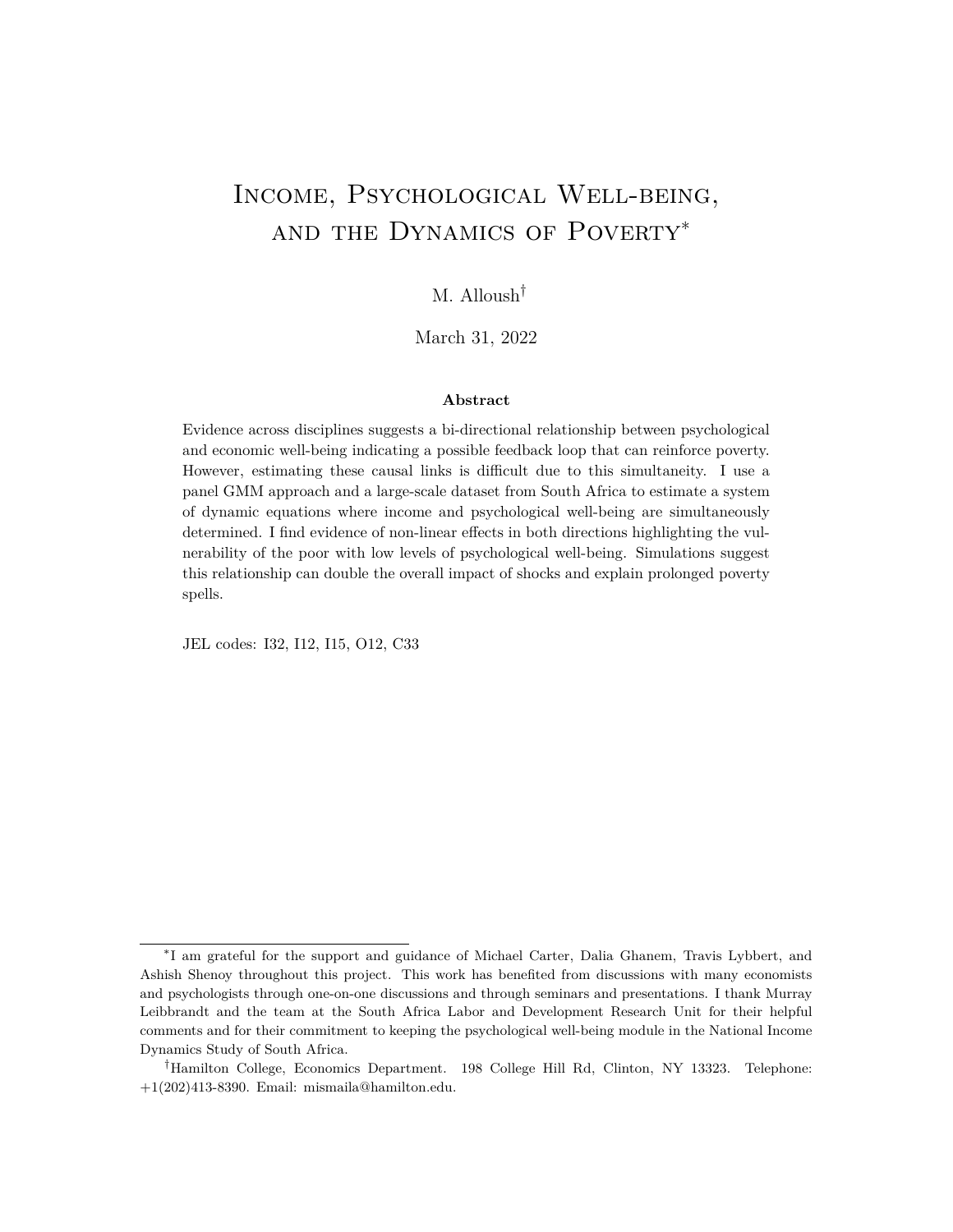causality with modelling lagged employment and health outcomes when determining health and empoloyment, respectively and using correlated random-eects to address other sources of endogeneity (Bubonya, Cobb-Clark and Ribar, 2019; Steele, French and Bartley, 2013). This paper models the simultaneity directly within the same time period while taking into account state-dependence and individual xed e ects and requires a di erent set of assumptions than those in previous studies<sup>28</sup>

### 3.2 Potential Identi cation Threats and Robustness Checks

While panel data methods are used extensively to estimate the state-dependence of income, they are not common in empirical microeconomics analyses such as this one. The two-year spacing of the waves and the time-frame of the variables in question make the assumptions discussed above more plausible. Below, I discuss threats to identi cation in the context of this study. While we cannot entirely rule out long persistence of shocks, I outline an alternative approach that I use to show the robustness of some of the results.

The panel GMM approach outlined above is an instrumental variable approach and thus deals with most omitted variable bias if the assumptions hold. For example, if a person becomes chronically ill, this will likely aect both psychological well-being and income. However, this will not lead to biased results unless the chronic illness was the result of a lagged income shock. Suppose a shock to income in past waves a ects a certain omitted variable which then, in turn, aects income and psychological well-being independently in the future in a way that is not captured by the lags; this would violate the assumptions.<sup>29</sup> For example, if a shock to income in Waves 1 or 2 makes divorce more likely, divorce may affect income and psychological well-being shocks in the future (Charles and Stephens, 2004). If the income shock increases the likelihood of divorce for more than four years post shock, then past income can a ect current income and psychological well-being in a way that is not captured by lagged psychological well-being violating Assumption Bthe weaker of the two assumptions. Examples of such variables include having children, a disability/chronic illness, a death in the family, etc... While in the main regressions, I do control for changes in some concurrent time-varying individual and household characteristics, I do not account for changes in these variables in past waves. To see if the results are robust to such changes within the panel data approach, I am able to do two things: rst, control for changes in these variables several lags into the past. Second, I can restrict the sample to those who did not experience changes in these variables throughout the four waves. Neither of these two approaches leads to noteworthy changes in the main results.

<sup>&</sup>lt;sup>28</sup>Using Z $_{i,t}^B$  and under Assumptions A, I am able to alter my model to include lagged terms for CES-D and income (instead of concurrent terms as is shown in equations (1) and (2)). The estimated coe cients on the lagged terms are statistically signi cant but smaller in magnitude than the concurrent ones.

 $^{29}$ Shocks such as this one that happen prior to the rst wave that make shocks to income and psychological well-being more likely would be captured in the individual xed e ects which are controlled for in this method.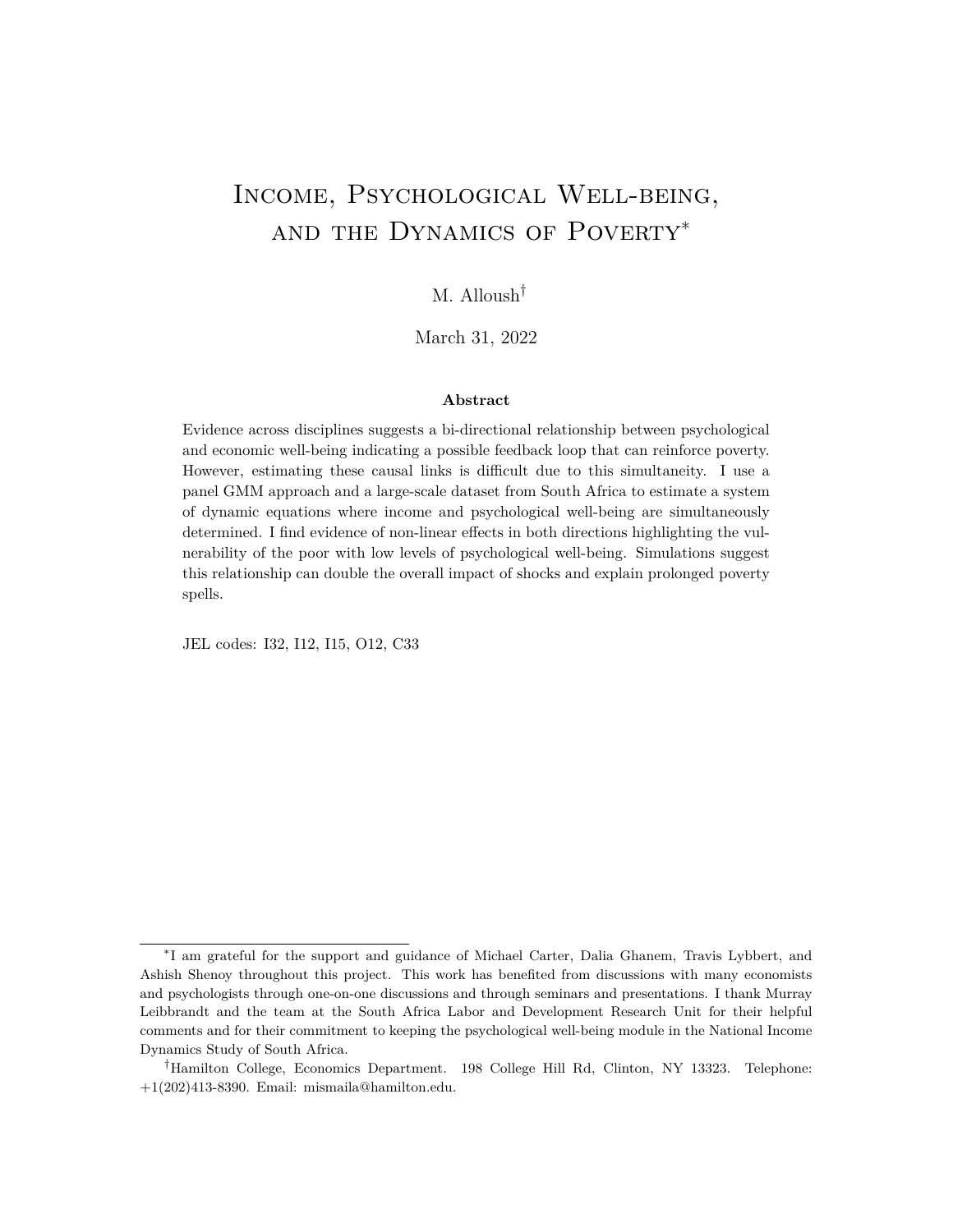There are examples of other channels that I cannot control for. If a past income shock (in Wave 1 or 2) creates nancial worries that increase the likelihood of accidents or bad nancial decision-making because of inattention or lowered levels of cognitive and executive function and this is not captured by lagged dependents and persists for four years, this would again violate the conditions required for consistent estimators.

Lastly, it may be the case that the dynamics are mis-specied: it could well be that another t 2 lagged term is important in directly determining income and psychological well-being in time t. This would be a violation of the weaker of the two assumptions. Given the spacing of the waves in this setting (2 years), this is not likely an important issue. However, the panel is not long enough to test this assumption directly.

I further test the robustness of the one side of results by using a fuzzy local randomization (regression discontinuity approach) to estimate the eect of income on psychologica well-being this is discussed and the results are shown in Appendix  $C^{30}$  I leverage the discontinuity of eligibility for the Older Person's Grant and use a local randomization approach by restricting the sample to individuals in households with economically inactive members in narrow windows around the age of 60 and using the eligibility for Older Person's Grant (age 60 or above) as an instrument for household incom $\frac{3}{2}$ . The required assumptions for consistent estimators in this approach are di erent from those required using the panel data method. However, I nd that the estimated eects of income are very similar to those estimated using the GMM approach.<sup>32</sup> As is evident from the literature, it is di cult to nd exogenous changes in psychological well-being. Thus I am unable to conduct a similar exercise for the eect of psychological distress on income. However, the uniformity of the estimates on income gives credence to the core results.

## 4 Results

In this section, I rst show results for both equations. Second, I focus on the working age population when specically looking at the eect of psychological well-being on individual income, its potential heterogeneity, and the potential mechanisms. Third, I show results linking alternative measures of economic well-being to psychological well-being and show heterogeneity by initial wealth.

 $30$ The panel data approach and this approach are both instrumental variable approaches and thus remove concern related to measurement error of our variables of interest (Björn, 2000).

 $31$ This is the same empirical method used in Alloush and Wu (forthcoming) to estimate the e ect of income on life satisfaction and is discussed in detail there. More discussion on local randomization approaches in regression discontinuity designs can be found in Cattaneo, Idrobo and Titiunik (forthcoming).

 $32$ This is similar in spirit to Currie and Tekin (2012) who use several approaches to study the eect of childhood maltreatment a link that is unlikely to be studied experimentally. They argue that approaches requiring di erent assumptions lead to qualitatively similar results give con dence in the core results.

 $33$ Several instruments have been proposed however their validity is debated.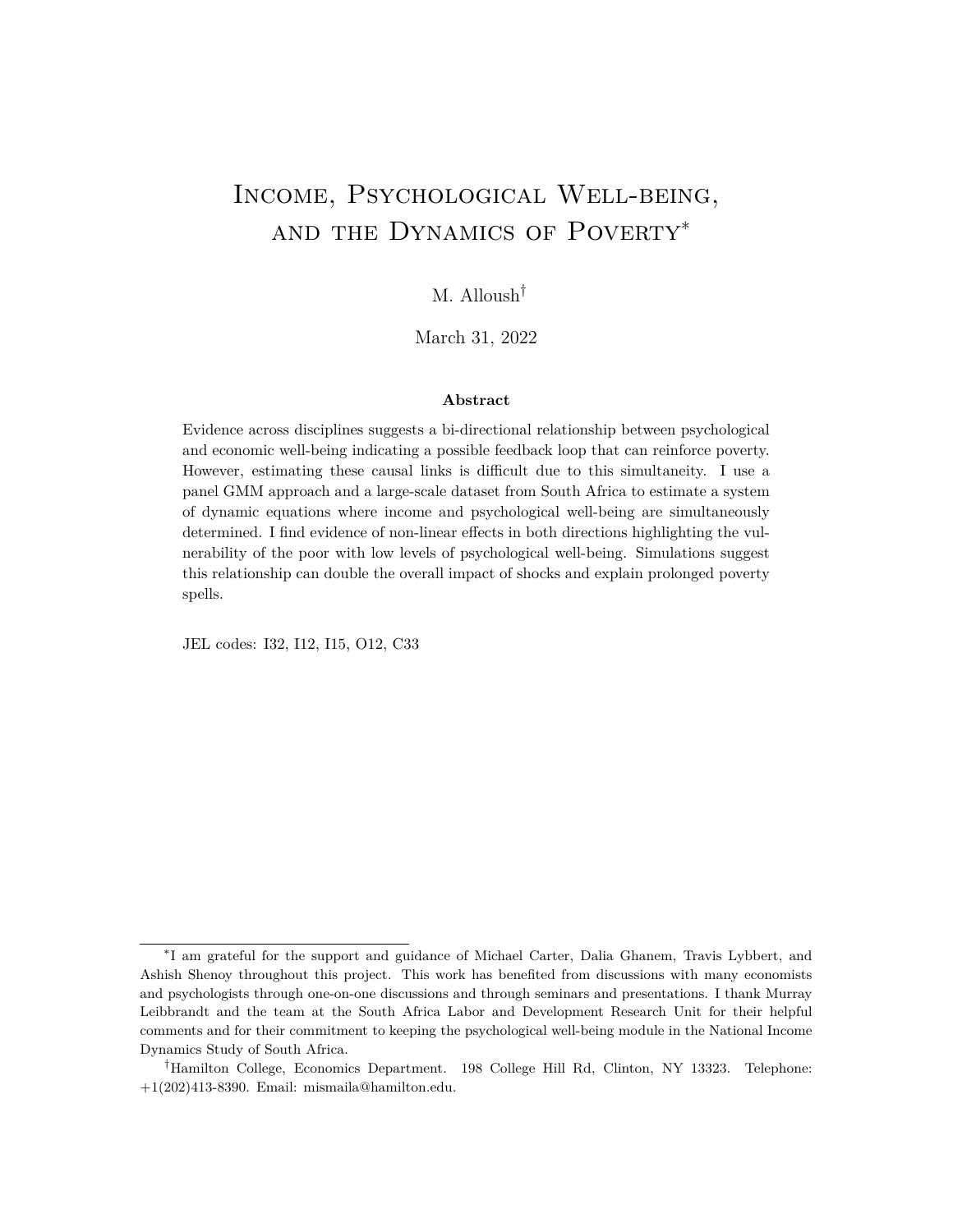### 4.1 Simultaneous Equations

In Section 3, I consider a simple linear version of the system of equations to illustrate the estimation strategy. The results presented in the rest of the paper are mainly estimates of the following system of equations:

$$
Dy_{i,t} = 1Dd_{i,t} + 1Dy_{i,t} + GDx_{i,t} + De_{i,t}
$$
 (3)

$$
Dd_{i,t} = a_1 Dh_{i,t} + a_2 Dh_{i,t}^2 + b_1 Dd_{i,t-1} + QDx_{i,t} + Du_{i,t}
$$
 (4)

With this system of equations I add a quadratic term of household income per capita,  $h_{i,t}$ .<sup>34</sup> Table 2 also shows results without this quadratic term. I estimate the above system of equation with the following instruments matrix:

$$
Z_{i,t}^A = \begin{array}{ccccccccc} d_{i,t} & 2 & d_{i,t} & 3 & y_{i,t} & 3 & 0 & 0 & 0 & 0 & 0 \\ 0 & 0 & 0 & d_{i,t} & 3 & h_{i,t} & 2 & h_{i,t}^2 & 2 & h_{i,t} & 3 & h_{i,t}^2 & 3 \end{array}
$$

The two-step GMM results for the study sample are shown in Table 2. The results in columns 1-4 of the upper half of the table show that changes in CES-D have a signicant e ect on individual income on average. In column 1, I estimate the system with simultaneous equations without the lagged dependent variables. In column 2, I add the lagged dependent and in column 3 I add the quadratic term on household income per capita as shown in equation (4) above. Lastly, I add controls that include household size, marital status, disability/chronic illness, and number of children in the household in column 4. The point estimates do not change signi cantly. These controls may well be endogenous, however, a similar speci cation that treats all these variables as endogenous do not change the main results that suggest strong causal links in both directions.

Results in column 5 show the estimates using the following instruments matrix:

 $Z_{i,t}^{B} = \begin{bmatrix} d_{i,t} & 3 & y_{i,t} & 3 & 0 & 0 & 0 \\ 0 & 0 & d_{i,t} & 0 & 0 & 0 \\ 0 & 0 & d_{i,t} & 0 & 0 & 0 \end{bmatrix}$ 0 0 d<sub>i,t 3</sub> h<sub>i,t 3</sub> h<sub>i,t 3</sub> !

This instruments matrix requires the less restrictive Assumptions B that allow for rstorder serial correlation in shocks. The results in column 5 show similar patterns and suggest that the results are robust to less restrictive assumptions. A Hausman-type test shows that the di erences in the estimates in columns 4 and 5 are not statistically signi cant indirectly suggesting that serial correlation in shocks is not strong<sup>35</sup> In addition, testing for

<sup>34</sup> Intuitively, changes in income may a ect psychological well-being at a decreasing rate. The assumptions required for validity do not change. I add quadratic terms of the instrumental variables to the instrument vectors. A similar transformation is not statistically signi cant with the CES-D scale. Columns (1) and (2) of Table 2 shows results without the quadratic term.

 $35$  For the main analysis in this paper, in order to maintain the equal spacing and balance required for the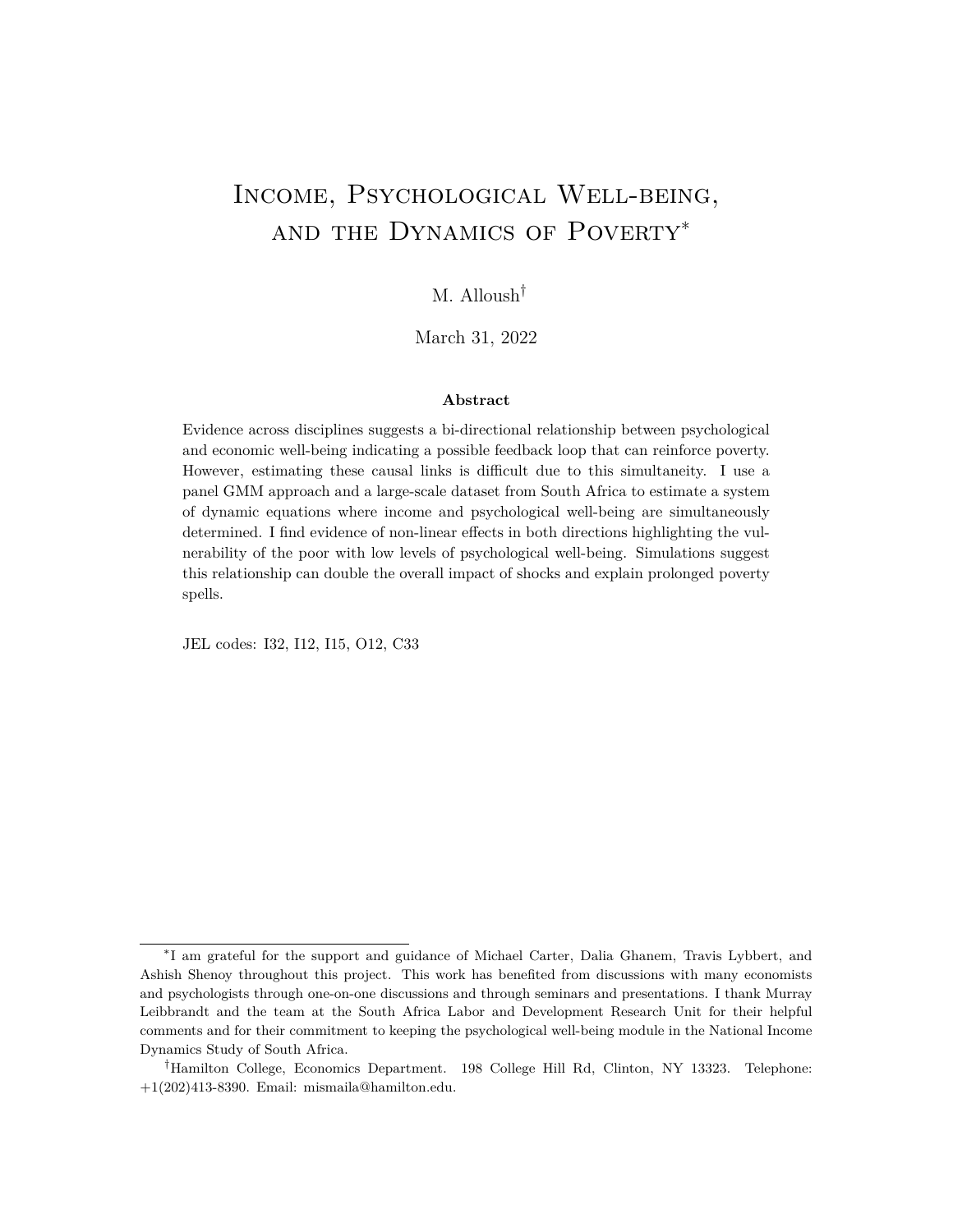|                                                |                     | $Z_{i,t}^{\mathsf{A}}$ |                     |                     |                     |  |
|------------------------------------------------|---------------------|------------------------|---------------------|---------------------|---------------------|--|
|                                                | (1)                 | (2)                    | (3)                 | (4)                 | (5)                 |  |
| Dependent Variable: Individual Income          |                     |                        |                     |                     |                     |  |
| $CES-Dt$                                       | $-3.521$<br>(0.927) | $-2.260$<br>(1.232)    | $-2.048$<br>(1.016) | $-2.427$<br>(0.853) | $-4.178$<br>(1.554) |  |
| Individual Income <sub>t-1</sub>               |                     | 1.241<br>(0.609)       | 0.916<br>(0.501)    | 0.483<br>(0.390)    | 0.636<br>(0.280)    |  |
| Dependent Variable: CES-D                      |                     |                        |                     |                     |                     |  |
| HH Income Per Capitat                          | $-0.298$<br>(0.031) | $-0.146$<br>(0.051)    | $-0.338$<br>(0.083) | $-0.448$<br>(0.089) | $-0.342$<br>(0.102) |  |
| HH Income Per Capita <sub>t</sub> <sup>2</sup> |                     |                        | 0.004<br>(0.001)    | 0.004<br>(0.001)    | 0.003<br>(0.001)    |  |
| $CES-Dt-1$                                     |                     | 0.050<br>(0.030)       | 0.051<br>(0.030)    | 0.036<br>(0.029)    | 0.090<br>(0.032)    |  |
| Controls                                       |                     |                        |                     | Yes                 | Yes                 |  |
| Observations                                   | 6,281               | 6,281                  | 6,281               | 6,281               | 6,281               |  |

Table 2: System of Simultaneous Equations: GMM Estimates

Cluster robust standard errors in parentheses. Notes: Income numbers are in 100 South African Rands. Controls include household size, marital status, disability, and number of children in the household. Two-stage GMM for the study sample using two approaches with di erent instrument matrices that are consistent under two slightly di erent assumptions (A and B) show similar statistically signi cant results for the simultaneous e ects. The results that include a individual/household income in both equations are shown in Appendix tables A6 and A7.

overidentifying restrictions provides Hansen J-test statistics that do not reject the validity of the instruments. This is the case for all of the GMM results presented in the rest of the paper.<sup>36</sup>

A standard test for weak instruments in dynamic panel GMM does not currently exist and diagnostics from linear IV regressions do not carry over to this more general dynamic panel GMM setting (Stock and Wright, 2000; Bazzi and Clemens, 2013). However, I show results in the appendix (Table A4 and A5) where I apply a systems GMM approach to each side of the equation and get similar estimates. This approach is shown to be more robust to conditions which may imply that lagged levels are weak instruments, however it

econometric approach, I do not use Wave 5 which was conducted more than three years after Wave 4. The Blundell and Bond (1998) approach to estimating single equations is robust to weak instrument issues; I use this approach to conduct direct tests on serial correlation using Wave 5 data and I nd no evidence of rst-order moving-average serial correlation in either equation. Results are shown in the Appendix tables A4 and A5.

<sup>36</sup> All standard errors shown in the tables are cluster robust standard errors clustered at the PSU level. PSUs are dened geographic areas based on the 2001 census in South Africa based on which the sampling for NIDS took place.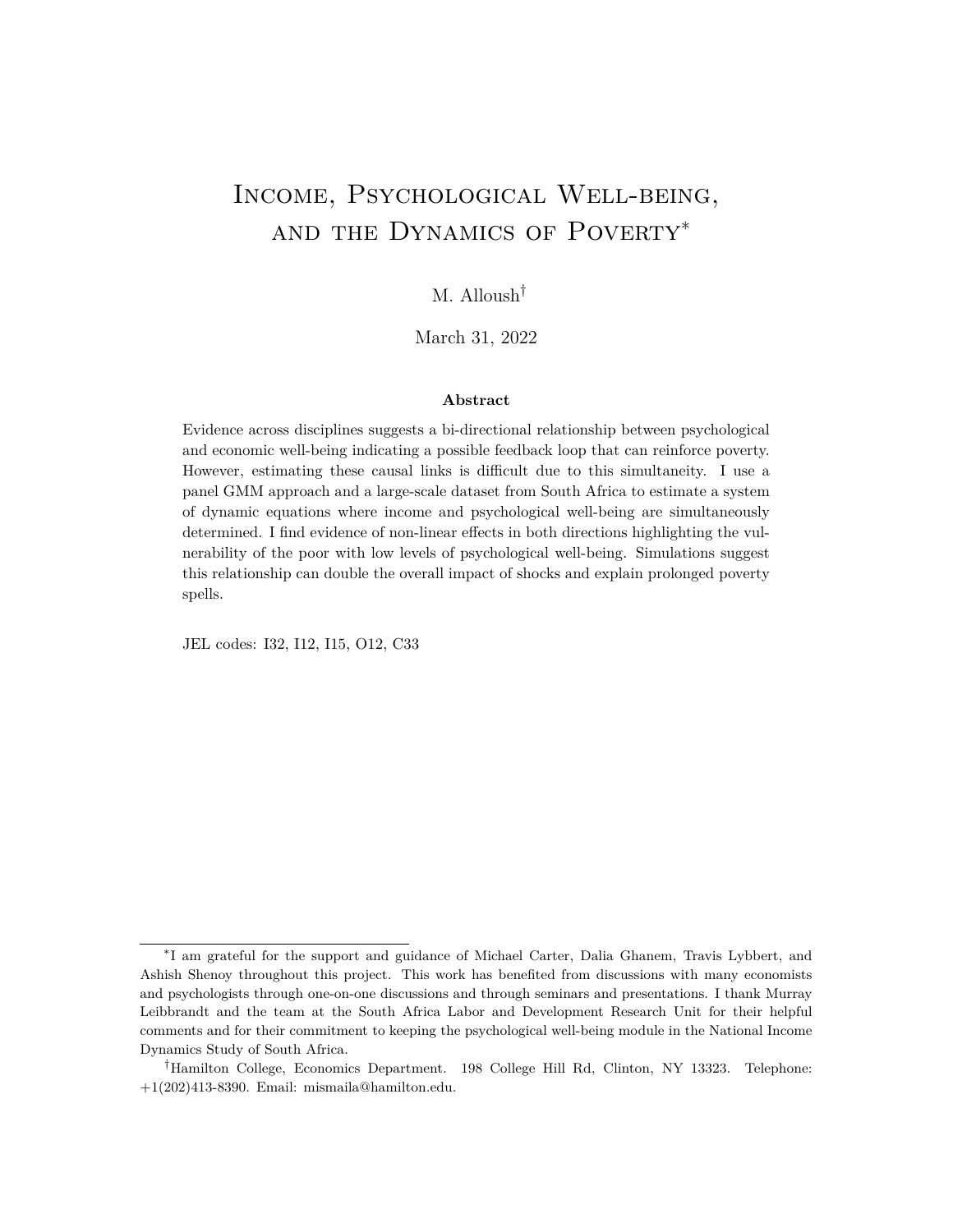requires additional assumptions on the stationarity of the dynamic process (Blundell and Bond, 1998).

The results show statistically signi cant results in both directions. The estimates in Table 2 suggest that a 2 point increase in the CES-D score (0.45 SD) decreases individual income by ZAR 470. This causal link is explored further in Section 4.2. The results also show signi cant e ects of income on depressive symptoms whereby a ZAR 200 increase in household income per capita decreases CES-D scores (decreases depressive symptoms) by about 0.9 points on average (0.25 SD $<sup>87</sup>$  The quadratic term is statistically signi cant</sup> suggesting that increases in income decrease depressive symptoms at a decreasing rate. This side of the simultaneous equations, the eect of income on psychological well-being, is analyzed in more detail in Section 4.3.

### 4.2 The Impact of CES-D on Individual Income

To further study the eect of depressive symptoms on individual income, I focus specically on equation (3) from the system of equations above:

$$
Dy_{i,t} = 1Dd_{i,t} + 1Dy_{i,t} + GDx_{i,t} + De_{i,t}
$$
 (3)

I rst show the non-linearities that might exists based on the baseline level of CES-D after which I investigate potential mechanisms through which changes in psychological well-being a ect income.

### 4.2.1 Non-linear E ects: Clinical Depression Threshold

The psychology literature on the CES-D scale indicates that the score of 10 or above suggests that a person is increasingly likely to be suering from what would be clinically diagnosed as depression<sup>38</sup> Changes within the lower range of the score (0-7) track changes in psychological well-being, but these changes may not aect an individual's economic behavior in a meaningful way. While the CES-D may be viewed as a continuum of psychological wellbeing (Siddaway, Wood and Taylor, 2017; Wood, Taylor and Joseph, 2010), the functional impairment and/or other symptoms that could aect an individual's income may not be evident until they are experiencing depression.

To capture this non-linearity, I would like to estimate the marginal e ect of changes in CES-D at each baseline CES-D score. To do so, an ideal dataset would have a very large number of observations at each baseline (Wave 3) CES-D score and all individuals would experience a change of 1 or -1 in their CES-D score between Waves 3 and 4. Applying

 $37$ Mean and median of household income per capita are ZAR 1,599 and ZAR 1,110 in Wave 4, respectively. Mean CES-D score is 7.01 and the within person standard deviation is 3.6.

 $38$ In South Africa speci cally, a recent study by Baron, Davies and Lund (2017) nds that, on average, a threshold of 11 is more appropriate among the South African population.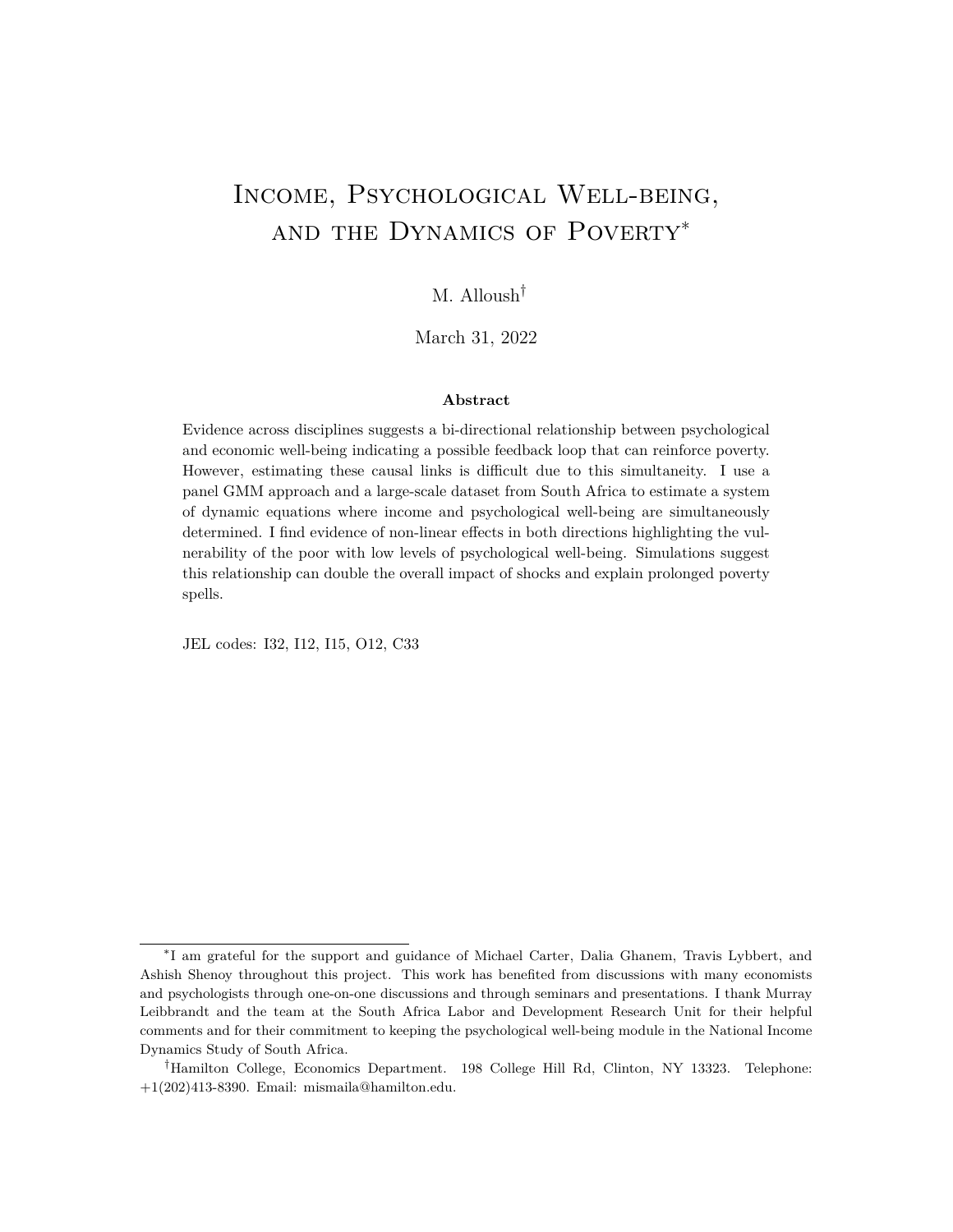Figure 5: Marginal eects of CES-D on individual income: The impact of CES-D on individual income based on baseline CES-D score in Wave 3. This gure was based on 13 linear regressions: For each baselines CES-D score, the sample was restricted to those with CES-D scores 1 and who experienced changes with absolute value4. Dashed condence intervals are Bonferroni-Holm corrected CIs to control the family-wise error rate. The vertical line at 10 indicates the threshold commonly used by psychologists to screen for depression. This gure was estimated with instruments matrix $Z_{i,t}^{A}$ . Income is in 100 South African Rands.

the same econometric specication as above using sub-samples of individuals who report the given baseline CES-D score would estimate the marginal e ect of changes in CES-D on individual income at each CES-D score. I apply this approach to estimating the marginal e ects to this dataset, however, in order to attain adequate sample sizes, I increase the bandwidth to 1 in local linear regression terms<sup>39</sup> and I restrict the sample to individuals who experience changes less than or equal to the absolute value of 4 in their CES-D score between Wave 3 and 4 (instead of  $1)^{40}$  I view this approach as a type of non-parametric estimation that is achieved by focusing on small changes in short intervals of a discrete variable.

The results of this estimation method are shown in Figure 5. While psychologists oer a clear hypothesis that changes in depressive symptoms matter more in the region clinical depression is more likely, since these marginal e ects were estimated using 13 regressions, I present a conservative Bonferroni-Holm corrected condence interval to control for the family-wise error rate (dashed grey line). The estimates suggest that when an individual

 $39$ In this discrete variable case, when estimating the marginal e ect at CES-D = 5 in 3, I would include individuals who report a CES-D score of 4,5, or 6. Observations where baseline CES  $D_3 = j$  1 were weighted at 1/2 that of j. The results are robust to a range of di erent weighting speci cations.

 $^{40}$ Results in which the sample is restricted to individuals who experience smaller and larger changes (2,3) and 5) exhibit a similar pattern, but have slightly di erent point estimates.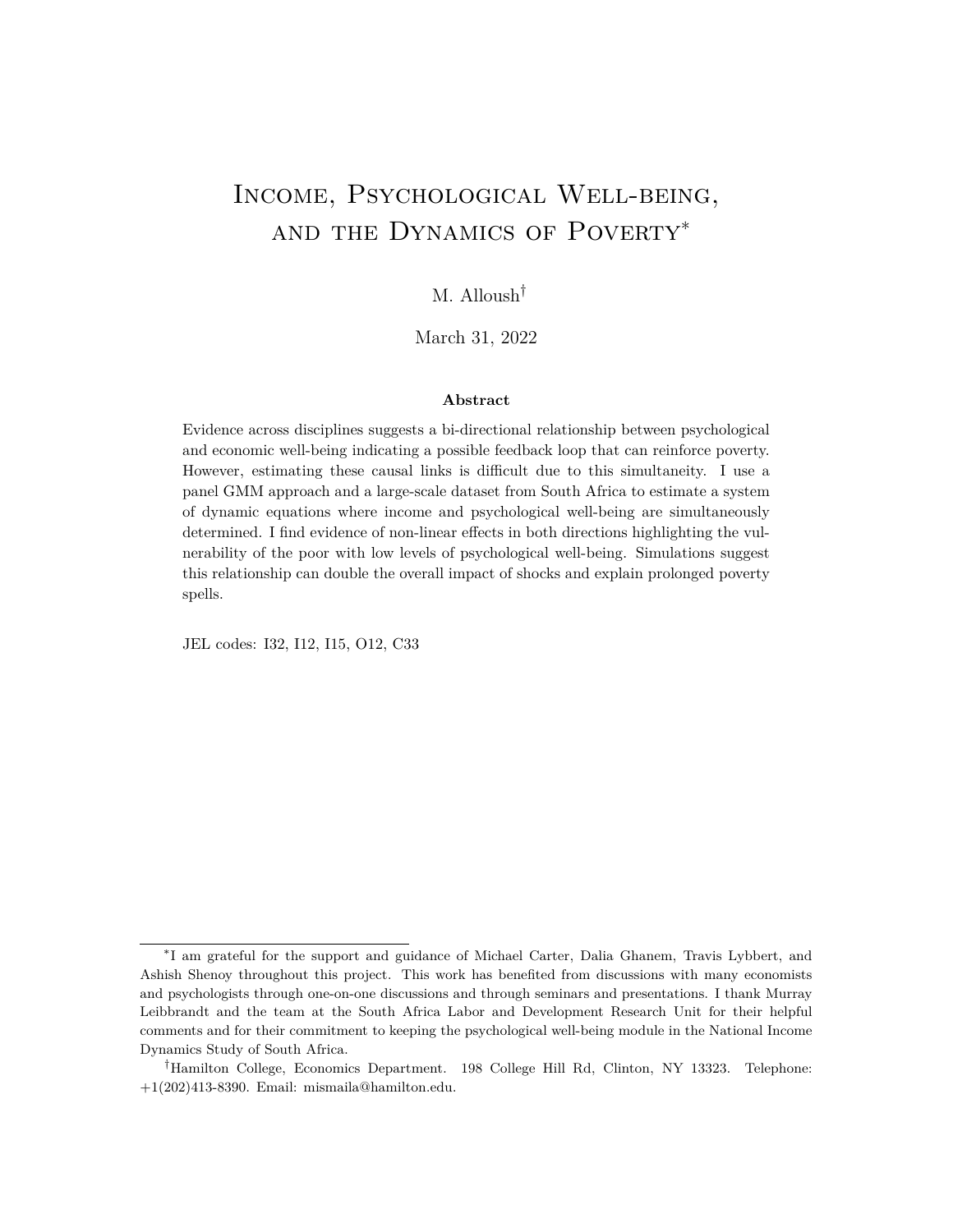is at the threshold of 10, a 1-point increase in their CES-D score decreases income by nearly ZAR 500. This estimate is signicant at the 1% level even after a very conservative Bonferroni adjustment to the p-value. The model estimates slightly smaller marginal eects at CES-D scores 11, 12, and 13 that are statistically signicant at the 5% level. Moreover, the largest estimate is at the CES-D score of 8. If I consider an individual with a median CES-D score of 6 in Wave 3, a 1 SD increase in their CES-D (approximately 4 points) is estimated to decrease their individual income by nearly ZAR 1,200 or about 0.3 SD on average. The average income of an employed individual with CES-D equal to 6 is ZAR 4,250: the estimates predict that a 4-point increase in CES-D score would decrease the individual's income by over 20%.<sup>41</sup>

While overall changes in CES-D do seem to aect an individual's income on average in a statistically signi cant way, the results presented in this section suggest that there are signi cant non-linearities. Depression is increasingly likely among individuals with higher CES-D scores. The results show that for those who are near or past that threshold of 10, changes in CES-D score have large impacts on their income. This paper adds to literature by clearly showing these non-linearities. These non-linearities may have important implications on the symmetry of shocks.

### 4.2.2 Mechanisms and Other E ects

In Table 3, I present results that investigate some of the possible mechanisms through which changes in CES-D might a ect individual income speci cally labor supply at the extensive and intensive margins. All the results in Table 3 are estimated using a single equation GMM speci cation for the variable of interest,  $m_{i,t}$ , that is similar to the system speci cation above. The estimated equation is the following:

$$
Dm_{i,t} = -1Dd_{i,t} + 2Dm_{i,t-1} + 3Dx_{i,t} + D_{i,t}
$$

using the the instruments vector  $z_{i,t}^m = -d_{i,t-2} - d_{i,t-3} - m_{i,t-3}$ . The estimates in column 1 of Table 3 suggest that one of the likely mechanisms through which an increase in CES-D decreases income is through decreased labor force participation. The results predict that a 1-point increase in an individual's CES-D score results in a 7.7 percentage-point decrease in the likelihood of labor force participation. The point estimate for hours worked (given employment) in column 2, shows no e ects of increases in  $CES-\hat{D}^2$ .

The results in this section show that psychological well-being has important economic consequences. For the nearly 30% of the sample with a CES-D score of 9 or above (as seen in Figure 1(a)), changes in psychological well-being can have a signi cant economic impact.

 $41$  Just over 20% of individuals with CES-D scores of 6,7, or 8 in Wave 3 experience a change greater than or equal to 4 between Wave 3 and Wave 4.

 $42$  Here, I restrict the sample to those employed in both relevant waves. This e ectively takes away the mechanism of leaving the labor force altogether.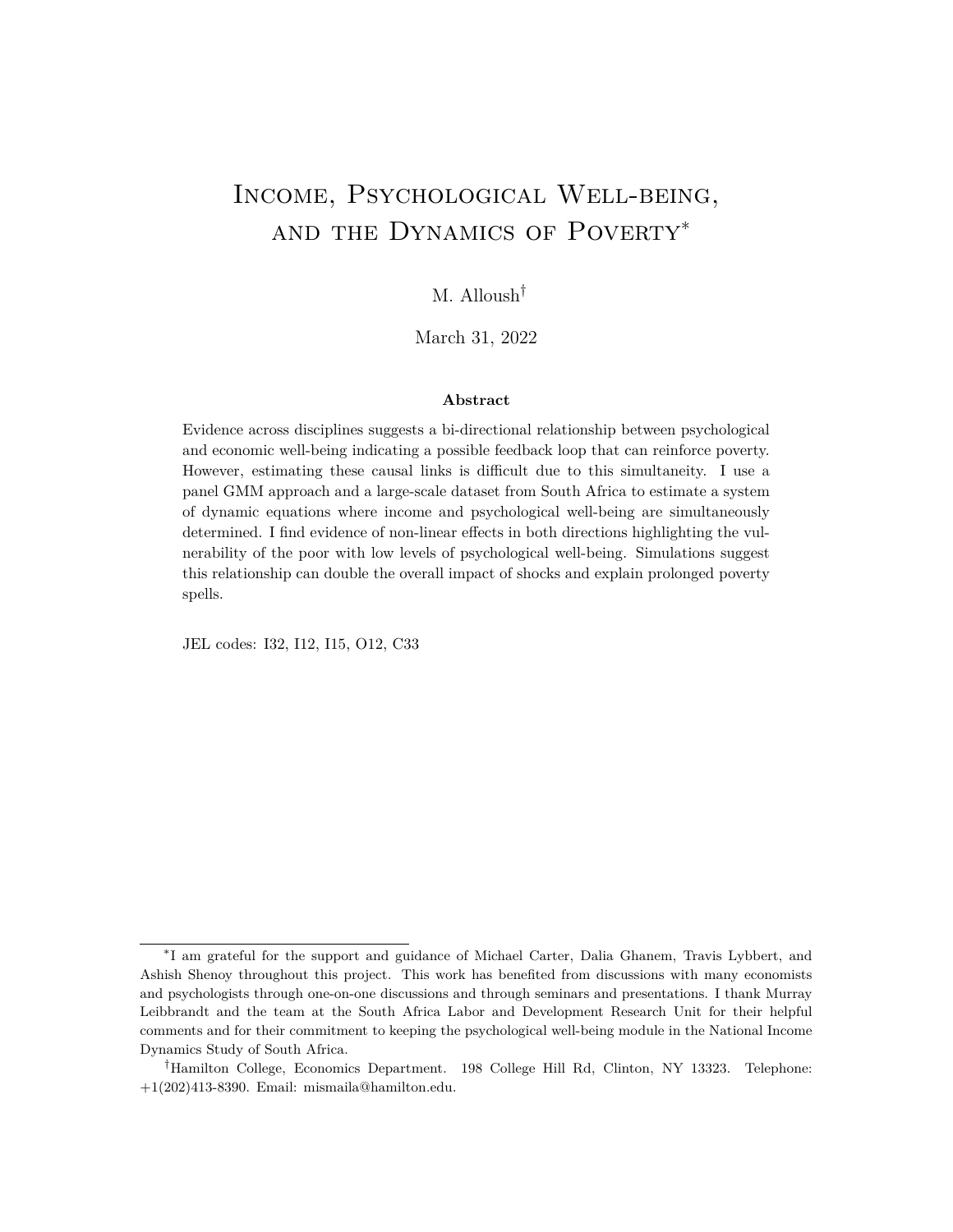|              | Economically<br>Active<br>(1) | Hours<br>z<br>Worked<br>(2) |
|--------------|-------------------------------|-----------------------------|
| $CES-Dt$     | $-.077$<br>(0.037)            | $-0.017$<br>(2.18)          |
| Controls     | Yes                           | Yes                         |
| Observations | 4,578                         | 2,031                       |

Table 3: Mechanisms Labor Supply

Cluster robust standard errors in parentheses. <sup>Z</sup>Conditional on being employed in Wave 3 and 4. Notes: Samples restricted to working age adults. Controls include lagged dependent, household size, number of children per household, disability, and marital status. Moment conditions requiring adapted assumptions similar to assumption A are used to estimate these results.

### 4.3 The Impact of Income on Psychological Well-Being

The results in Section 4.1 show that changes in income aect psychological well-being for the average individual in the sample. To further explore this eect, I focus on equation (4) in the system of equations above:

$$
Dd_{i,t} = a_1 Dh_{i,t} + a_1 Dh_{i,t}^2 + b_1 Dd_{i,t-1} + QDx_{i,t} + Du_{i,t}
$$
 (4)

When estimating the impact of changes in household income and food expenditure per capita, and wealth, I use the system estimation strategy used in Section 4.1<sup>3</sup>

Table 4 shows the coe cient estimates for di erent variations of equation (4) using twostep GMM estimation.<sup>44</sup> Columns 1-3 present results for the approach that uses the vector of instruments  $z_{i,t}^A$  which is consistent under assumption A. The results show that for three di erent measures of economic well-being household income per capita, food expenditure per capita, and a household wealth indexa change in economic well-being aects the CES-D score in a statistically signicant way. The estimates in columns 1 and 4 are the same estimates from Table 2. The model suggests a decreasing marginal e ect of household income per capita due to the statistically signi cant quadratic term. Table 5 shows results using the natural log of household income per capita. The model estimates that a 10% increase in household income per capita decreases an individual's CES-D score by nearly 0.2 points.

<sup>&</sup>lt;sup>43</sup>I consider a quadratic speci cation for impact of food expenditure per capita ( fe) on CES-D, and I use  $z_{i,t}^{2fe}$  = fe $_{i,t}$   $_2$  fe $_{i,t}^2$   $_3$  fe $_{i,t}^2$   $_3$   $y_{i,t}$   $_2$   $y_{i,t}^2$   $_2$   $y_{i,t}$   $_3$   $y_{i,t}^2$   $_3$   $d_{i,t}$   $_3$  under assumption A and  $z_{i,t}^{2fe}$  = fe<sub>i,t 3</sub> fe $_{i,t}^2$  <sub>3</sub> y<sub>i,t 3</sub> y<sub>i,t 3</sub> d<sub>i,t 3</sub> under assumption B. When considering the wealth index (w), I use  $z_{i,t}^{2w} = w_{i,t-2} - w_{i,t-3} - t e_{i,t-2} - t e_{i,t-3} - y_{i,t-2} - y_{i,t-3} - d_{i,t-3} - u$  under assumption A and  $z_{i,t}^{2w} = w_{i,t-3}$  fe<sub>i,t 3</sub> y<sub>i,t 3</sub> d<sub>i,t 3</sub> under assumption B. Similar assumptions on the error terms as those presented in Section 4.1 are required.

 $44$  Despite now showing the other side of the simultaneous system (equation (3)), I still estimate it simultaneously.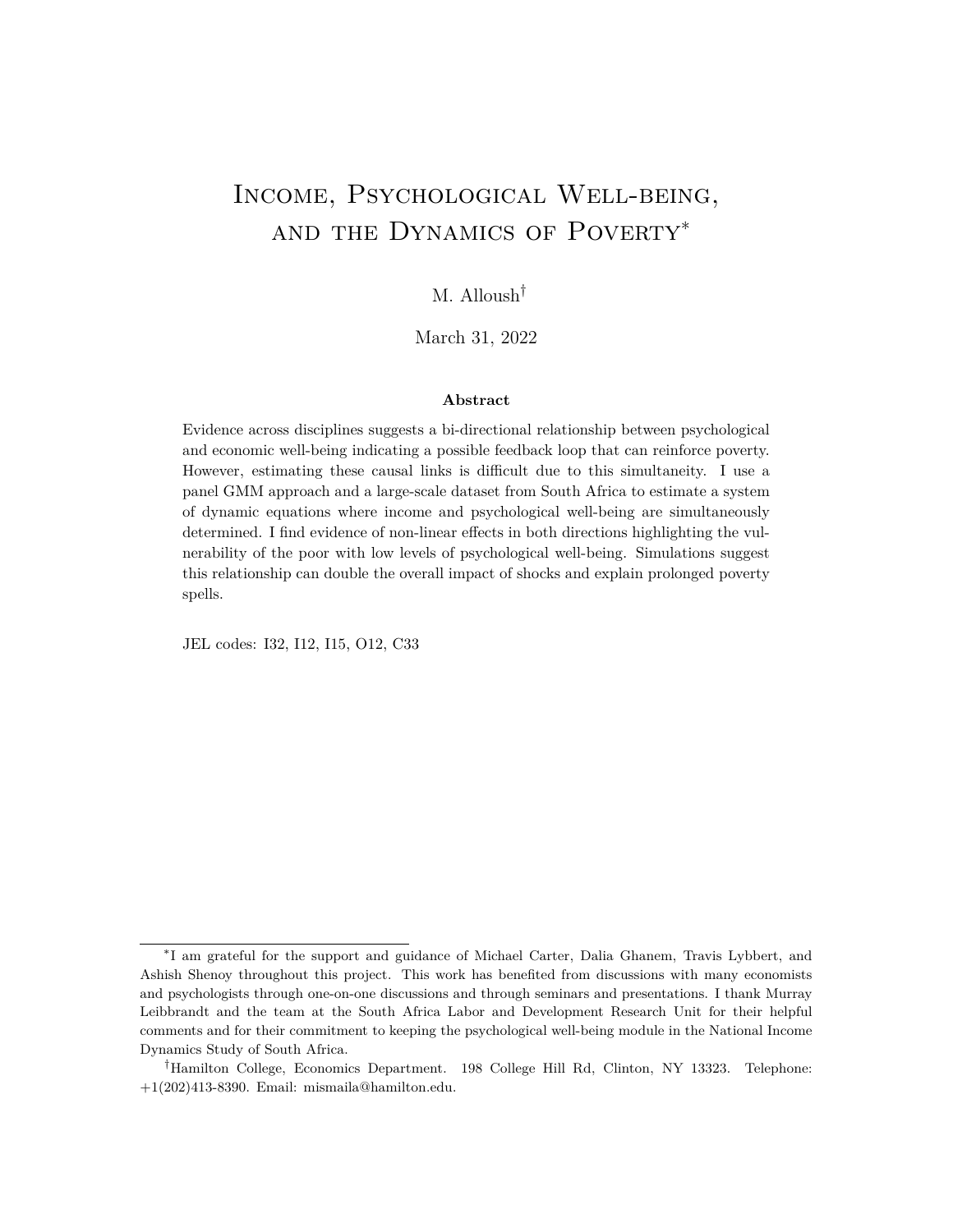|                                  |                    | $Z_{i,t}^{\mathsf{A}}$ |                   |                   | $Z_{i,t}^B$       |                   |
|----------------------------------|--------------------|------------------------|-------------------|-------------------|-------------------|-------------------|
|                                  |                    | CES-D                  |                   | CES-D             |                   |                   |
|                                  | (1)                | (2)                    | (3)               | (4)               | (5)               | (6)               |
| HH Income Per Capitat            | $-0.45$<br>(0.089) |                        |                   | $-0.43$<br>(0.10) |                   |                   |
| HH Income Per Capita?            | 0.005<br>(0.001)   |                        |                   | 0.004<br>(0.001)  |                   |                   |
| Food Exp Per Capita              |                    | $-2.61$<br>(0.795)     |                   |                   | $-2.39$<br>(0.81) |                   |
| Food Exp Per Capita <sup>2</sup> |                    | 0.086<br>(0.031)       |                   |                   | 0.074<br>(0.030)  |                   |
| Wealth Index                     |                    |                        | $-6.12$<br>(2.58) |                   |                   | $-6.44$<br>(3.55) |
| Controls                         | Yes                | Yes                    | Yes               | Yes               | Yes               | Yes               |
| Observations                     | 6,281              | 6,281                  | 6,281             | 6,281             | 6,281             | 6,281             |

Table 4: Impact of Other Measures of Economic Well-being

Cluster robust standard errors in parentheses. Notes: Income and expenditure numbers are in 100 South African Rands. Controls include household size, marital status, disability, and number of children in the household.

To test the robustness of these results, I replace household income with other measures of economic well-being, namely food expenditure per capita and wealth. The results are similar in sign and statistical signi cance for both alternative measures of economics wellbeing. The estimates in Table 4 predict that a ZAR 50 (mean food expenditure per capita is nearly ZAR 330) decrease in food expenditure increases CES-D score by over 1 point. Also a 0.1-SD increase in wealth measured by the wealth index is predicted to decrease CES-D scores by near 0.6 points.

Columns 4-6 show estimates for the econometric specication that requires less restrictive assumptions. The results are similar to those in columns 1-3 showing that the results are robust to speci cations requiring less restrictive assumptions and that allow for rst-order serial correlation in the error terms.

The magnitude of the estimated e ects of changes in household income on psychological well-being are in line with other experimentally estimated impacts. In Haushofer and Shapiro (2016), the unconditional cash transfer of nearly PPP \$45 per capita targeting the poor led to an additional increase in revenue of nearly \$16 on average. The treated households showed an overall decrease in nearly 1.2 in their CES-D20 score. Back-of-the-envelope calculation and an equivalent PPP adjustment shows that a similar increase in household income among the poorest 20% in South Africa would lead to nearly 0.64 reduction in CES-D. Noting that Haushofer and Shapiro use CES-D20 in their analysis and abstracting away

<sup>&</sup>lt;sup>45</sup>The actual size of the transfer was larger, however averaged out over the duration of the study it is nearly \$45 per capita per year.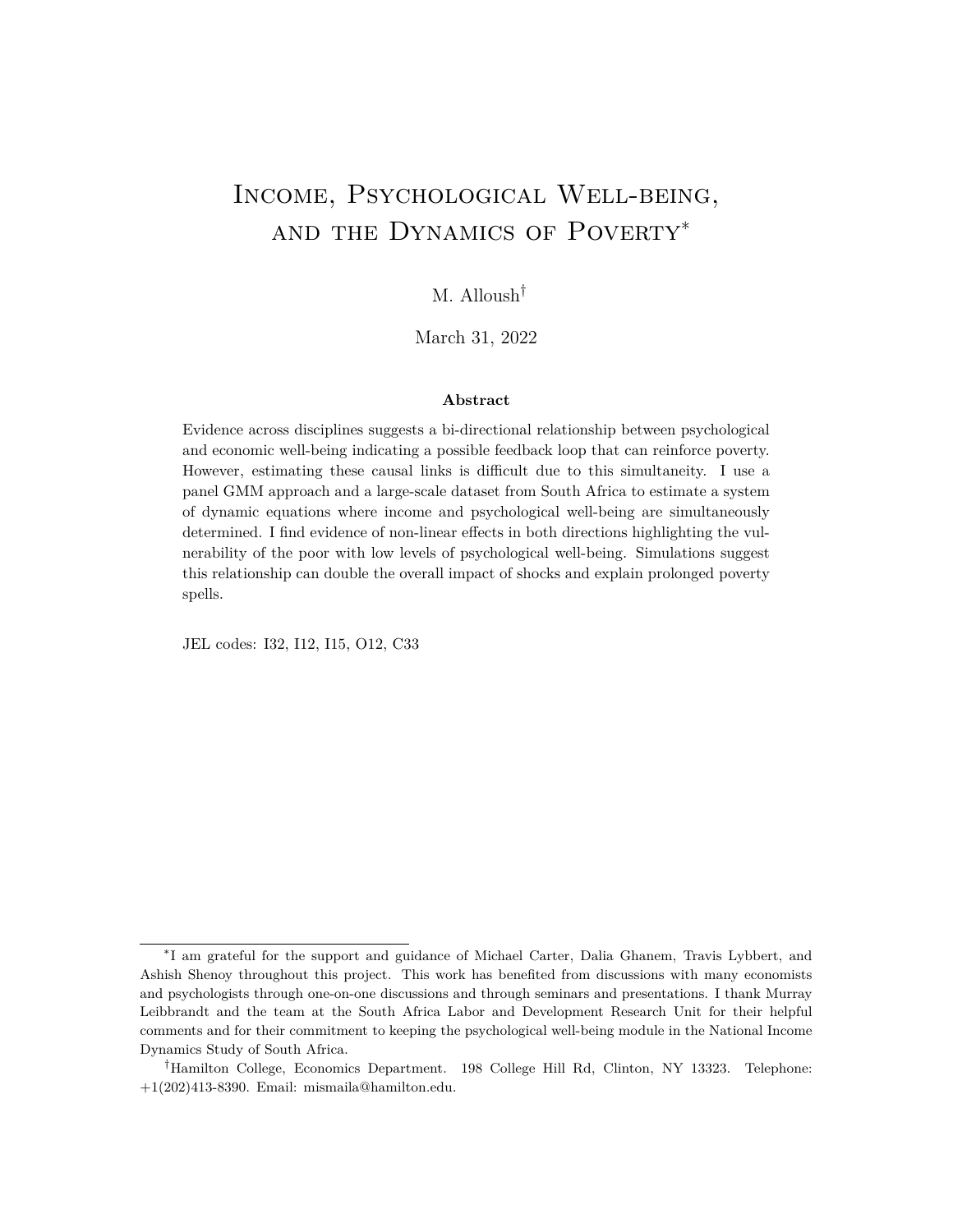|                                           | <b>Full Sample</b><br>CES-D |       | Poorest 54%<br>CES-D |       | Poorest 20%       |       |
|-------------------------------------------|-----------------------------|-------|----------------------|-------|-------------------|-------|
|                                           |                             |       |                      |       | CES-D             |       |
|                                           | (1)                         | (2)   | (3)                  | (4)   | (5)               | (6)   |
| $Log(HH$ Income Per Capita <sub>t</sub> ) | $-2.10$<br>(1.36)           |       | $-2.20$<br>(1.13)    |       | $-4.34$<br>(1.96) |       |
| Controls                                  | Yes                         | Yes   | Yes                  | Yes   | Yes               | Yes   |
| Observations                              | 6.281                       | 6.281 | 3.375                | 3.375 | 1.383             | 1,383 |

Table 5: Log Transformations and Estimates for the Poor.

Cluster robust standard errors in parentheses. Notes: Controls include lagged dependent, household size, marital status, disability, and number of children in the household. Poverty level is determined by the wealth index in Wave 3. Instruments requiring Assumptions A used. Instruments  $z_{i,t}^B$  that require less restrictive assumptions show similar results

from the complexity of predicting CES-D 20 scores with CES-D 10, the estimates in this analysis on the impact of household income per capita on CES-D are similar in size.

### 4.3.1 Heterogeneity by Poverty Status

Intuitively, the impact of income on psychological well-being may be larger for the poor. To test this, I restrict my sample to the poorest 54% and 20%which Leibbrandt et al. (2014) suggest is the poverty and extreme poverty head count percentages in South Africa. The results in Table 5 show larger point estimates for the poorespecially the extremely poor for both changes in household income and food expenditure per capita on CES-D.

Even in percentage changes, this heterogeneity makes sense: a 20% increase in household income per capita for a wealthy family may not have the same e ect on psychological wellbeing as it would for individuals in a poor family barely able to meet their basic needs. A 20% increase in income for a upper middle income household whose basic material needs are mostly taken care may make a dierence psychologically, but likely not as much. Translating these results on log of income into South Africa Rands, the eect of a Rand on the CES-D score of a member of a poor household is signi cantly larger in magnitude than it is on a member of a wealthier household.

In Appendix C, I use an alternative approach to estimate the eect of income on psychological well-being. Namely, I leverage the discontinuity in eligibility for the Older Person's Grant and restrict the sample to individuals with economically inactive household members around the age eligibility threshold.<sup>46</sup> I then employ a fuzzy regression discontinuity approach using having a household member eligible for the grant as an instrument for

 $46$ I use the panel to ensure that household members who are economically inactive above the threshold were also inactive when they were below. Details on this approach are found in Appendix C and in Alloush and Wu (forthcoming).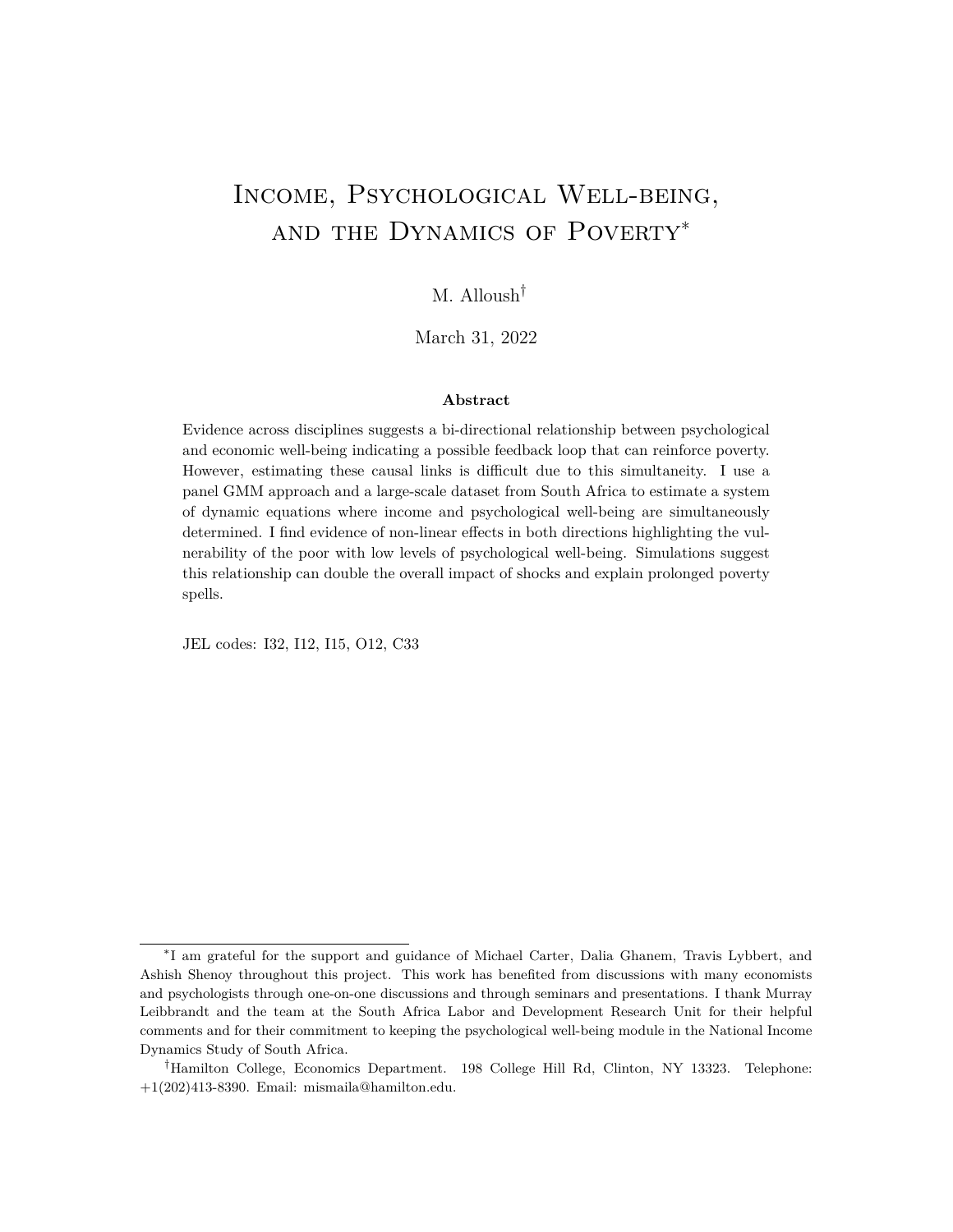household income. The results showing the eect of income on CES-D scores, even when restricted to indirect recipients, show point estimates similar to those shown in Table 5.

The results in this section demonstrate the eect of income and other measures of economic well-being on psychological well-being as measured by CES-D. These e ects are especially pronounced for the poorer part of the sample and are robustness to dierent estimation methods. This suggests that a shock to income may have signi cant psychological consequences for vulnerable portions of the population.

## 5 Poverty Dynamics: Simulations

In Section 4, I estimate a system of dynamic simultaneous equations that show the extent to which psychological well-being is intertwined with income and poverty. The estimated coe cients do not, on average, suggest a poverty trap in the strict sense of the term. In this section, I show that psychological well-being can still play an important role in the dynamics of income and the persistence of poverty: I show how the bi-directional relationship exacerbates the impacts of shocks to either variable over time. I then use simulations to illustrate the impact this relationship can have on the persistence of poverty.

First, I borrow from the structural vector auto-regression literature and conduct an impulse response function analysis on the estimated dynamic simultaneous relationship between income and psychological well-being. As expected, this simultaneity increases the impact of shocks in a certain time period on either variable in the future. Compared to an AR(1) income process where psychological well-being plays no role, the estimated bidirectional relationship exacerbates the eect of the initial shock but also has an added impact over time.<sup>47</sup> The estimated system of equations predicts that the overall impact of an income shock (includes current and future loss) is nearly double that estimated through an AR(1) process. The results in Section 4 show signi cant heterogeneity/nonlinearity. Particularly, among the poor near the depression threshold, the estimated e ects are larger the impulse response function analysis shows the added initial and long-run impacts that this group might experience. This suggest that an across-the-board shock to either income or psychological well-being aects some individualsthe poor with low levels of psychological well-being (approximately 18% of the NIDS sample) disproportionately.

This heterogeneity in the overall impact of shocks can help explain low levels of resilience among some. But can the relationship between income and psychological well-being with its key heterogeneities/nonlinearities also help explain the persistence of poverty? To illustrate the implications on poverty dynamics and allow for repeated shocks, I use the estimated coe cients of the system of dynamic equations to simulate income and CES-

 $47$  Figure E1 in Appendix E shows this clearly. More on this analysis and calculations in the Appendix Section E.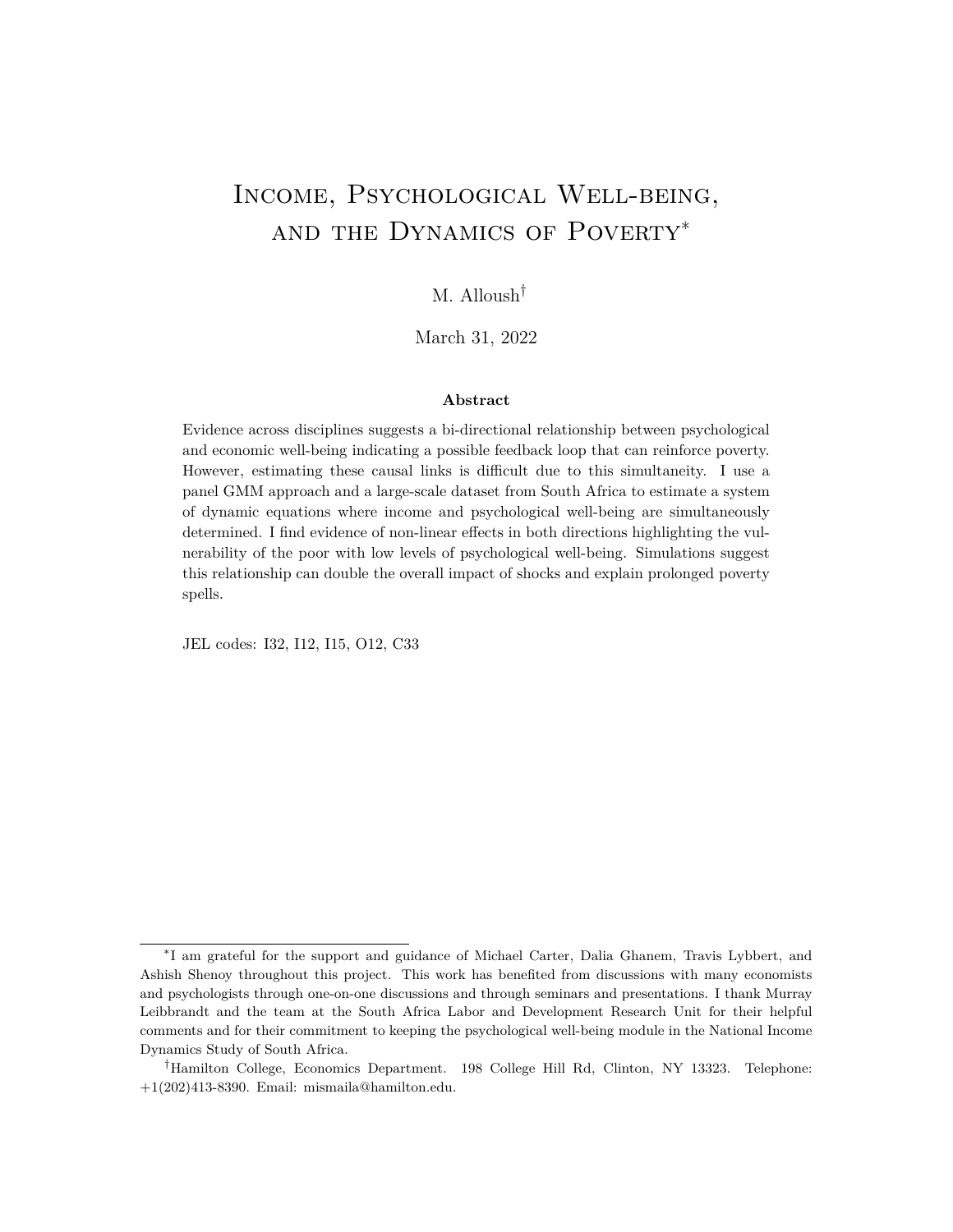(a) No simultaneous causality

(b) Estimated system of dynamic simultaneous equations

Figure 6: Heatmap of Poverty Probabilities by initial Income and CES-D. Simulations results show the probability of being poor after 10 years based on the independently and randomly drawn income  $(y)$  and CES-D in time  $t = 0$ . The estimated system of equations clearly increases the probabilities especially for those with higher CES-D scores.

D over time.<sup>48</sup> I independently and randomly draw income and CES-D values at time 0 with means, variances, and zero-centered normally distributed shocks every time period calibrated by the NIDS data. At time zero, CES-D score is independent of income and the cumulative distribution functions (CDFs) of income across the two groups (low versus high CES-D scores) are identical (shown on the left side of Figure B1(a) in Appendix C). If psychological well-being played no role in determining income (the counterfactual), the two CDFs would look identical over time; this is illustrated in Figure B1(a) (plot on the right)

<sup>48</sup>In these simulation, I assume that the path of income over time is not changing, and extrapolating what happens over a longer period of time using estimates from one time period. In addition, for simplicity I assume that there are no intra-household responses to changes in individual income and that households face the same income path.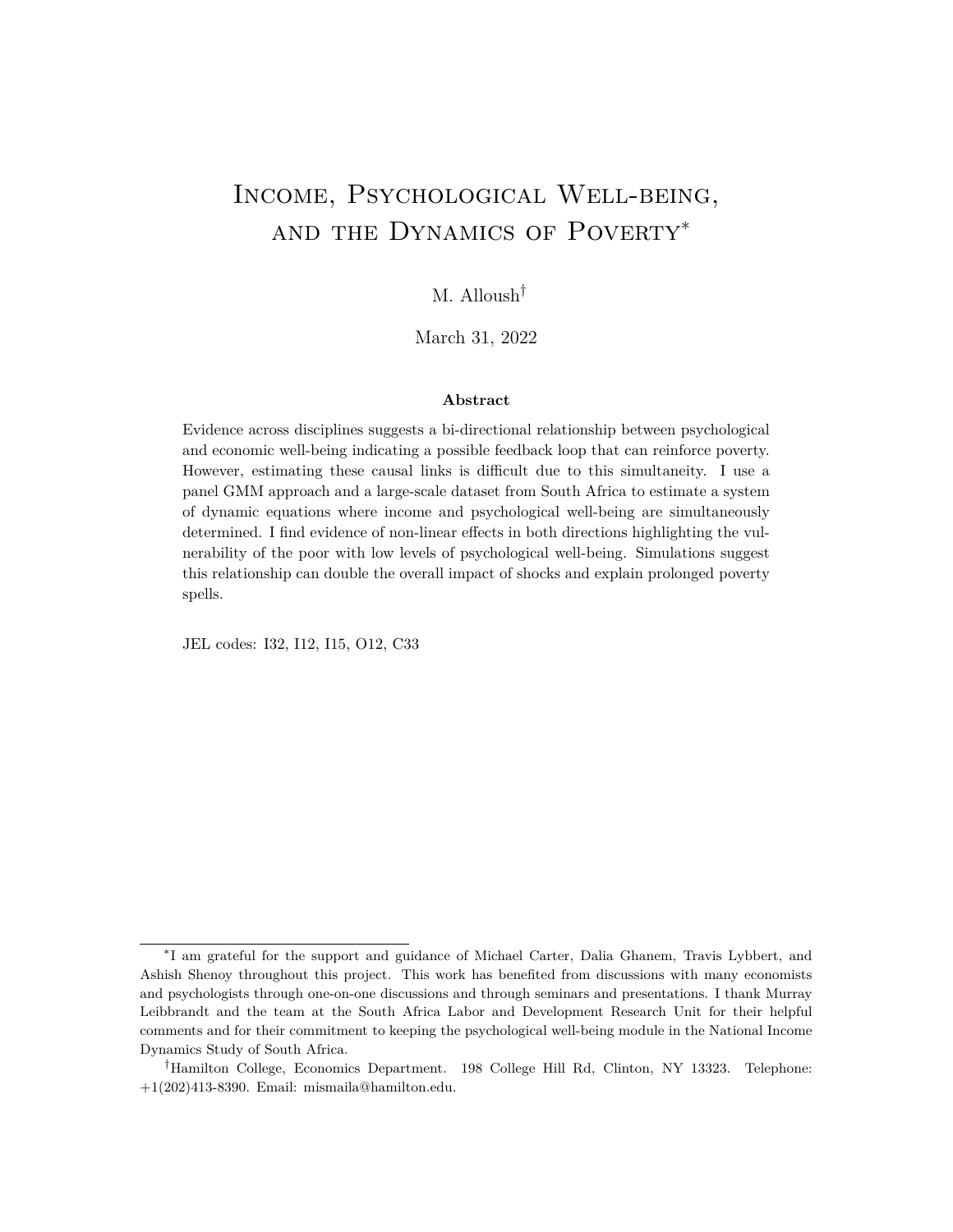Figure 7: Dierence in Poverty Probabilities: A Heatmap. The dierence in probabilities of Figure 6(b) and 6(a). The estimated relationship increases the likelihood of poverty after 10 years for most. However, this dierence is especially pronounced for the moderately poor with low levels of psychological well-being. In addition, those near the poverty have an added risk of shocks potentially pushing them into the zone where the feedback loop is strong.

where I show the CDFs of income after ve time periods (or 10 years) simulated using the estimated equations without the simultaneous causality. When simulating the model with the full estimated system of equations, it is clear that those who randomly start in period 0 with low levels of psychological well-being (high CES-D) have a lower income distribution (Figure B1(b) in Appendix D).

Figure 6 shows the probability of being poor after 10 years based on initial incomey() and CES-D score. Figure 6(a) shows probabilities of poverty based on income dynamics that do not include psychological well-being. It is clear that the poverty in the future depends solely on initial income. Figure 6(b) displays this probability when I simulate income over time using the estimated system of equations. The observed pattern suggests that those who initially start with low levels of psychological well-being are more likely to be poor after 10 years even with those who start with income levels above the poverty line. Figure 7 shows the dierence in the probability of poverty that the estimated equations predict. While increasing overall vulnerability to long-term poverty, this increase is especially large for those with low levels of psychological well-being. In addition, those near the poverty line become more vulnerable; a negative shock could put them on a vicious cycle that is dicult to get out of.

These gures illustrate the eect of psychological well-being on poverty dynamics in a setting where there can be successive negative shocks. An individual who starts above the poverty line and under the depression threshold may experience an income or psychological well-being shock that lowers both their income and level of psychological well-being. If the shock is strong enough, it could potentially put them in the red zone (Figure 7 poor with low levels of psychological well-being) where the causal links of this relationship (in both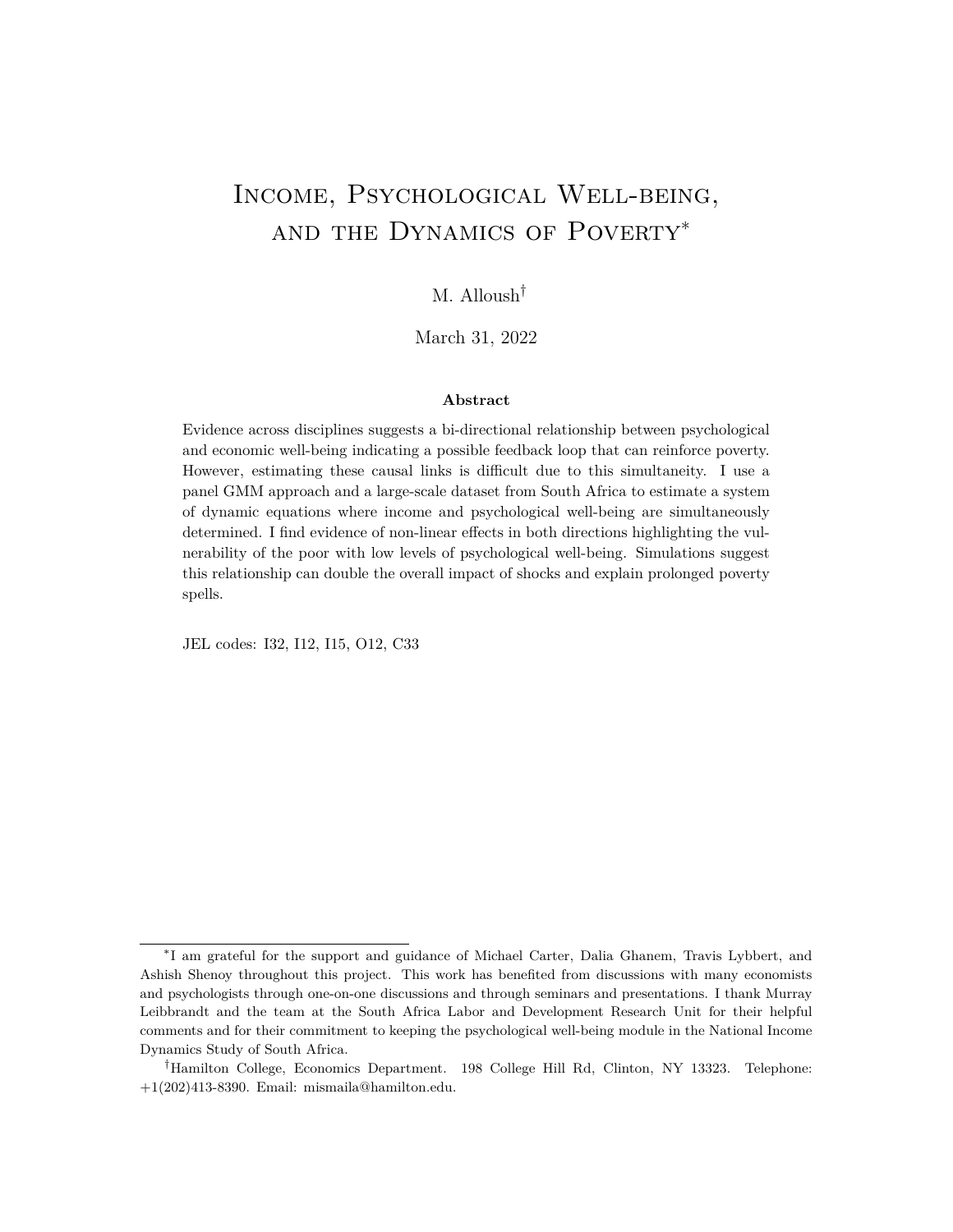directions are stronger) and where another negative shock could have even bigger long-term impacts. While the estimated relationship does not itself constitute a multi-equilibrium poverty trap on average, it does make it increasingly dicult to get out of poverty by exacerbating the initial and long-run impact of shocks.

## 6 Conclusion

This paper explores the bi-directional relationship between income and psychological wellbeing. Despite its importance, this relationship is understudied among general populations partly because of the diculty in establishing causality with limited data. Experimentally identifying the eects of improvements in psychological well-being can be achieved among very speci c samples those su ering from psychological distress who seek treatment. However, sample selection hampers the generalizability of such estimates. The recent availability of large-scale and high-quality panel datasets that track mental health allow for the use of econometric methods that answer important policy-relevant questions. With the caveats regarding inferring causality from observational data in mind, the goal of this paper is to shed light on the relationship between mental health and poverty in a general population. The results from this paper should encourage future research on this topic including focusing on other components of psychological well-being.

By using a dynamic panel GMM approach and a nationally representative dataset from South Africa, I estimate the relationship between income and psychological well-being as a system of dynamic simultaneous equations. I nd signicant impacts in both directions with important non-linearities. While the system of equations do not explicitly suggest a poverty trap, the magnitude of the estimated eects is not inconsequential and suggests larger overall e ect of shocks and longer lasting poverty spells. The results highlight an especially vulnerable group the poor with low levels of psychological well-being for whom the results suggest would be disproportionately a ected by shocks.

The results of this paper also add to the discussion on unexpectedly large impacts of some poverty alleviation programs. A stable income through aid likely improves levels of psychological well-being which allows individuals to realize their capabilities and further improve their economic well-being in a way that exceeds initial expectations. This suggests that aside from being a constitutive and important outcome in itself, psychological wellbeing is also an instrumental one (Sen, 1999). Back-of-the-envelope calculations predict that improving psychological well-being for those near or just above the depression threshold by one SD would decrease extreme poverty rates in South Africa by 2-3 percentage points.

In the future, di erentiating the e ects of negative versus positive economic shocks on psychological well-being is a fruitful endeavor. The econometric approach here does not allow me to restrict to positive or negative shocks and thus shows the average of both. In addition, shedding light on the mechanisms through which changes in psychological well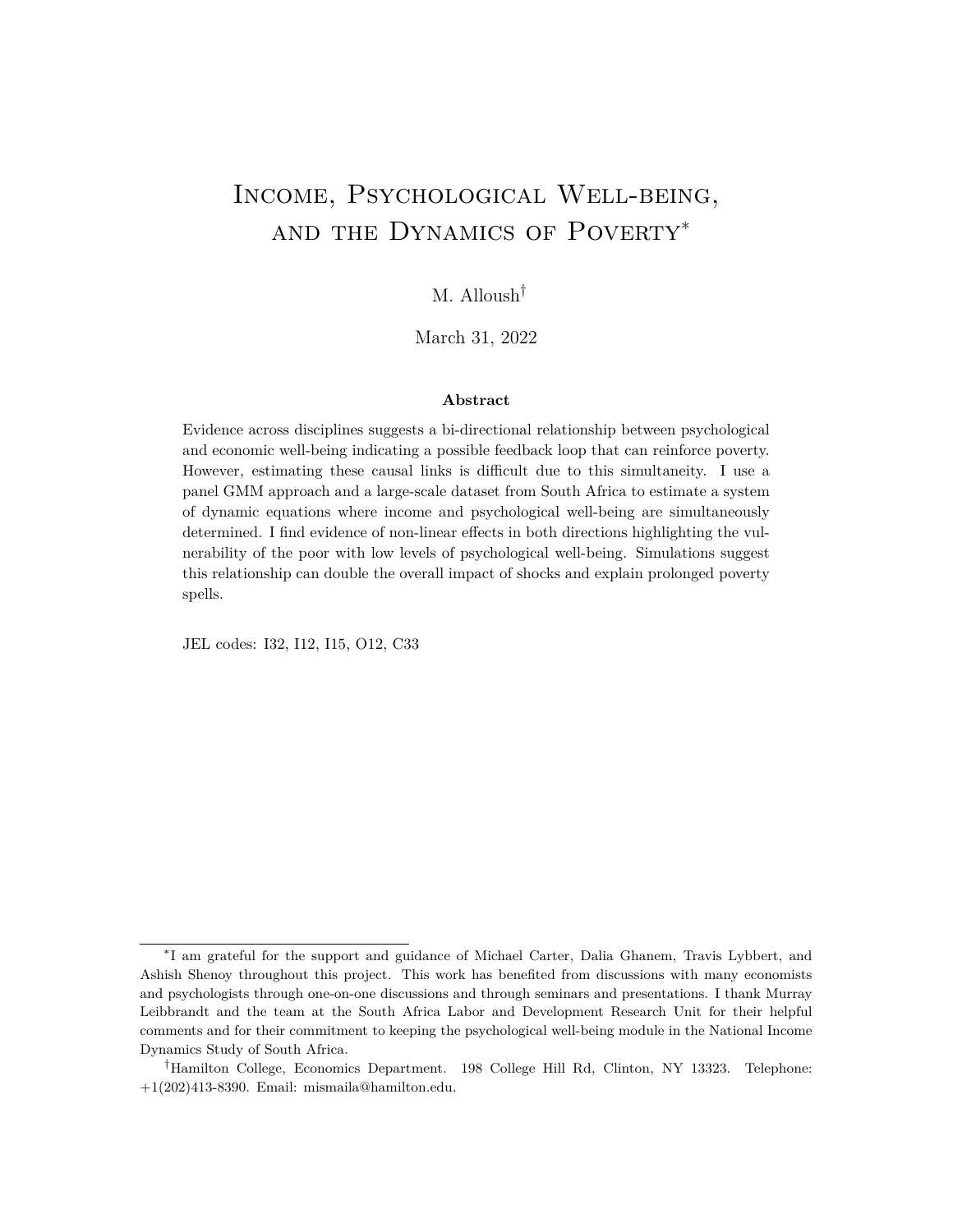being aect income is important. In this paper and in De Quidt and Haushofer (2016), labor supply seems to be an important mechanism. However, researchers in psychology have shown various ways di erent mental disorders a ect preferences and even cognitive ability. Shedding light on these mechanisms is germane to the design of e ective poverty alleviation policy.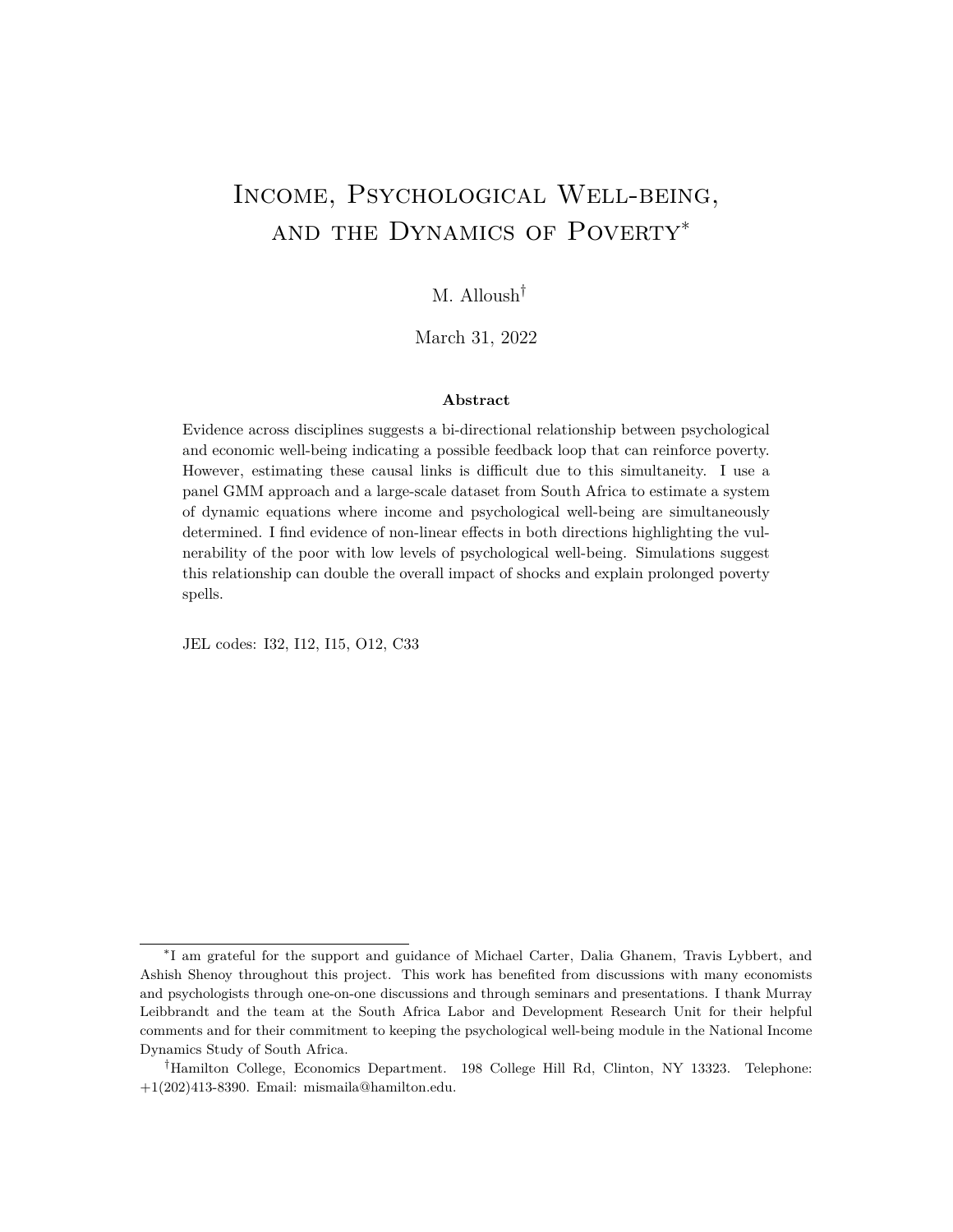## References

- Alloush, Mo, and Jerey Bloem. 2022. Neighborhood Violence, Poverty, and Psychological Well-being. Journal of Development Economics 154(102756).
- Alloush, Mo, and Stephen Wu. forthcoming. Income Improves Subjective Well-being: Evidence from South Africa. Economic Development and Cultural Change.
- Anderson, T.W., and Cheng Hsiao. 1982. Formulation and estimation of dynamic models using panel data. Journal of Econometrics.
- Angelucci, Manuela, and Daniel Bennett. 2021. The Economic Impact of Depression Treatment in India.
- Ardington, C., and A. Case. 2010. Interactions between mental health and socioeconomic status in the South African National Income Dynamics Study. Journal for Studies in Economics and Econometrics, 34(3): 6985.
- Arellano, Manuel. 2003.Panel Data Econometrics. Oxford, United Kingdom:Oxford University Press.
- Arellano, Manuel, and Stephen Bond. 1991. Some tests of speci cation for panel data: Monte Carlo evidence and an application to employment equations.The Review of Economic Studies, 58(2): 277.
- Baird, Sarah, Jacobus De Hoop, and Berk Özler. 2013. Income shocks and adolescent mental health. Journal of Human Resources 48(2): 370 403.
- Banerjee, A, E Duo, N Goldberg, D Karlan, R Osei, W Pariente, J Shapiro, B Thuysbaert, and C Udry. 2015. A multifaceted program causes lasting progress for the very poor: Evidence from six countries. Science 348(6236).
- Baranov, Victoria, Sonia Bhalotra, Pietro Biroli, and Joanna Maselko. 2019. Maternal Depression, Women's Empowerment, and Parental Investment: Evidence from a Randomized Control Trial. American Economic Review.
- Baron, Emily Claire, Thandi Davies, and Crick Lund. 2017. Validation of the 10-item Centre for Epidemiological Studies Depression Scale (CES-D-10) in Zulu, Xhosa and Afrikaans populations in South Africa. BMC Psychiatry, 17(1): 6.
- Bazzi, Samuel, and Michael A. Clemens. 2013. Blunt instruments: Avoiding common pitfalls in identifying the causes of economic growth. American Economic Journal: Macroeconomics.
- Beck, Aaron T. 1967. Depression: Causes and Treatment.. 1 ed., Philadelphia:University of Pennsylvania Press.
- Berndt, Ernst R, Stan N Finkelstein, Paul E Greenberg, Robert H Howland, Alison Keith, A John Rush, James Russell, and Martin B Keller. 1998. Workplace performance e ects from chronic depression and its treatment. Journal of health Economics 17(5): 511 535.
- Bessone, Pedro, Gautam Rao, Frank Schilbach, Heather Schoeld, and Mattie Toma. 2021. The economic consequences of increasing sleep among the urban pod the Quarterly Journal of Economics, 136(3): 18871941.
- Biasi, Barbara, Michael S Dahl, and Petra Moser. 2021. Career eects of mental health. National Bureau of Economic Research.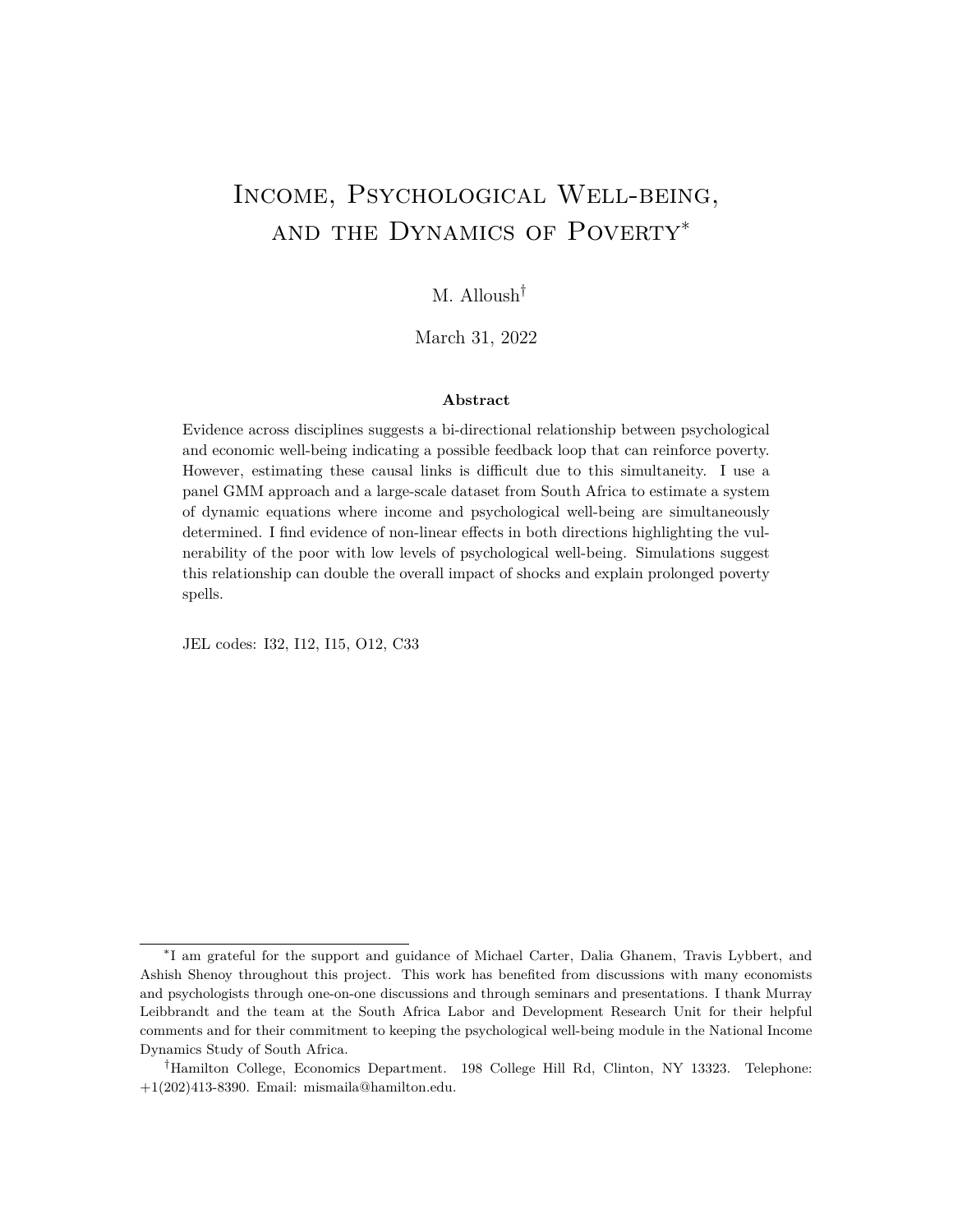- Blundell, Richard, and Stephen Bond. 1998. Initial conditions and moment restrictions in dynamic panel data models. Journal of Econometrics.
- Bolton, Paul, Judith Bass, Richard Neugebauer, Helen Verdeli, Kathleen F Clougherty, Priya Wickramaratne, Liesbeth Speelman, Lincoln Ndogoni, and Myrna Weissman. 2003. Group Interpersonal Psychotherapy for Depression in Rural Uganda: A Randomized Controlled Trial. Jama, 289(23): 31173124.
- Bryan, Mark L, Nigel Rice, Jennifer Roberts, and Cristina Sechel. 2020. Mental health and employment: a bounding approach using panel data.The Sheeld Economic Research Paper Series (SERPS), 2020006(2020006).
- Bubonya, Melisa, Deborah A Cobb-Clark, and David C Ribar. 2019. The reciprocal relationship between depressive symptoms and employment status Economics & Human Biology, 35: 96106.
- Cattaneo, Matias D, Nicolás Idrobo, and Rocío Titiunik. **Forthcoming.** A practical introduction to regression discontinuity designs: Extensions.Cambridge University Press.
- Cella, Matteo, Simon Dymond, and Andy Cooper. 2010. Impaired exible decision-making in major depressive disorder. Journal of A ective Disorders, 124(1-2): 207 210.
- Charles, Kerwin Ko, and Melvin Stephens. 2004. Disability, job displacement and divorce. Journal of Labor Economics, 22(2): 489 522.
- Chatterji, Pinka, Margarita Alegria, and David Takeuchi. 2011. Psychiatric disorders and labor market outcomes: Evidence from the National Comorbidity Survey-Replication. Journal of Health Economics,  $30(5)$ : 858 868.
- Christian, Cornelius, Lukas Hensel, and Christopher Roth. 2019. Income Shocks and Suicides: Causal Evidence From Indonesia. The Review of Economics and Statistics 101(5): 905 920.
- Cobb-Clark, Deborah A, Sarah C Dahmann, and Nathan Kettlewell. 2021. Depression, Risk Preferences and Risk taking Behavior. Journal of Human Resources 0419 10183R1.
- Collins, Pamela Y, Vikram Patel, Sarah Joestl, Dana March, Thomas R. Insel, and Abdallah S. Daar. 2011. Grand challenges in global mental health. Nature, 475(N.A): 37 30.
- Currie, Janet, and Erdal Tekin. 2012. Understanding the cycle childhood maltreatment and future crime. Journal of Human Resources 47(2): 509 549.
- Das, Jishnu, Quy-Toan Do, Jed Friedman, and David McKenzie. 2009. Mental Health Patterns and Consequences: Results from Survey Data in Five Developing Countries World Bank Economic Review, 23(1): 3155.
- De Quidt, Jonathan, and Johannes Haushofer. 2016. Depression for Economists.NBER Working Paper, 133.
- Eyal, Katherine, and Justine Burns. 2019. The parent trap: cash transfers and the intergenerational transmission of depressive symptoms in South Africa.World Development, 117: 211229.
- Farré, Lídia, Francesco Fasani, and Hannes Mueller. 2018. Feeling useless: the eect of unemployment on mental health in the Great Recession.IZA Journal of Labor Economics, 7(1): 1 34.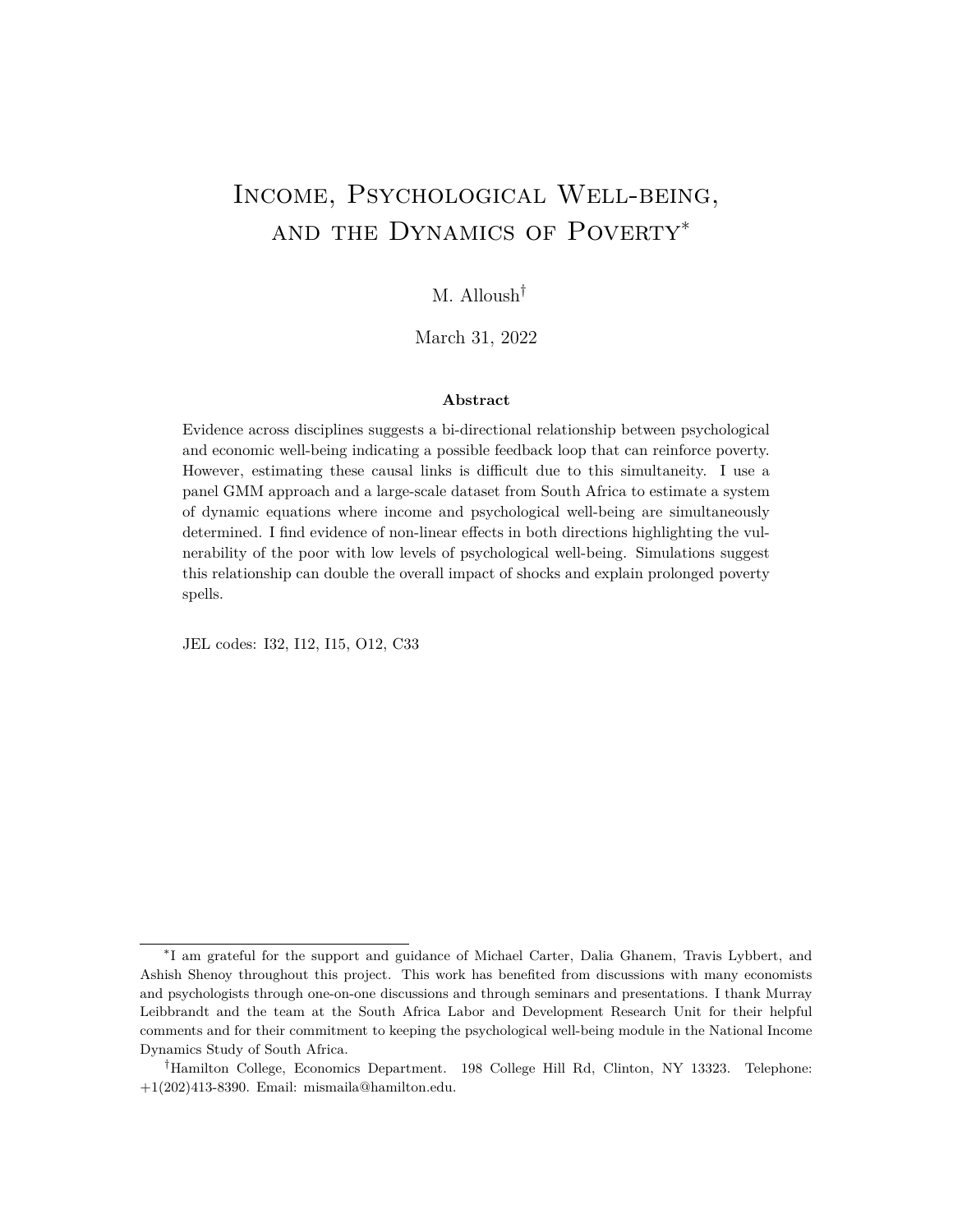- Friedrich, M.J. 2017. Depression Is the Leading Cause of Disability Around the World. Journal of the American Medical Association, 317(15): 1517.
- Frijters, Paul, David W Johnston, and Michael A Shields. 2014. The Eect of Mental Health on Employment: Evidence from Australian Panel Data. Health economics 23: 1058 1071.
- Frijters, Paul, John P Haisken-DeNew, and Michael A Shields. 2004. Money Does Matter ! Evidence from Increasing Real Income and Life Satisfaction in East Germany Following Reuni cation. The American Economic Review, 94(3): 730 740.
- Frijters, Paul, John P Haisken-DeNew, and Michael A Shields. 2005. The causal eect of income on health: Evidence from German reuni cation. Journal of Health Economics 24(5): 997 1017.
- Gardner, Jonathan, and Andrew J. Oswald. 2007. Money and mental wellbeing: A longitudinal study of medium-sized lottery wins. Journal of Health Economics, 26(1): 4960.
- González, Patricia, Alicia Nuñez, Erin Merz, Carrie Brintz, Orit Weitzman, Elena L. Navas, Alvaro Camacho, Christina Buelna, Frank J. Penedo, Sylvia Wassertheil-Smoller, Krista Perreira, Carmen R. Isasi, James Choca, Gregory A. Talavera, and Linda C. Gallo. 2017. Measurement properties of the Center for Epidemiologic Studies Depression Scale (CES-D 10): Findings from HCHS/SOL. Psychological Assessment 29(4): 372 381.
- Graham, Carol, and Stefano Pettinato. 2002. Frustrated Achievers: Winners, Losers and Subjective Well-Being in New Market Economies. The Journal of Development Studies 38(4): 100 140.
- Guvenen, Fatih. 2007. Learning your earning: Are labor income shocks really very persistent? American Economic Review, 97(3): 687 712.
- Haan, Peter, and Michal Myck. 2009. Dynamics of health and labor market risks. Journal of health economics 28(6): 1116 1125.
- Hamad, R, L C H Fernald, D S Karlan, and J Zinman. 2008. Social and economic correlates of depressive symptoms and perceived stress in South African adults.Journal of epidemiology and community health,  $62(6)$ : 538 544.
- Hamilton, Vivian H, Philip Merrigan, and Éric Dufresne. 1997. Down and out: estimating the relationship between mental health and unemployment. Health economics, 6(4): 397406.
- Haushofer, Johannes. 2019. Is there a Psychological Poverty Trap? Working Paper.
- Haushofer, Johannes, and Ernst Fehr. 2014. On the psychology of poverty. Science 344(6186): 8627.
- Haushofer, Johannes, and Jeremy Shapiro. 2016. The short-term impact of unconditional cash transfers to the poor: Experimental evidence from kenya.Quarterly Journal of Economics, 131(4): 19732042.
- Haushofer, Johannes, Robert Mudida, and Jeremy P Shapiro. 2020. The comparative impact of cash transfers and a psychotherapy program on psychological and economic well-being. National Bureau of Economic Research.
- Hays, Ron D., K B Wells, C D Sherbourne, W Rogers, and K Spritzer. 1995. Functioning and well-being outcomes of patients with depression compared with chronic general medical illnesses. Archives of General Psychiatry, 52(1): 11 9.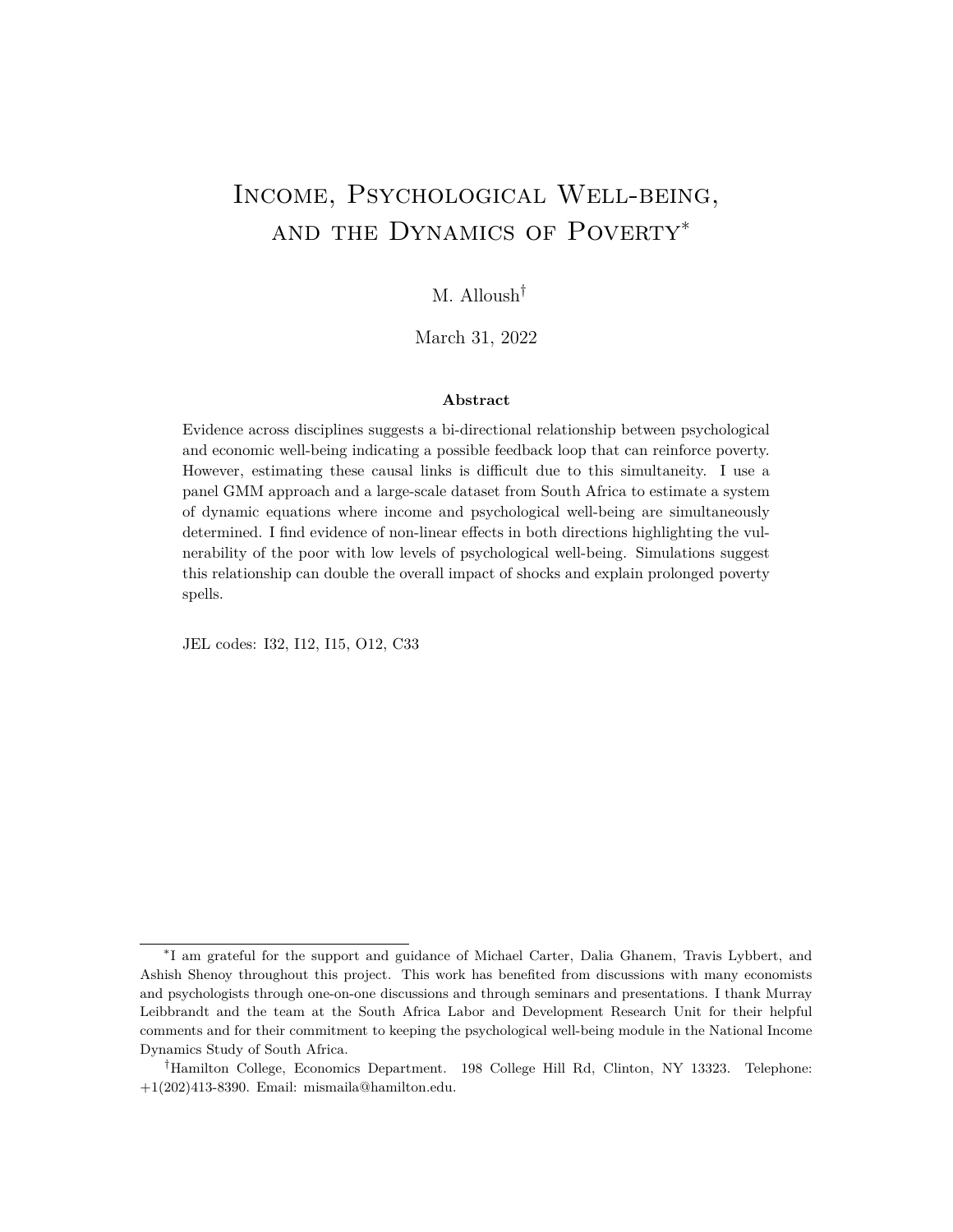- Headey, Bruce, Jonathan Kelley, and Alex Wearing. 1993. Dimensions of mental health: Life satisfaction, positive a ect, anxiety and depression. Social Indicators Research 29(1): 63 82.
- Holtz-Eakin, Douglas, Whitney Newey, and Harvey S. Rosen. 1988. Estimating Vector Autoregressions with Panel Data. Econometrica, 56(6): 1371 1395.
- Hsiao, Cheng, and Qiankun Zhou. 2015. Statistical inference for panel dynamic simultaneous equations models. Journal of Econometrics, 189(2): 383 396.
- Hubbard, Nicholas A., Joanna L. Hutchison, Monroe Turner, Janelle Montroy, Ryan P. Bowles, and Bart Rypma. 2016. Depressive thoughts limit working memory capacity in dysphoria. Cognition and Emotion, 30(2): 193209.
- Hugo, Charmaine J., Dorothy E L Bosho, Annelene Traut, Nompumelelo Zungu-Dirwayi, and Dan J. Stein. 2003. Community attitudes toward and knowledge of mental illness in South Africa. Social Psychiatry and Psychiatric Epidemiology 38(12): 715 719.
- Johnes, G, and J Johnes. 2004. International Handbook on the Economics of Education. Knowledge Creation Di usion Utilization, 28(6): 1578 1580.
- Kahneman, Daniel, and Angus Deaton. 2010. High income improves evaluation of life but not emotional well-being. Proceedings of the National Academy of Sciences 07(38): 16489 93.
- Leibbrandt, Murray, Arden Finn, and Ingrid Woolard. 2012. Describing and decomposing post-apartheid income inequality in South Africa. Development Southern Africa 29(1): 1934.
- Lindqvist, Erik, Robert Östling, and David Cesarini. 2020. Long-run eects of lottery wealth on psychological well-being. The Review of Economic Studies, 87(6): 2703 2726.
- Lund, Crick, Kate Orkin, Marc Witte, Thandi Davies, Johannes Haushofer, Judy Bass, and V Patel. 2020. Economic impacts of mental health interventions in low and middle-income countries: a systematic review and meta-analysis. Working paper.
- Lund, Crick, Mary De Silva, Sophie Plagerson, Sara Cooper, Dan Chisholm, Jishnu Das, Martin Knapp, and Vikram Patel. 2011. Poverty and mental disorders: Breaking the cycle in low-income and middle-income countries. The Lancet, 378(9801): 1502 1514.
- Macours, Karen, Norbert Schady, and Renos Vakis. 2012. Cash Transfers, Behavioral Changes, and Cognitive Development in Early Childhood: Evidence from a Randomized Experiment. American Economic Journal: Applied Economics, 4(2): 247273.
- Magnac, Thierry. 2000. Subsidised Training and Youth Employment : Distinguishing Unobserved Heterogeneity from State Dependence in Labour Market Histories.The Economic Journal, 110(466): 805837.
- Marcus, Jan. 2013. The eect of unemployment on the mental health of spouses Evidence from plant closures in Germany. Journal of Health Economics 32(3): 546 558.
- McGuire, Joel, Caspar Kaiser, and Anders M Bach-Mortensen. 2022. A systematic review and meta-analysis of the impact of cash transfers on subjective well-being and mental health in low-and middle-income countries. Nature Human Behaviour, 112.
- McInerney, Melissa, Jennifer M. Mellor, and Lauren Hersch Nicholas. 2013. Recession depression: Mental health eects of the 2008 stock market crash.Journal of Health Economics, 32(6): 10901104.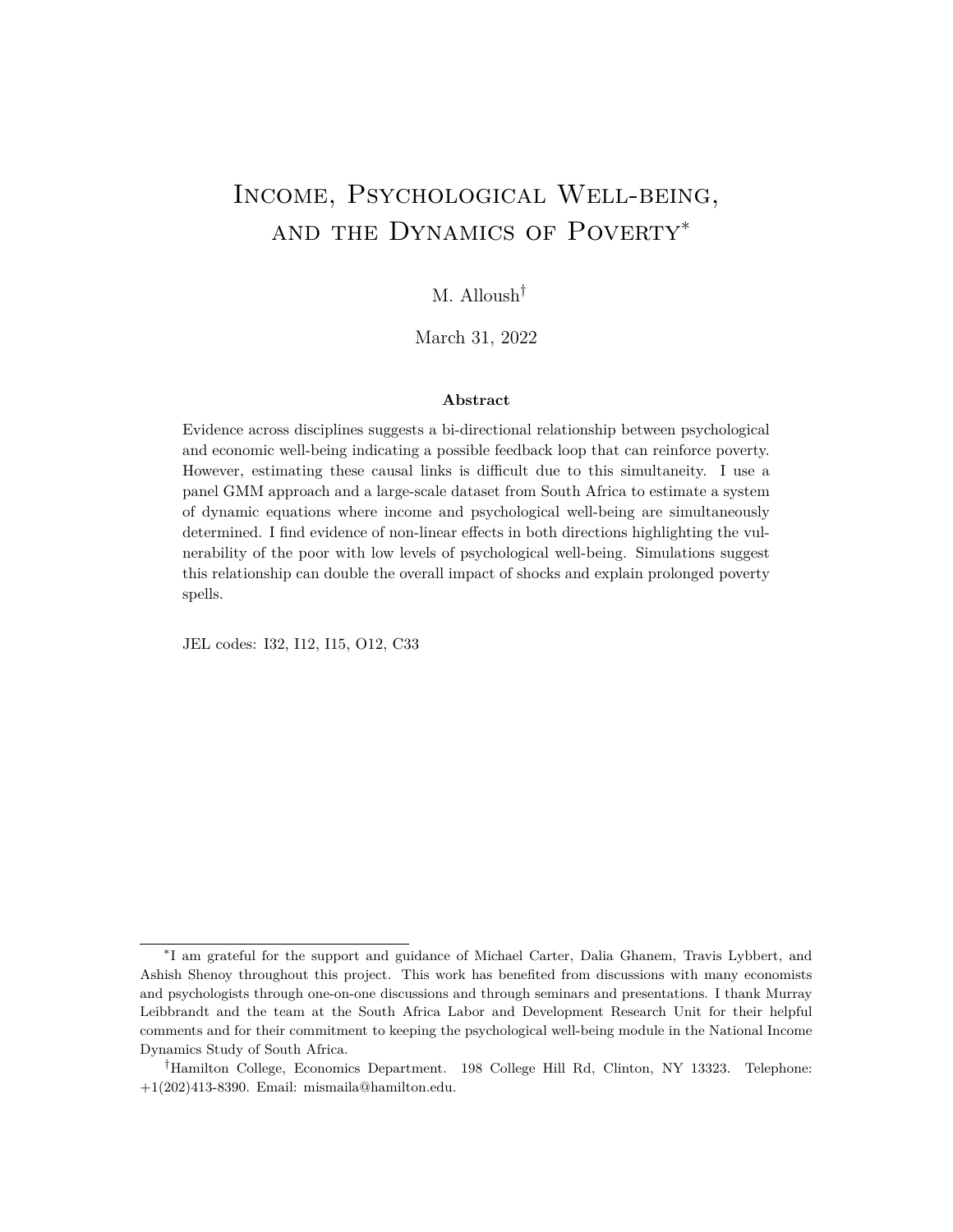- Meghir, Costas, and Luigi Pistaferri. 2004. Income Variance Dynamics and Heterogeneity. Econometrica, 72(1): 132.
- Myer, Landon, Joalida Smit, Liezel Le Roux, Siraaj Parker, Dan J Stein, and Soraya Seedat. 2008. Common mental disorders among HIV-infected individuals in South Africa: prevalence, predictors, and validation of brief psychiatric rating scales.AIDS patient care and STDs, 22(2): 147 158.
- Ormel, Johan, Tineke Oldehinkel, Els Brilman, and Wim v Brink. 1993. Outcome of Depression and Anxiety in Primary Care. Archives of General Psychiatry, 50(10): 759.
- Oswald, Andrew J, Eugenio Proto, and Daniel Sgroi. 2015. Happiness and productivity. Journal of labor economics 33(4): 789 822.
- Ozer, Emily J., Lia C H Fernald, Ann Weber, Emily P. Flynn, and Tyler J. VanderWeele. 2011. Does alleviating poverty aect mothers' depressive symptoms? A quasiexperimental investigation of Mexico's Oportunidades programme. International Journal of Epidemiology, 40(6): 1565 1576.
- Patel, Vikram, Benedict Weobong, Helen A Weiss, Arpita Anand, Bhargav Bhat, Basavraj Katti, Sona Dimidjian, Ricardo Araya, Steve D Hollon, Michael King, et al. 2017. The Healthy Activity Program (HAP), a lay counsellor-delivered brief psychological treatment for severe depression, in primary care in India: a randomised controlled trial.The Lancet, 389(10065): 176185.
- Peng, Lizhong, Chad D. Meyerhoefer, and Samuel H. Zuvekas. 2016. The Short-Term Eect of Depressive Symptoms on Labor Market Outcomes.Health Economics, 19(11).
- Pilkonis, Paul A., Lan Yu, Nathan E. Dodds, Kelly L. Johnston, Catherine C. Maihoefer, and Suzanne M. Lawrence. 2014. Validation of the depression item bank from the Patient-Reported Outcomes Measurement Information System (PROMIS® ) in a three-month observational study. Journal of Psychiatric Research, 56: 112119.
- Radlo, Lenore Sawyer. 1977. The CES-D Scale: A Self-Report Depression Scale for Research in the General Population. Applied Psychological Measurement1(3): 385 401.
- Ran, Mao Sheng, Meng Ze Xiang, Cecilia Lai Wan Chan, Julian Le, Peggy Simpson, Ming Sheng Huang, You He Shan, and Si Gan Li. 2003. Eectiveness of psychoeducational intervention for rural Chinese families experiencing schizophrenia - A randomised controlled trial. Social Psychiatry and Psychiatric Epidemiology 38(2): 69 75.
- Ridley, Matthew, Gautam Rao, Frank Schilbach, and Vikram Patel. 2020. Poverty, depression, and anxiety: Causal evidence and mechanisms. Science 370(6522): eaay0214.
- Samuels, Fiona, and Maria Stavropoulou. 2016. `Being Able to Breathe Again': The Eects of Cash Transfer Programmes on Psychosocial Wellbeing.The Journal of Development Studies, 52(8): 10991114.
- Santor, Darcy A., Michelle Gregus, and Andrew Welch. 2006. Eight Decades of Measurement in Depression. Measurement: Interdisciplinary Research & Perspective 4(3): 135 155.
- Saylor, C F, G L Edwards, and J A McIntosh. 1987. Children's Depression Inventory: Reliability over repeated administrations. Journal of Clinical Child ..., 16(4): 339 341.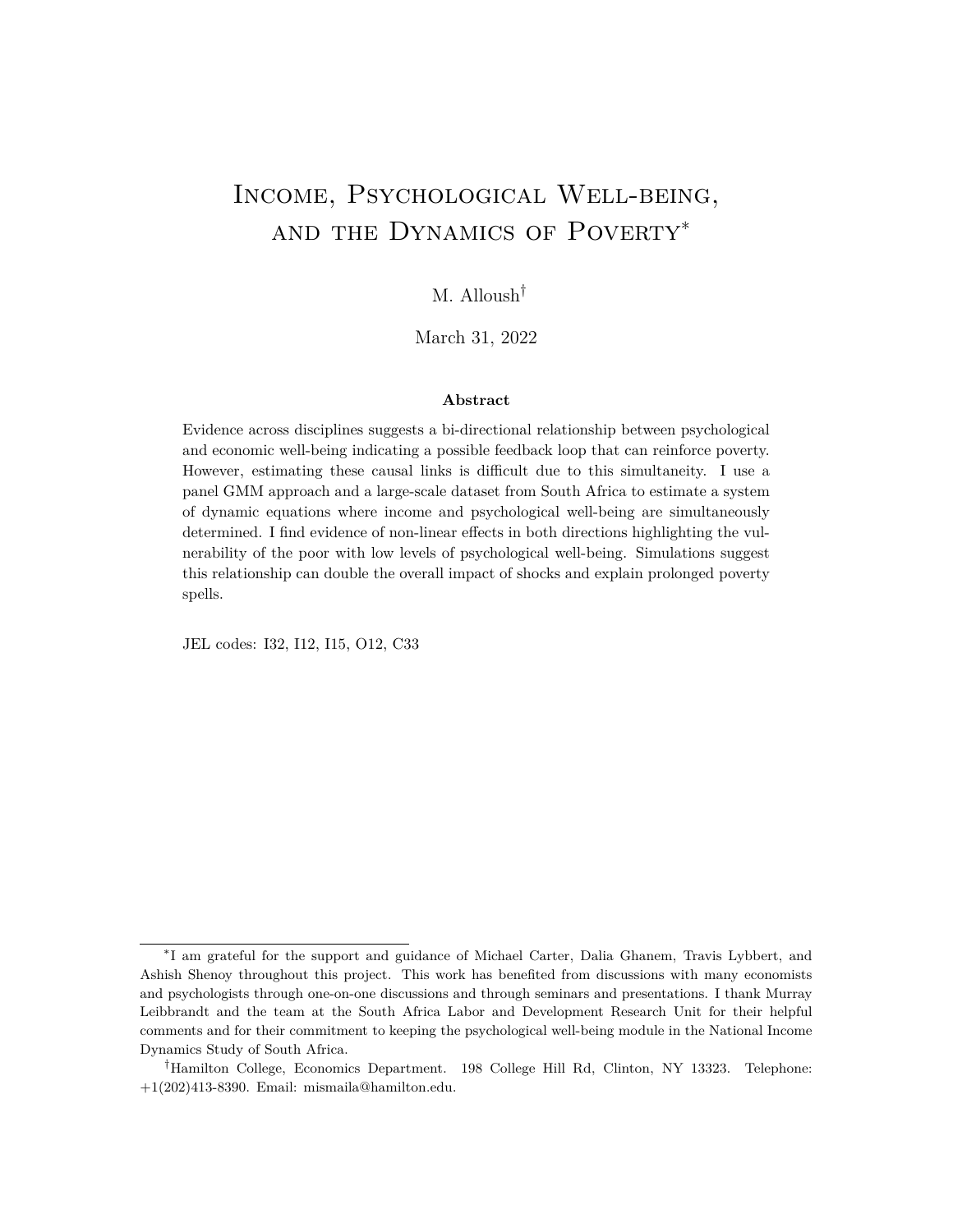- Schilbach, Frank. 2019. Alcohol and Self-Control: A Field Experiment in India. American Economic Review, 108(4): 1290 1322.
- Schilbach, Frank, Heather Schoeld, and Sendhil Mullainathan. 2016. The psychological lives of the poor. American Economic Review Paper & Proceedings 106(5): 435 440.

Sen, Amartya. 1999. Development as Freedom.Oxford Press, 150.

- Shreekumar, Advik, and Pierre-Luc Vautrey. 2022. Managing Emotions: The Eects of Online Mindfulness Meditation on Mental Health and Economic Behavior.
- Siddaway, Andy P., Alex M. Wood, and Peter J. Taylor. 2017. The Center for Epidemiologic Studies-Depression (CES-D) scale measures a continuum from well-being to depression: Testing two key predictions of positive clinical psychology. Journal of A ective Disorders, 213: 180 186.
- Smoski, Moria J., Thomas R. Lynch, M. Zachary Rosenthal, Jennifer S. Cheavens, Alexander L. Chapman, and Ranga R. Krishnan. 2008. Decision-making and risk aversion among depressive adults.Journal of Behavior Therapy and Experimental Psychiatry, 39(4): 567 576.
- Snyder, Hannah R. 2013. Major depressive disorder is associated with broad impairments on neuropsychological measures of executive function: a meta-analysis and review.Psychological bulletin, 139(1): 81 132.
- Spijker, J, R Graaf, R V Bijl, a T F Beekman, J Ormel, and W a Nolen. 2004. Functional disability and depression in the general population. Results from the Netherlands Mental Health Survey and Incidence Study (NEMESIS). Acta psychiatrica Scandinavica, 110(3): 20814.
- Steele, Fiona, Robert French, and Mel Bartley. 2013. Adjusting for selection bias in longitudinal analyses using simultaneous equations modeling: the relationship between employment transitions and mental health. Epidemiology, 703711.
- Steel, Zachary, Claire Marnane, Changiz Iranpour, Tien Chey, John W. Jackson, Vikram Patel, and Derrick Silove. 2014. The global prevalence of common mental disorders: A systematic review and meta-analysis 1980-2013.International Journal of Epidemiology.
- Stevenson, Betsey, and Justin Wolfers. 2013. Subjective Well-Being and Income: Is There Any Evidence of Satiation? American Economic Review: Papers & Proceedings103(1033): 598 604.
- Stock, James H., and Jonathan H. Wright. 2000. GMM with weak identi cation. Econometrica, 68: 10551096.
- Strulik, Holger. 2019. An economic theory of depression and its impact on health behavior and longevity. Journal of Economic Behavior & Organization, 158: 269 287.
- Wood, Alex M., Peter J. Taylor, and Stephen Joseph. 2010. Does the CES-D measure a continuum from depression to happiness? Comparing substantive and artifactual models.Psychiatry Research, 177(1-2): 120 123.
- Yechiam, Eldad, Jerome R Busemeyer, and Julie C Stout. 2004. Using Cognitive Models to Map Relations between Neuropsychological Disorders and Human Decision Making Decits. Psychological Science 16(12): 973 978.
- Zhang, Wendy, Nadia O'Brien, Jamie I. Forrest, Kate A. Salters, Thomas L. Patterson, Julio S G Montaner, Robert S. Hogg, and Viviane D. Lima. 2012. Validating a shortened depression scale (10 item CES-D) among HIV-Positive people in British Columbia, Canada PLoS ONE, 7(7): 15.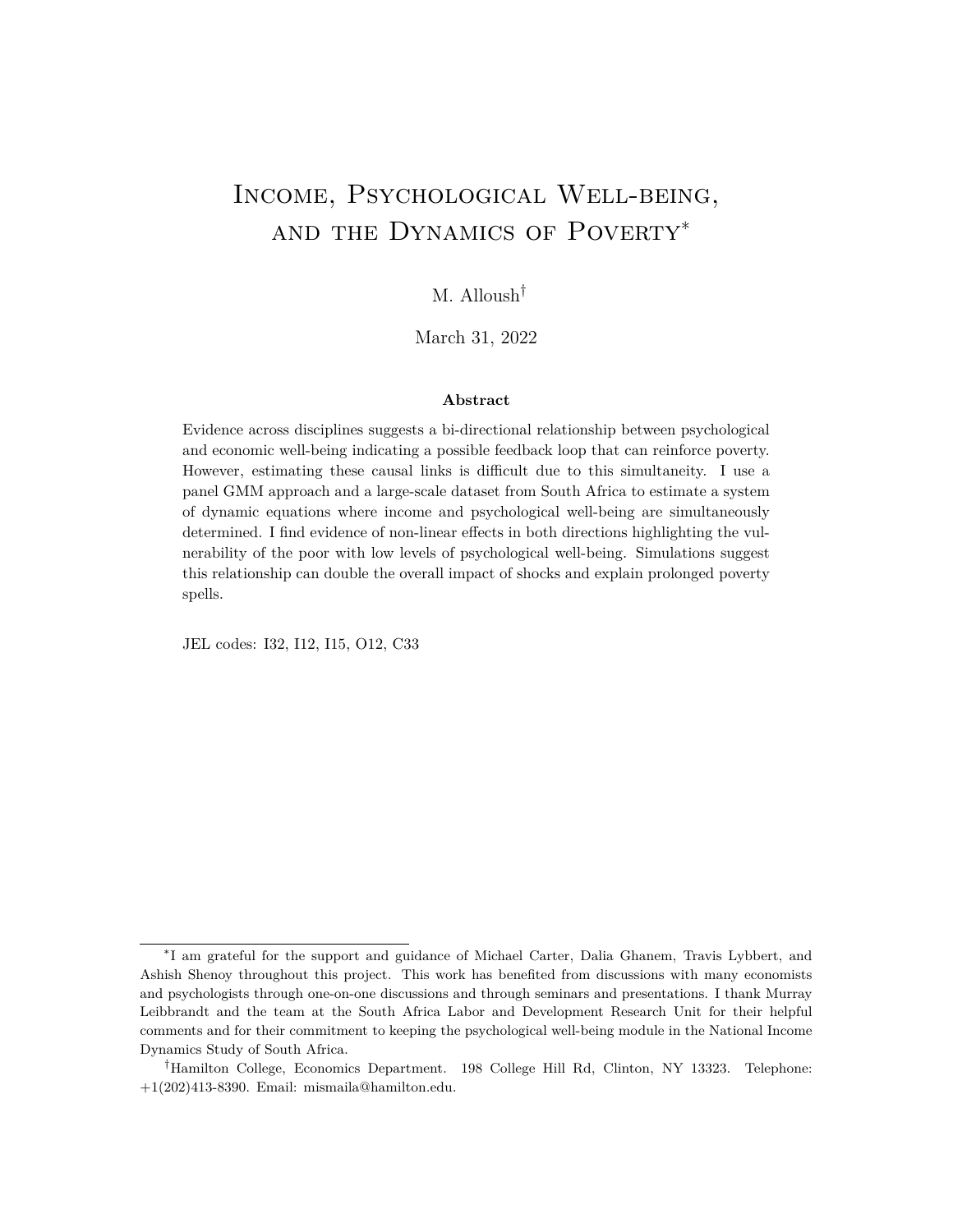## Appendix

### A. Tables

|    | In the past week                                      | Rarely<br>or<br>none of the<br>time (Less<br>than 1 day) | Some<br>or l<br>little of the<br>time<br>$(1-2)$<br>days) | Occasionally<br>or a moder-<br>ate amount<br>of the time<br>$(3-4 \text{ days})$ | Most or all<br>of the time<br>$(5-7 \text{ days})$ |
|----|-------------------------------------------------------|----------------------------------------------------------|-----------------------------------------------------------|----------------------------------------------------------------------------------|----------------------------------------------------|
| 1  | I was bothered by things that usually don't bother me | $\Omega$                                                 |                                                           | 2                                                                                | 3                                                  |
| 2  | I felt depressed                                      | 0                                                        |                                                           | 2                                                                                | 3                                                  |
| 3  | I felt lonely                                         | 0                                                        |                                                           | 2                                                                                | 3                                                  |
| 4  | I had trouble keeping my mind on what I was doing     | $\Omega$                                                 |                                                           | $\mathcal{P}$                                                                    | 3                                                  |
| 5  | I felt that everything I did was an e ort             | O                                                        |                                                           | 2                                                                                | 3                                                  |
| 6  | I felt hopeful about the future                       | 3                                                        | 2                                                         |                                                                                  | $\Omega$                                           |
| 7  | I felt fearful                                        | 0                                                        |                                                           | 2                                                                                | 3                                                  |
| 8  | My sleep was restless                                 | 0                                                        |                                                           | 2                                                                                | 3                                                  |
| 9  | I was happy                                           | 3                                                        | 2                                                         |                                                                                  | 0                                                  |
| 10 | could not get going                                   | O                                                        |                                                           | 2                                                                                | 3                                                  |

### Table A1: CES-D 10 Questionnaire

Table A2: Comparison of Wave 1 Sample vs Balanced Sample

|                             | Wave 1 Sample  | <b>Balanced Sample</b> |
|-----------------------------|----------------|------------------------|
| VARIABLES - Wave 4          | Mean (SD)      | Mean (SD)              |
| Household Income Per Capita | 2,987 (6,116)  | 2,328 (5,531)          |
| Food Expenditure Per Capita | 460 (507)      | 375 (401)              |
| Individual Income           | 3,276 (10,337) | 2,699 (9,169)          |
| CES-D score                 | 7.92 (4.76)    | 8.05(4.65)             |
| <b>Household Size</b>       | 4.64(3.2)      | 5.01(3.14)             |
| Female                      | 0.60(0.49)     | 0.63(0.48)             |
| Age                         | 37.03 (15.9)   | 36.53 (15.45)          |
| <b>Observations</b>         | 16,758         | 9,793                  |

Notes: This table provides some descriptive statistics of the sample used in this paper compared to the Wave 4 NIDS sample. Wave 4 NIDS sample excludes anyone under the age of 21 to be comparable to the study sample. The sample in this study include individuals who completed the individual section of the survey including the CES-D section for all four rounds of NIDS. The two are comparable, however the sample used in this study appears to be slightly poorer on average and older although no dierence is statistically signi cant.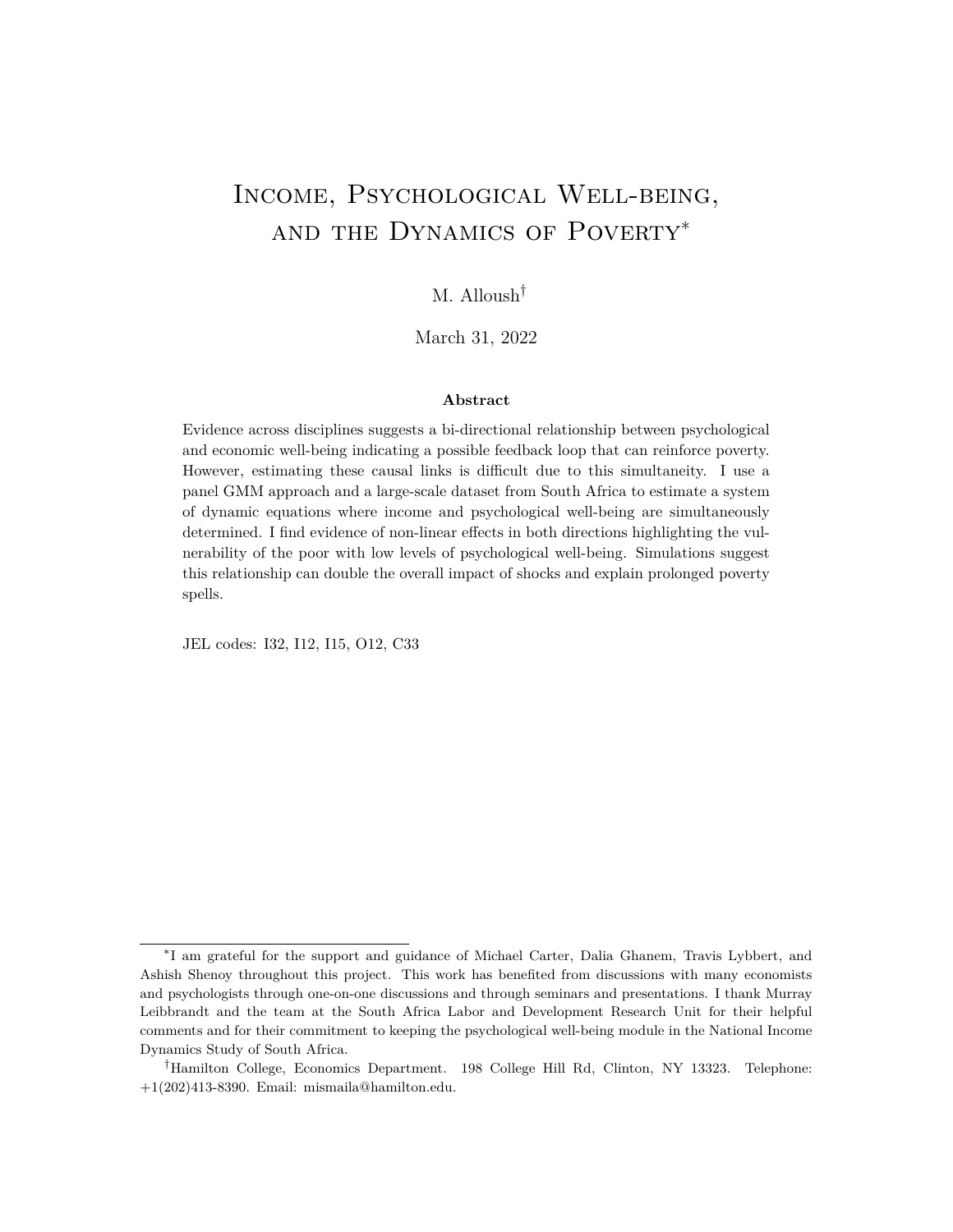|                                       |                       | 5%<br>0.5%<br>None    |                       |                        |                       |                       |
|---------------------------------------|-----------------------|-----------------------|-----------------------|------------------------|-----------------------|-----------------------|
|                                       | (1)                   | (2)                   | (3)                   | (4)                    | (5)                   | (6)                   |
| Dependent Variable: Individual Income |                       |                       |                       |                        |                       |                       |
| $CES-Dt$                              | $-1.81***$<br>(0.57)  | $-2.66**$<br>(0.82)   | $-2.22***$<br>(0.81)  | $-4.50***$<br>(1.59)   | $-4.95$<br>(3.47)     | $-2.41$<br>(3.48)     |
| Dependent Variable: CES-D             |                       |                       |                       |                        |                       |                       |
| HH Income Per Capitat                 | $-0.36***$<br>(0.099) | $-0.46***$<br>(0.13)  | $-0.48***$<br>(0.098) | $-0.36***$<br>(0.082)  | $-0.14***$<br>(0.038) | $-0.099**$<br>(0.050) |
| HH Income Per Capitat <sup>2</sup>    | $0.005***$<br>(0.002) | $0.0044**$<br>(0.002) | $0.003***$<br>(0.001) | $0.0021***$<br>(0.000) | $0.00*$<br>(0.000)    | $0.00*$<br>(0.000)    |
| Controls                              | Yes                   | Yes                   | Yes                   | Yes                    | Yes                   | Yes                   |
| Observations                          | 5,645                 | 5,645                 | 6,860                 | 6,860                  | 7,103                 | 7,103                 |

Table A3: GMM Estimates are robust to di erent outlier trimming.

Cluster robust standard errors in parentheses: \*\*\*  $p < 0.01$ , \*\*  $p < 0.05$ , \*  $p < 0.1$ . Notes: Income numbers are in 100 South African Rands. Controls include lagged dependent variables, household size, marital status, and number of children in the household. Each pair of regression results use two-stage GMM for the study sample using two approaches with di erent instrument matrices that are consistent under two slightly dierent assumptions (A and B). The results are consistent to dierent levels of trimming for outliers. The main paper trims to top and bottom 2.5% of changes in household income per capita and individual income.

| <b>Study Sample</b><br>(1) | Including Wave 5<br>(2) |
|----------------------------|-------------------------|
| $-1.972$<br>(0.782)        | $-2.98$<br>(1.75)       |
| Yes                        | Yes                     |
|                            | 0.38<br>1.00<br>0.33    |
|                            |                         |

Table A4: Systems GMM Results (Blundell & Bond (1998)): Eect of CES-D on Individual Income

Cluster robust standard errors in parentheses. Notes: Income numbers are in 100 South African Rands. Controls include household size, number of children per household, marital status, and wave xed e ects. Similar results using methods that are more robust to the lagged levels being weak instruments for rst di erences. In addition, using data from Wave 5 allows me to test for serial correlation: I nd no evidence of serial correlation and similar results.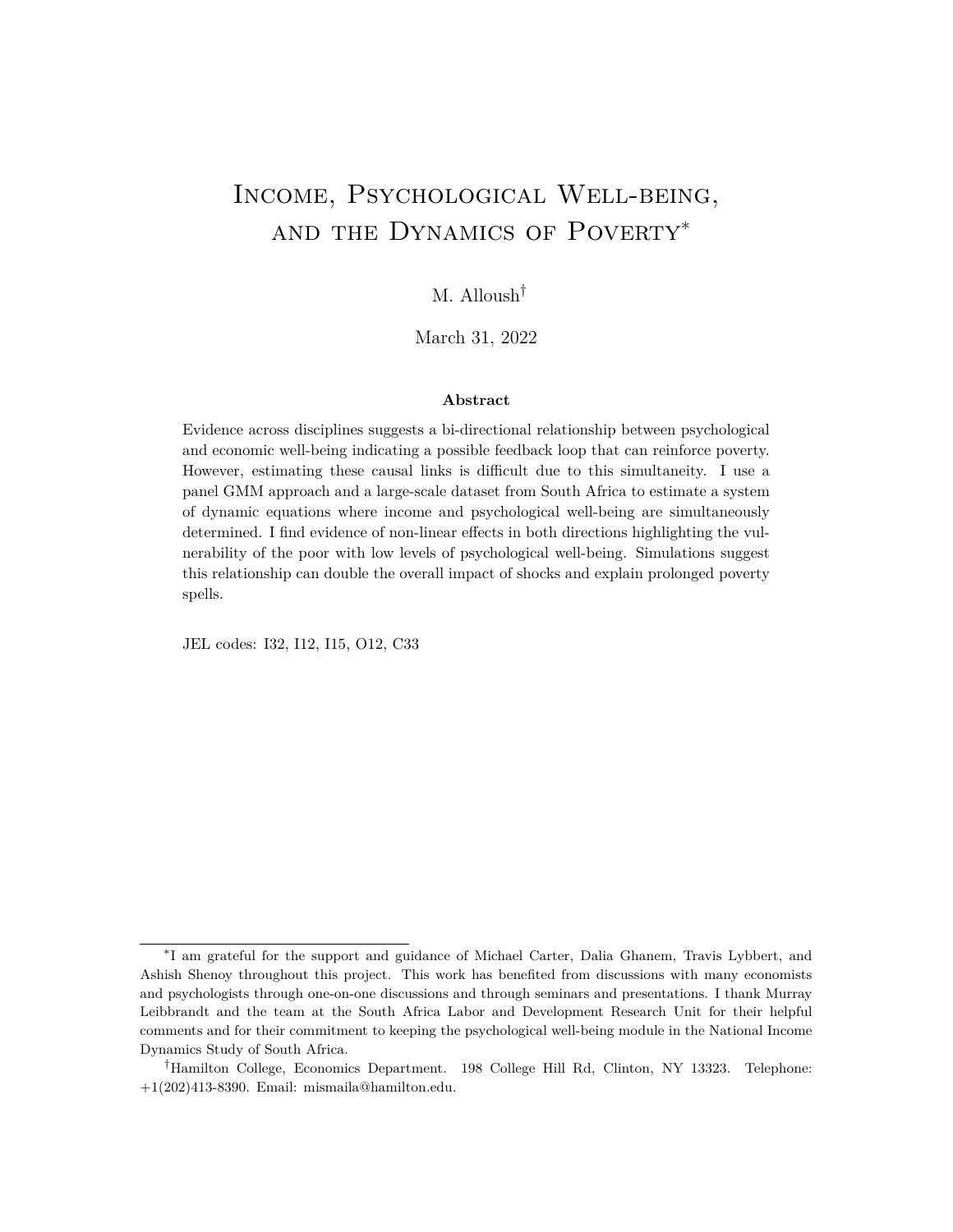| CES-D                                                         |        | <b>Study Sample</b> | Including Wave 5  |                      |
|---------------------------------------------------------------|--------|---------------------|-------------------|----------------------|
|                                                               | (1)    | (2)                 | (3)               | (4)                  |
| $HH$ Income Per Capita $_{t}$ -0.18                           | (0.07) |                     |                   | $-0.47$<br>(0.0014)  |
| Food Exp Per Capita                                           |        | $-0.80$<br>(0.37)   |                   |                      |
| Wealth Index                                                  |        |                     | $-2.54$<br>(1.04) |                      |
| Controls                                                      | Yes    | Yes                 | Yes               | Yes                  |
| $AR(2)$ p-value<br>Sargan test p-value<br>Hansen test p-value |        |                     |                   | 0.32<br>1.00<br>0.02 |

Table A5: Systems GMM Results (Blundell & Bond (1998)): E ect of Economic Well-being on CES-D

Cluster robust standard errors in parentheses. Notes: Income numbers are in 100 South African Rands. Controls include household size, number of children per household, marital status, and wave xed eects. Similar results using methods that are more robust to the lagged levels being weak instruments for rst dierences. In addition, using data from Wave 5 allows me to test for serial correlation: I nd no evidence of serial correlation and similar results.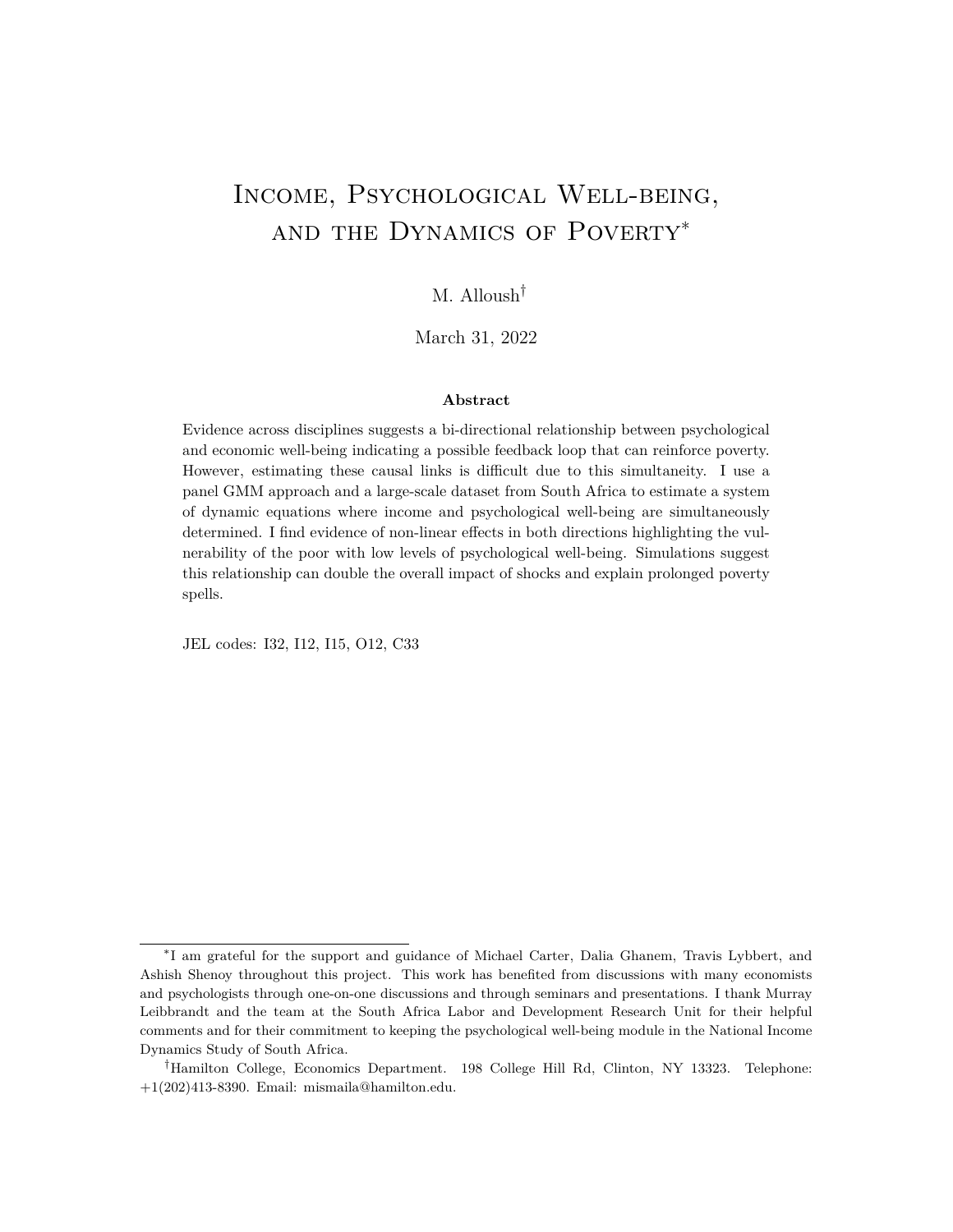|                                                 | $Z_{i,t}^{\mathsf{A}}$ | $Z_{i,t}^B$       |
|-------------------------------------------------|------------------------|-------------------|
|                                                 | (1)                    | (2)               |
| Dependent Variable: Household Income per Capita |                        |                   |
| $CES-Dt$                                        | $-0.38$<br>(0.72)      | -1.58<br>(2.11)   |
| Dependent Variable: CES-D                       |                        |                   |
| HH Income Per Capita $_1$                       | $-0.27$<br>(0.099)     | $-0.28$<br>(0.09) |
| HH Income Per Capita $t^2$                      | 0.004<br>(0.001)       | 0.004<br>(0.001)  |
| Controls                                        | Yes                    | Yes               |
| Observations                                    | 6,281                  | 6,281             |

Table A6: GMM Estimates when using household income per capita in both equations.

Cluster robust standard errors in parentheses. Notes: Income numbers are in 100 South African Rands. Controls include lagged dependent variables, household size, marital status, and number of children in the household. Under either assumption, using household income per capita in both equations shows estimates that are consistent with results in the main paper; however, one's own psychological well-being does not aect overall household income as it does to one's individual income.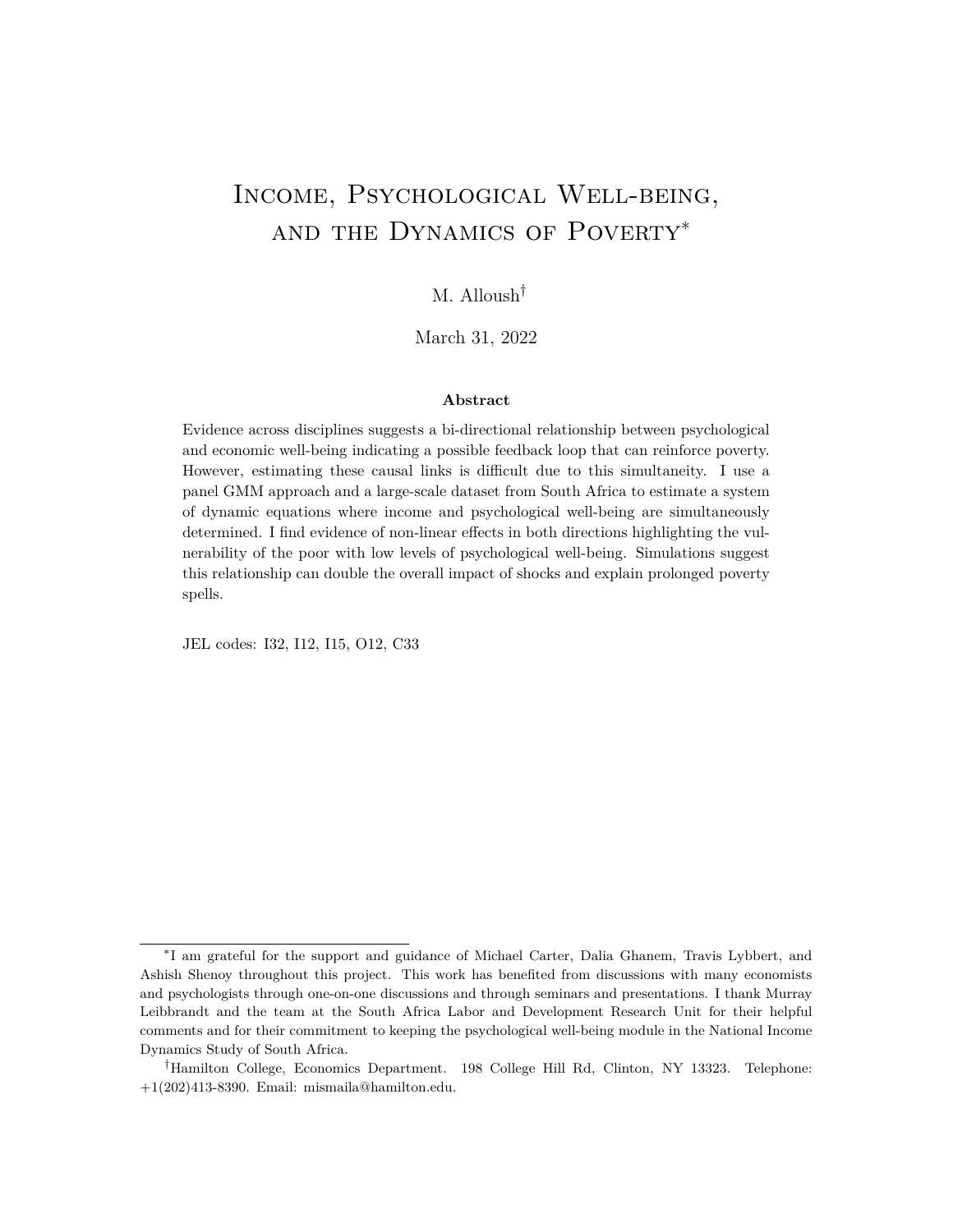| Table A7: GMM Estimates when using indi- |  |
|------------------------------------------|--|
| vidual income in both equations.         |  |

|                                       | $Z_{i,t}^{\mathsf{A}}$ | $Z_{i,t}^B$        |
|---------------------------------------|------------------------|--------------------|
|                                       | (1)                    | (2)                |
| Dependent Variable: Individual Income |                        |                    |
| $CES-Dt$                              | $-1.77$<br>(1.03)      | $-6.23$<br>(1.40)  |
| Dependent Variable: CES-D             |                        |                    |
| Individual Income +                   | $-0.05$<br>(0.04)      | $-0.10$<br>(0.036) |
| Controls                              | Yes                    | Yes                |
| Observations                          | 6.281                  | 6,281              |

Cluster robust standard errors in parentheses. Notes: Income numbers are in 100 South African Rands. Controls include lagged dependent variables, household size, marital status, and number of children in the household. Under either assumption, using household income per capita in both equations shows estimates that are consistent with results in the main paper.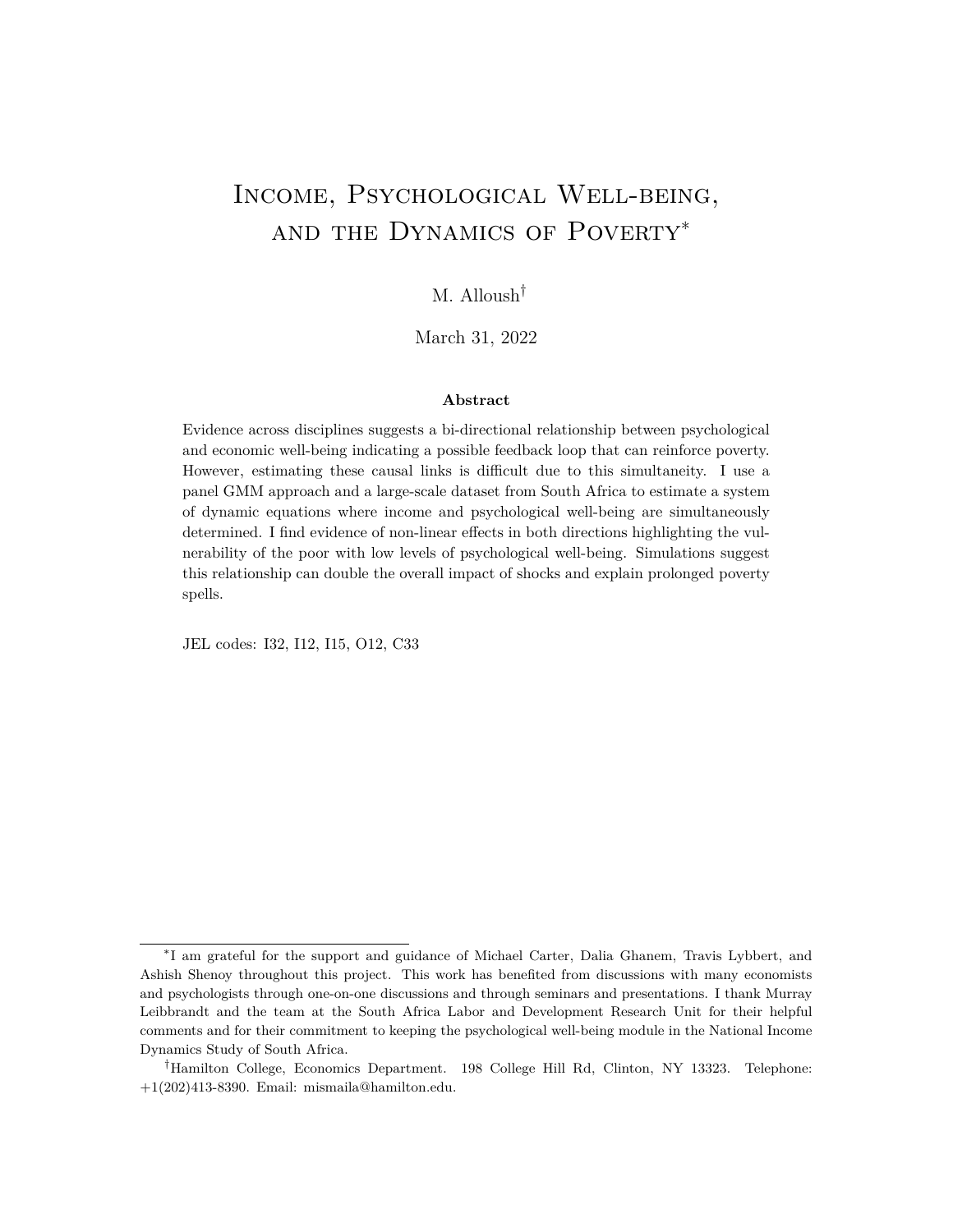B. Figures

(a) No simultaneous causality

(b) Estimated system of dynamic simultaneous equations

Figure B1: Simulations: Income CDFs after 10 years. Top (a) shows income at time 0 and after 5 periods; if CES-D plays no role then initial levels of CES-D will not a ect the distribution of income over time. In the lower part of the Figure (b), the full system of equations estimated above shows that when psychological well-being plays a role, those who randomly begin with lower levels of psychological well-being will have higher rates of poverty in the future.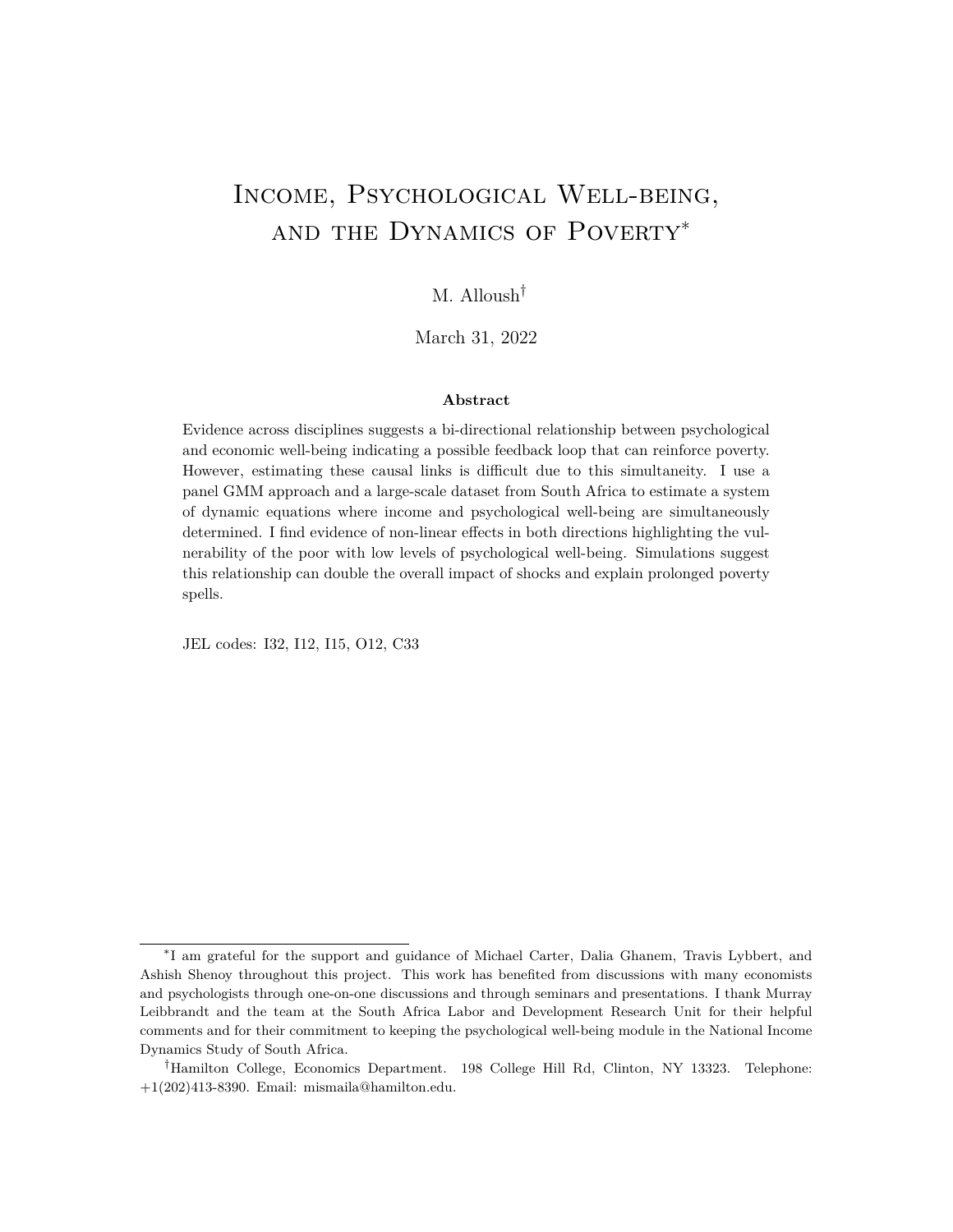### C. Alternative Instrument for Income

In this appendix, I use an alternative instrumental variable approach to estimate the e ect of income on CES-D. The results are similar to those estimated using the GMM panel approach. This approach requires di erent assumptions and shows very similar results. For important questions that are unlikely to be answered with experiments (natural or otherwise) applying a multitude of dierent approaches requiring dierent assumptions and getting qualitatively similar results is important and a second-best approach (Currie and Tekin, 2012). Uniformity of results across methods suggests condence in the core results.

While I am able to do this for income, it is di cult to nd clearly relevant and exogenous instrumental variables for psychological well-being are not readily available. Frijters, Johnston and Shields (2014) use deaths of friends outside of the household with no nancial ties as an instrumental variables for psychological well-being while controlling for individual xed eects with a panel. This instrument is not necessarily valid as there are potential avenues through which the death of a friend could aect an individual's income. In Alloush and Bloem (2022), we show using the NIDS data that neighborhood violence aects CES-D scores. However, changes in neighborhood violence can potentially aect income directly and this may be a mechanism through which psychological well-being is aected.

### C.1 Robustness Check: Alternative Instrument for Income

To check for the robustness of the estimates of the impact of income on psychological wellbeing using the panel GMM approach, I use an alternative estimating the e ect of household income on CES-D scores. Speci cally, I use eligibility for the South Africa's Older Person's Grant a cash transfer program that individuals become eligible for when they turn 60. I do so by restricting the sample to households with economically inactive individuals in narrow windows around the age 60. This approach is a local randomization approach used as the main identi cation strategy in Alloush and Wu (forthcoming) to estimate the eect of income on life satisfaction.<sup>49</sup> It is essentially a fuzzy regression discontinuity design with a continuous treatment (household income per capita); however, the running variable (age of eligible household member) is discrete, resulting in a small number of mass points around the threshold. Thus I use an approach akin to local randomization (Cattaneo, Idrobo and Titiunik, forthcoming).  $50$  While households with elderly living in it are di erent from those with no people over 60, I posit that to an individual having a economically inactive 58-year

<sup>49</sup>While life satisfaction and mental health are related, studies have shown di erent e ects of income on either (Lindqvist, Östling and Cesarini, 2020).

 $50$ See discussion in Cattaneo, Idrobo and Titiunik (forthcoming): with a small number of mass points around the cuto, the sample size in continuity-based approaches is essentially the number of mass points, which in this case is very small. Cattaneo, Idrobo and Titiunik (forthcoming) suggest local randomization approaches as more appropriate for this type of data.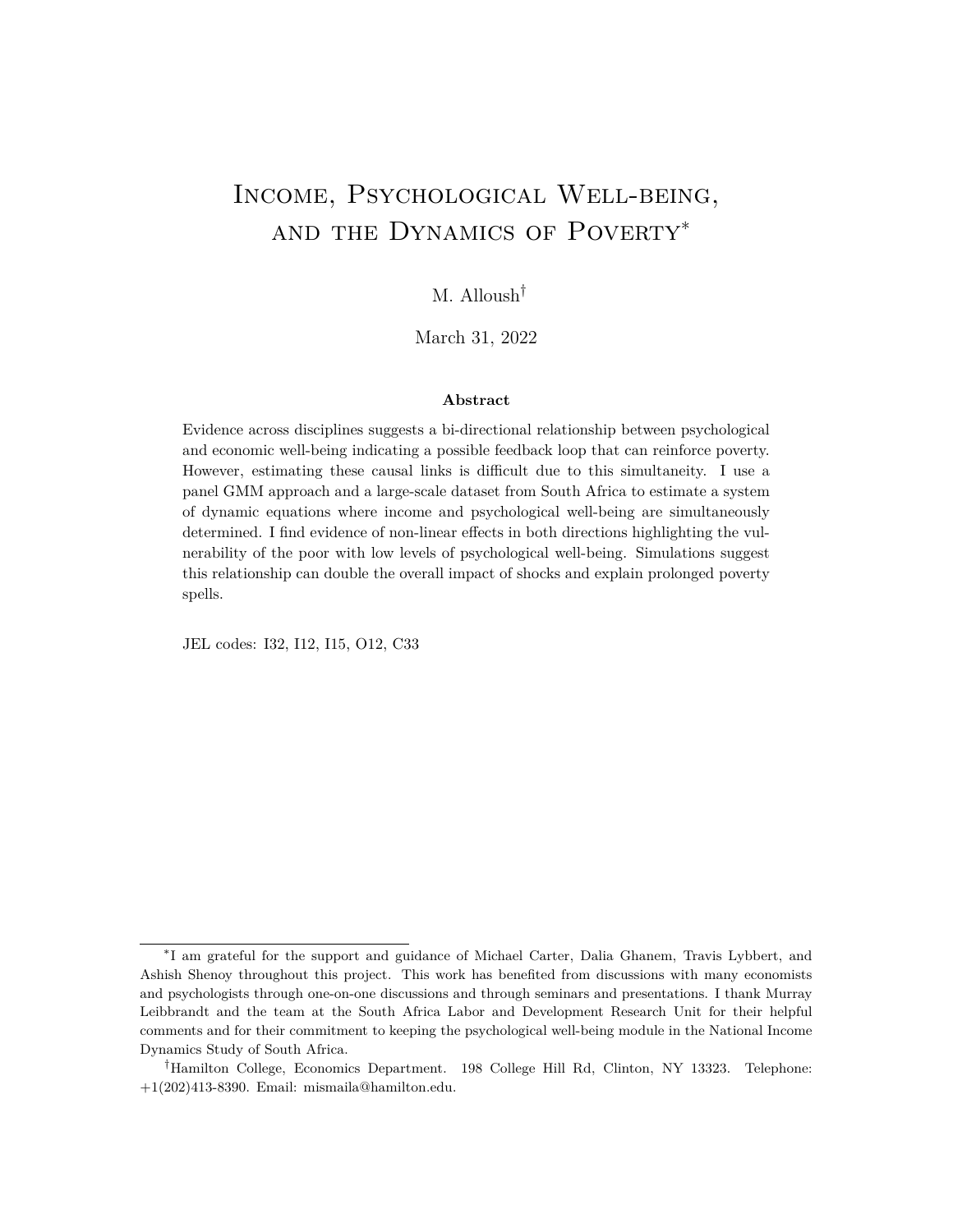|                                     |                                     |                   | All Members       |                   | <b>Indirect Recipients</b> |                   |                   |
|-------------------------------------|-------------------------------------|-------------------|-------------------|-------------------|----------------------------|-------------------|-------------------|
|                                     |                                     | (1)               | (2)               | (3)               | (4)                        | (5)               | (6)               |
| Age Range<br>54-65<br>$N = 19,093$  | $Log(HH$ Income Per $_{i,t}$ )      | $-1.53$<br>(0.59) | $-1.99$<br>(0.82) | $-2.40$<br>(0.64) | $-1.21$<br>(0.49)          | $-1.26$<br>(0.55) | $-1.05$<br>(0.83) |
| Age Range<br>55-64<br>$N = 16,462$  | $Log(HH$ Income Per $_{i,t}$ )      | $-1.71$<br>(0.68) | $-2.34$<br>(0.91) | $-2.88$<br>(0.74) | $-0.99$<br>(0.52)          | $-1.15$<br>(0.59) | $-1.56$<br>(0.94) |
| Age Range<br>56-63<br>$N = 13,691$  | $Log(HH$ Income Per <sub>it</sub> ) | $-1.71$<br>(0.80) | $-1.98$<br>(0.96) | $-2.40$<br>(0.81) | $-0.88$<br>(0.59)          | $-0.81$<br>(0.64) | $-1.07$<br>(0.97) |
| Age Range<br>57-62<br>$N = 10,724$  | $Log(HH$ Income Per <sub>it</sub> ) | $-1.91$<br>(0.94) | $-2.20$<br>(1.05) | $-2.60$<br>(1.06) | $-1.41$<br>(0.76)          | $-1.72$<br>(0.74) | $-1.35$<br>(1.24) |
| Age Range<br>58-61<br>N=7,352       | Log(HH Income Per <sub>it</sub> )   | $-2.57$<br>(1.35) | $-2.67$<br>(1.57) | $-2.89$<br>(1.72) | $-2.28$<br>(1.18)          | $-1.93$<br>(1.05) | $-2.59$<br>(2.37) |
| Controls<br>Individual Fixed E ects |                                     |                   | X                 | X<br>X            |                            | X                 | X<br>X            |

### Table C1: Restricted Samples all and non-recipient Results

Notes: Standard errors clustered at the original (i.e., wave 1) sampling cluster area are presented in parentheses. \*\*\*  $\alpha$  0.01, \*\* p< 0.05, \* p< 0.1. In these regressions, I control for wave and district xed e ects independently.

old member in the household is similar to having an economically inactive 62-year old who was also inactive at 58 .<sup>51</sup> After restricting the sample in this way in narrow windows around age 60, I use the number of relatives eligible for the grant (due to their age) as an instrument for household income and estimate the following equation:

$$
d_{i,t} = 0 + 1h_{i,t} + t + Qx_{i,t} + i,t
$$

As before,  $d_{i,t}$  is the CES-D score,  $h_{i,t}$  is household income per capita,  $_t$  is a wave xed e ect,  $x_{i,t}$  is a vector of time varying individual and household characteristics including household size, number of children in the household, marital status, age (cubic), gender, race, and education.

The estimated coe cients are shown in Table C1. I show results for all members of the household and speci cally for indirect recipients (other members living in the household). In addition, I show results for di erent window sizes around the age of  $60<sup>52</sup>$  The results again predict that an increase in household income per capita decreases an individual's CES-D score reecting a decrease in depressive symptoms. Moreover, the point estimates

 $51$  use the panel to impose this restriction.

 $52$ It is important to note that this analysis is restricted to households with individuals who are around the age of 60 and are economically inactive. In addition, for those above 60, I drop those who were active in previous waves.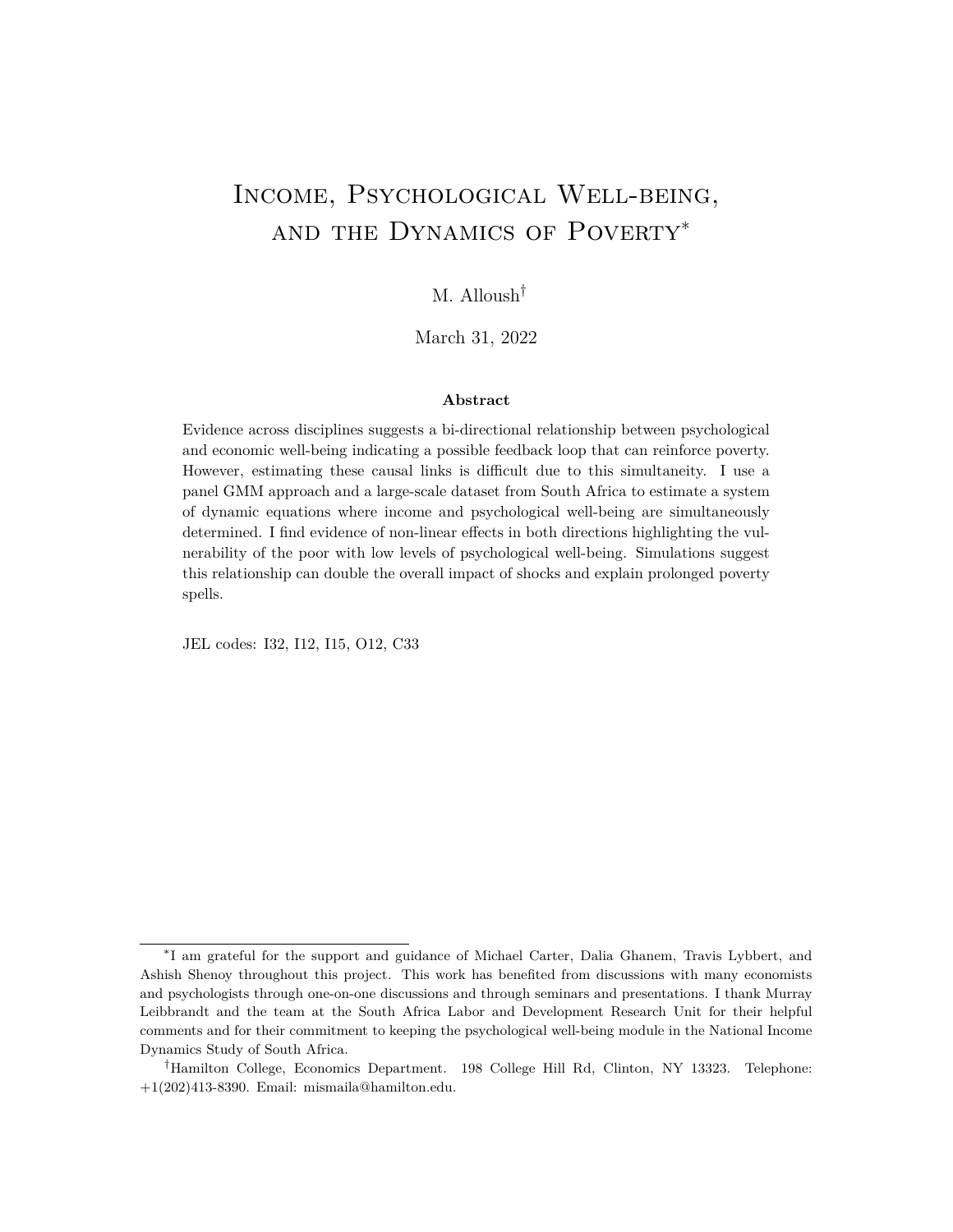are very similar in magnitude to the point estimates (Table 2 and Table 5) calculated using the dynamic panel GMM approach above. Results from the rst stage of the IV regressions producing the estimates in Column 3 suggest that having a grant eligible (above age 60) individual in the household increases household income per capita by 17%. A 17% change in household income per capita is estimated to decrease CES-D scores by approximately 0.3 points.<sup>53</sup>

The results in Columns (4)-(6) show the estimated eects on the non-recipient sample. The results are not as large or statistically signi cant, but show an overall pattern on decrease in depressive symptoms due to increase in household income from the Older Person's Grant.

In this section, I provide an alternative method of estimating the eect of income on depressive symptoms. This approach requires assumptions and has limitations in terms of interpretation and generalizability. However, the point estimates are similar to those estimated using the GMM approach in the main paper. While I am unable to similarly estimate the eect of changes in CES-D on individual income, the uniformity in the estimates for the other equation suggests gives con dence in the GMM approach.

<sup>53</sup> Details on this method and the increase in economic well-being due to the old age grant can be found in Alloush and Wu (forthcoming). In addition, more detailed discussion on local randomization approaches in regression discontinuity designs can be found in Cattaneo, Idrobo and Titiunik (forthcoming).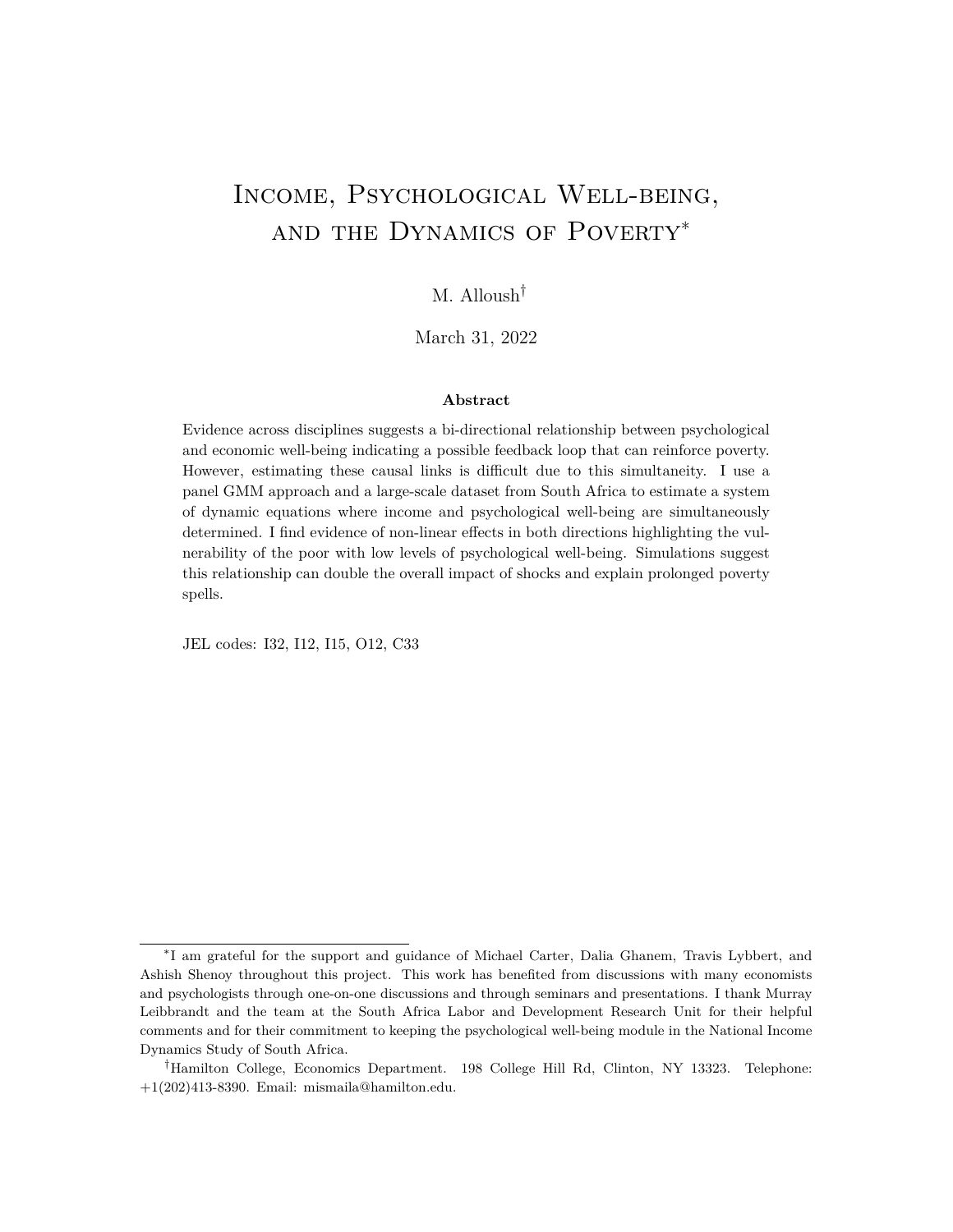## D. Econometric Approach: Proofs and Illustration (for online publication only)

The main di culty in empirically unpacking the relationship between income and poverty on one hand and psychological well-being and mental health on the other is the bi-directionality of this relationship: there are potentially causal impacts in both directions. Many relationships that we are interested in studying as economists may potentially exhibit this bi-directionality. Examples include income and health at the individual level, attitudes and laws at the community level, electricity access and poverty at the regional level, and institutions and GDP growth at the country level to name a few. While this bi-directional causation makes empirical identi cation di cult, it also can make the implications of this relationship all the more important. Simultaneous bi-directionality can imply a feedback loop that if strong enough can put the unit of interest (individuals/households/communities/regions /countries) on vicious or virtuous cycles.

The increasing availability of panel data especially at the individual and household levels allows us to use the added information that repeated observations give us to answer important economic questions where it is dicult to nd cross-sectional instrumental variables or natural experiments and that cannot (or in a lot of cases should not) be answered experimentally. In this extended appendix, I adapt panel data methods (Holtz-Eakin, Newey and Rosen, 1988; Arellano and Bond, 1991; Anderson and Hsiao, 1982) where lagged levels are e ectively used as instrumental variables to estimate a system of simultaneous and dynamic equations. This extension to panel data methods requires assumptions on the dynamic process that includes at most rst-order moving average serial correlation in shocks and a minimum of four rounds of data. I discuss this method using income and psychological well-being as the two variables of interest, however, the method can be generalized to any number of variables that are persistent over time and are potentially simultaneous.

### D.1 System of Equations

As discussed, the main source of endogeneity when studying the relationship between mental health and income is simultaneity. Psychological well-being may have an impact on an individual's own earnings, but at the same time, income or the level of economic wellbeing can aect their psychological well-being. This type of potentially simultaneous bidirectional causality is common in economics as well as in other disciplines (psychology, evolutionary biology, etc...). Conceptually, this bi-directional relationship can be described using a system of simultaneous equations as follows:

$$
y_{i,t} = f(d_{i,t}) + e_{i,t}
$$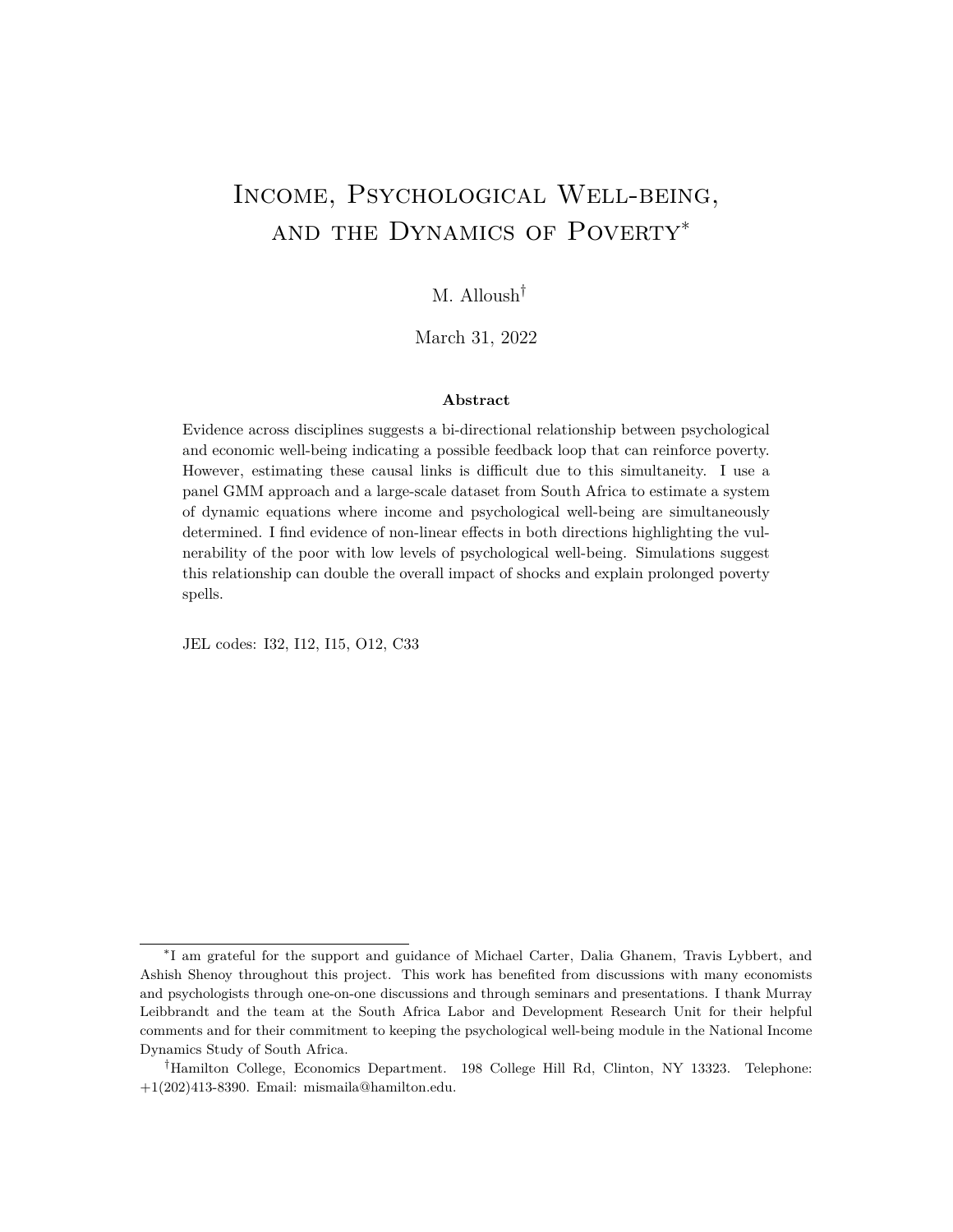$$
d_{i,t} = g(y_{i,t}) + u_{i,t}
$$

where  $y_{i,t}$  is income andd<sub>i,t</sub> is a measure of psychological well-being for individual in time t.<sup>54</sup>  $e_{i,t}$  and  $u_{i,t}$  are the unobserved error terms for their respective equations. Importantly, I assume that both variables are state dependent they exhibit some level of persistence and are not completely determined independently in each period. I add a lag of the dependent variable to both equations to take into account this state dependence resulting in the following dynamic simultaneous system of equations:

$$
y_{i,t} = f(d_{i,t}, y_{i,t-1}) + e_{i,t}
$$
  

$$
d_{i,t} = g(y_{i,t}, d_{i,t-1}) + u_{i,t}
$$

I also want to allow for individual xed eects which can be a source of omitted variable bias if not taken into account. I insert  $\frac{1}{1}$  and  $\frac{1}{1}$  as additive individual xed eects in their respective equations. When estimating the system of equations, I can easily ad $\boldsymbol{\mathsf{a}}_{i,t}$ : a vector of exogenous time varying individual characteristics for individual i at time t, however, to illustrate the estimation approach in a simple way, I will ignore  $x_{i,t}$  beyond the equations below:

$$
y_{i,t} = f(d_{i,t}, y_{i,t-1}, x_{i,t}) + i + e_{i,t}
$$
  

$$
d_{i,t} = g(y_{i,t}, d_{i,t-1}, x_{i,t}) + i + u_{i,t}
$$

I consider only parametric speci cations for  $f(.)$  and  $g(.)$ . To outline and justify the proposed estimation approach that extends panel data methods to estimate a system of dynamic simultaneous equations, I present a simple linear form of the above system of equations:

$$
y_{i,t} = -1d_{i,t} + 1y_{i,t} + t + e_{i,t}
$$
  

$$
d_{i,t} = 2y_{i,t} + 2d_{i,t} + t + t + u_{i,t}
$$

The individual xed e ects i and i are likely important determinants of both income and psychological well-being. I can control for these individual xed eects by rst-dierencing both equations as such:

$$
Dy_{i,t} = 10d_{i,t} + 10y_{i,t} + 10e_{i,t}
$$
 (5)

$$
Dd_{i,t} = 2Dy_{i,t} + 2Dd_{i,t} + Du_{i,t}
$$
 (6)

In this rst-di erences system of simultaneous dynamic equations, I am interested in estimating the coe cients on four variables, namely  $1, 2, 1$ , and  $2$ . Two of these vari-

<sup>&</sup>lt;sup>54</sup>I use income and psychological well-being throughout as they are the two variables I am interested in in this paper, however the method I outline can be applied to any two simultaneous and persistent variables.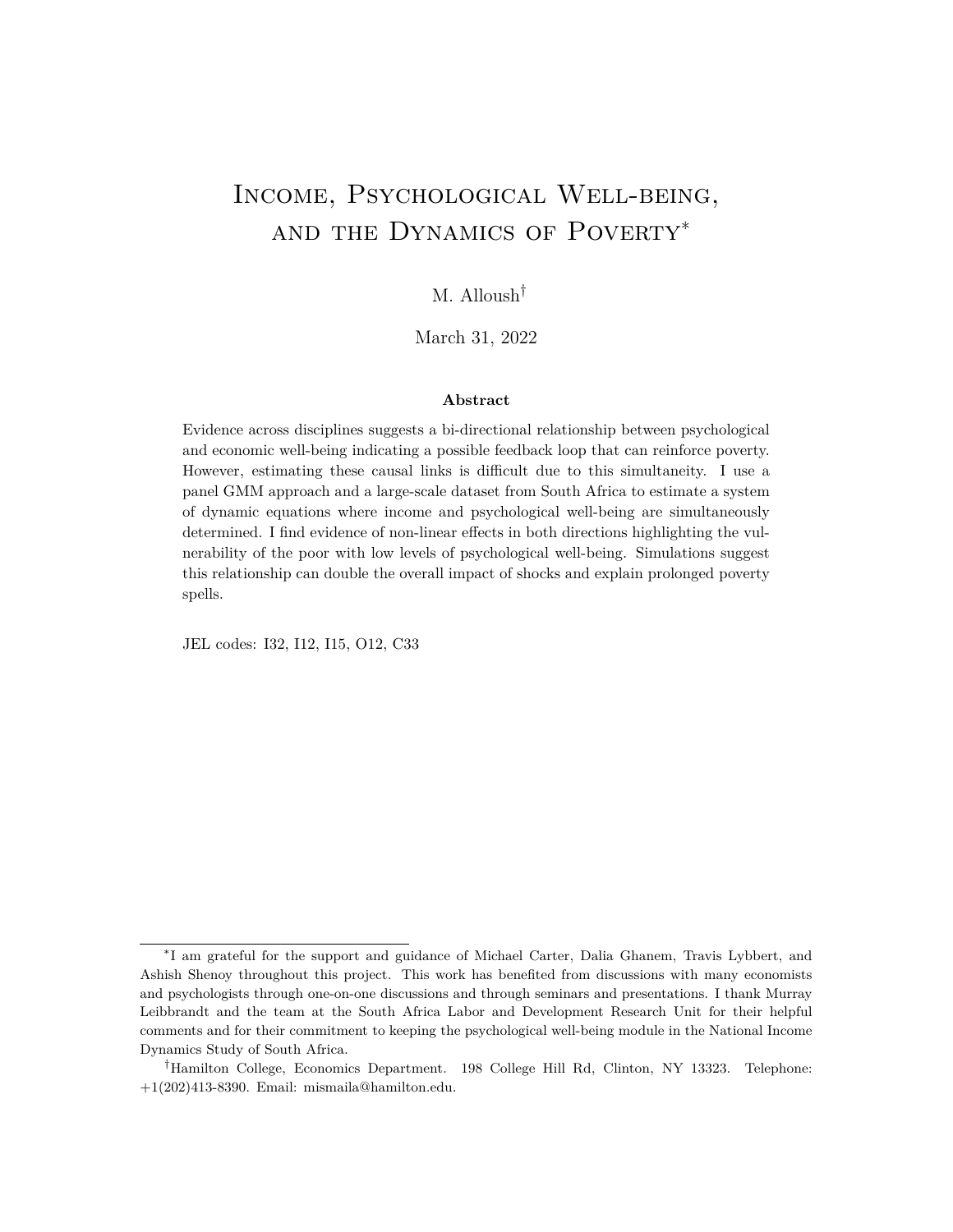ables are assumed to be endogenou ${\sf D} \frak{q}_{i,t}$  in equation 6 and  $\sf Dy_{i,t}$  in equation 7) and the dependent variable lags  $Dy_{i,t-1}$  and  $Dd_{i,t-1}$ ) are endogenous due to the rst di erencing.<sup>55</sup> By considering each single equation separately, dynamic panel data methods (commonly referred to as Arellano-Bond methods $5^6$  suggests that, assuming sequential exogeneity and that the error terms  $e_{i,t}$  and  $u_{i,t}$  are serially uncorrelated, the lagged levels $y_{i,t}$   $z, y_{i,t}$   $z, ...$ and  $d_{i,t}$  <sub>2</sub>,  $d_{i,t}$  <sub>3</sub>, ... may be used as instruments to estimate the parameters of the equation (2.1); the same set of instruments may be used to estimate equation (7) as well (Anderson and Hsiao, 1982; Arellano and Bond, 1991; Holtz-Eakin, Newey and Rosen, 1988). With a minimum of three observations per unit  $(T \ 3)$ , the resulting estimator is consistent with large N. Despite not always achieving asymptotic e ciency, the estimates are consistent under very general conditions such as conditional and time series heteroskedasticity, correlation between the individual xed eect and the error terms, and predetermined initial conditions.<sup>57</sup>

The intuition behind this estimation strategy is as follows: after controlling for individual xed eects, lagged income, psychological well-being, and other time varying individual characteristics, what remains in the error terms is randomassuming no serial correlation. The lagged levels are correlated with the rst di erences thus relevant, and are uncorrelated with the remaining error termsand thus valid instrumental variables.

This method has been rened to increase its e ciency and robustness<sup>8</sup>. It has also been used in numerous studies with panel datasets over the years especially with income. Some persistence in income and the assumption that lagged income is a sucient statistic that summarizes earlier states of income make it ideal for this kind of estimation.

### D.2 Extending Arellano-Bond

Below, I derive the conditions necessary to extend this dynamic panel data method to estimate a system of dynamic simultaneous equations shown above. The assumption of

<sup>&</sup>lt;sup>55</sup>Right hand side variable Dy<sub>i,t</sub> and its regressor Dy<sub>i,t 1</sub> in equation (6) share a common variable y<sub>i,t 1</sub> making the regressor correlated with the error term  $De_{i,t}$ . Similarly for  $Dd_{i,t}$  and its regressor  $Dd_{i,t-1}$  and the error term  $Du_{i,t}$  in equation (2.2).

<sup>&</sup>lt;sup>56</sup>The rst to propose this type of approach where lagged level values would be used as instruments for rst-dierenced dynamic equations were Anderson and Hsiao (1982). This work was further developed by Holtz-Eakin, Newey and Rosen (1988) and later Arellano and Bond (1991). A number of dierent re nements were made over the years that suggested that additional moment conditions can be imposed in a GMM framework (Arellano & Bover, 1990; 1995; Ahn & Schmidt, 1995; Blundell & Bond, 1998).

<sup>&</sup>lt;sup>57</sup> For more see Chapter 6 in Arellano (2003).

<sup>58</sup> Additional moment conditions are available under more restrictive assumptions on initial conditions, heteroskedasticity, stationarity, and correlation between the error terms and the individual xed eect. These additional assumptions can make the estimation robust to models with autoregressive coe cients outside the unit root, for example.

 $59$  For more on dynamic systems of equations and consistency of the estimations using GMM approaches, see Hsiao and Zhou (2015): A GMM approach is consistent for a xed T and large N.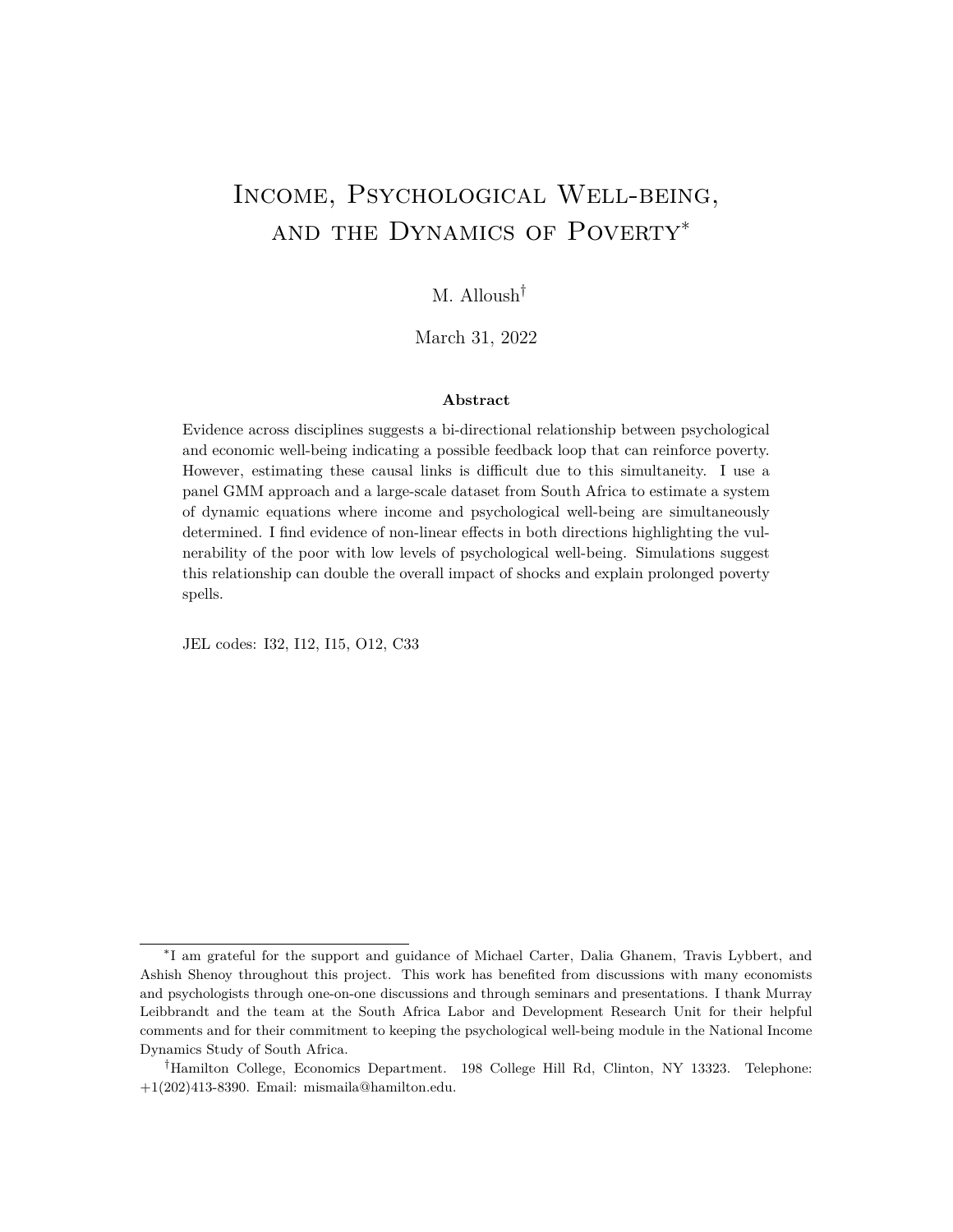sequential exogeneity that is typical when using Arellano-Bond methods to estimate the coe cients of a single dynamic equation is inherently violated due to simultaneous bidirectionality and state-dependence. Sequential exogoneity assumes the following  $\mathbf{g}_{\theta,t}$ and  $u_{i,t}$ :

$$
E [e_{i,t} j y_{i,t-1}, y_{i,t-2}, y_{i,t-3}, \dots; d_{i,t}, d_{i,t-1}, d_{i,t-2}, \dots] = 0
$$

and

$$
E[U_{i,t}j]y_{i,t}, y_{i,t-1}, y_{i,t-2}, \dots; d_{i,t-1}, d_{i,t-2}, d_{i,t-3}, \dots] = 0
$$

Because of bi-directionality,  $d_{i,t}$  cannot be uncorrelated with  $e_{i,t}$ : a shock to  $y_{i,t}$  will a ect  $d_{i,t}$  because of the simultaneity. The same is true fo $y_{i,t}$  and  $u_{i,t}$ . I show below that with a larger minimum number of observations per unit  $(T \ 4)$ , sequential exogeneity can be relaxed and the coe cients of the following system of dynamic simultaneous equations:

$$
Dy_{i,t} = 10d_{i,t} + 10y_{i,t} + 10e_{i,t}
$$
  

$$
Dd_{i,t} = 2Dy_{i,t} + 2Dd_{i,t} + 10u_{i,t}
$$

can be estimated consistently with the moment conditions implied by lagged levels of  $y_{i,t}$ and  $d_{i,t}$  under certain assumptions.

With  $T = 4$ , I can estimate the system of equations above under two di erent assumptions on the error terms  $e_{i,t}$  and  $u_{i,t}$ . The rst, I refer to as Assumption A, implies more moment conditions which is preferred with limited data, the other Assumption B is less restrictive and the assumptions required for consistent estimation allow for more exible relationships between the two variables across time. With  $T > 4$ , the assumptions can be relaxed even further; I discuss this brie y in appendix Section D.2.3.

### D.2.1 Assumption A

The system of simultaneous dynamic equations can be estimated under the following somewhat restrictive assumptions on the error terms:

$$
E [e_{i,t} j y_{i,t-2}, y_{i,t-3}, \dots; d_{i,t-1}, d_{i,t-2}, \dots] = 0
$$

and

$$
E[U_{i,t} \; j \; y_{i,t-1}, y_{i,t-2}, \dots; d_{i,t-2}, d_{i,t-3}, \dots] = 0
$$

Proposition . If Assumption A holds, then it implies the following moment condition that identi es the system of equations  $(2.1)$  and  $(2.2)$  above:

$$
E \quad Z_{i,t}^A{}^0 D U_{i,t} = 0
$$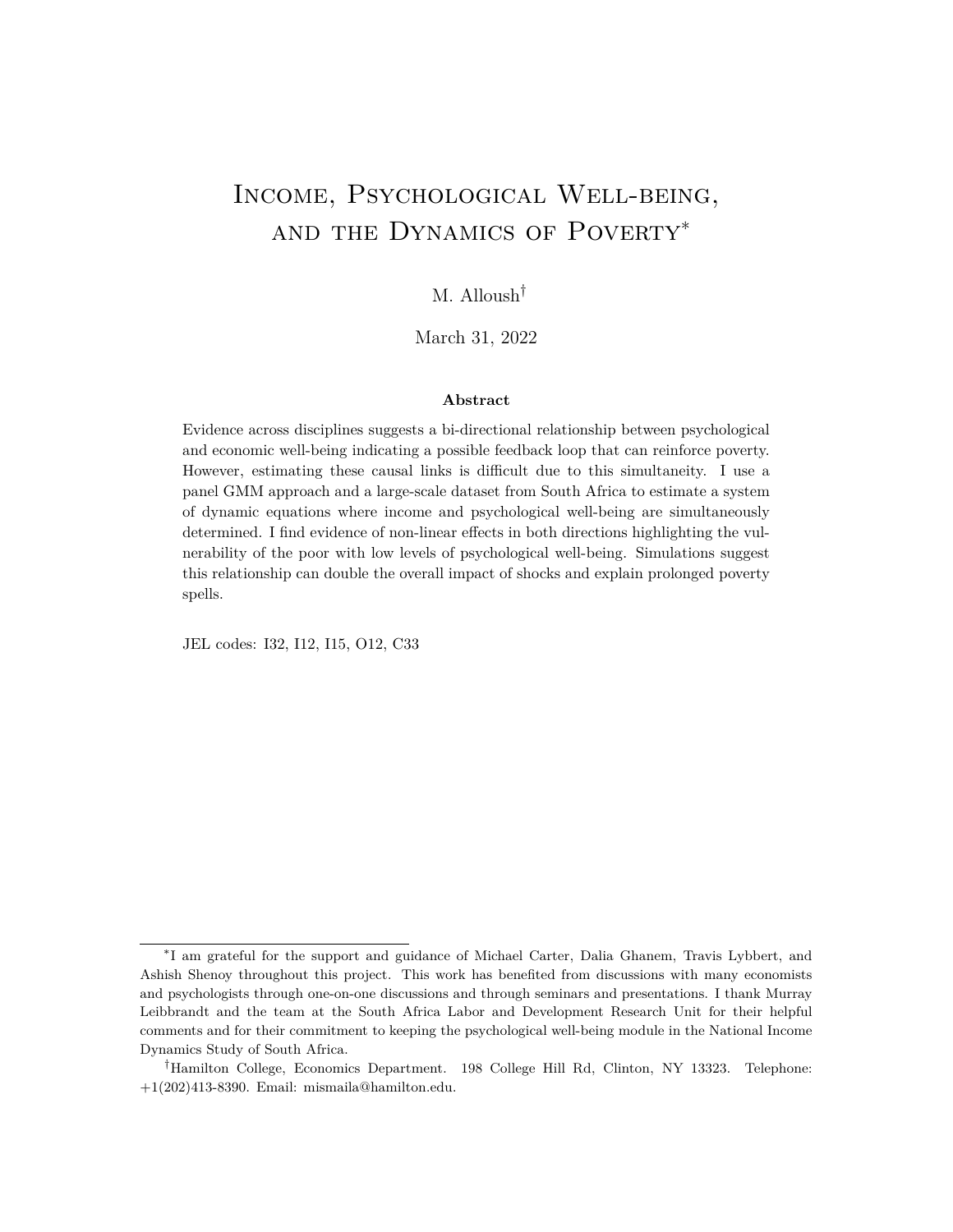Figure D1: Dynamic process allowed by Assumption A rules out direct e ects from  $y_{i,t}$  1 (d<sub>i,t 1</sub>) on d<sub>i,t</sub> (y<sub>i,t</sub>).

where

| $Z_{i,t}^{A} = \begin{bmatrix} d_{i,t} & 2 & d_{i,t} & 3 & y_{i,t} & 3 & 0 & 0 & 0 \ 0 & 0 & 0 & d_{i,t} & 3 & y_{i,t} & 2 & y_{i,t} & 3 \end{bmatrix}$ |  |  |  |
|---------------------------------------------------------------------------------------------------------------------------------------------------------|--|--|--|

and  $U_{i,t}$  is a vector of the unobserved error terms $s_{i,t}$  and  $u_{i,t}$ .

Under Assumption A and with  $T = 4$ , the lags provide six moment conditions to identify four coe cients in the system of equations. For Assumption A to hold, the  $e_{1,t}$  may not be correlated with  $y_{i,t-2}$  and  $d_{i,t-1}$  and further lags of these variables, and  $u_{i,t}$  may not be correlated with  $y_{i,t+1}$  and  $d_{i,t+2}$  and further lags of these variables. This is a weaker condition than sequential exogeneity, but estimation requires a larger minimumT. The simultaneity of the equations also inherently implies that both error terms cannot be serially correlated.<sup>60</sup> After controlling for state dependence through the lagged dependent variable, individual xed e ects, and observable time varying characteristics, the remaining unobserved errors may not be correlated across time. E ectively, this assumption means that a shock to income in one period can aect income next period through state dependence, but it cannot aect the likelihood of shocks in the next period. Similarly for shocks to psychological well-being.

What does Assumption A imply on the relationship between y<sub>i</sub>, d<sub>i</sub>, and their lags? Figure A1 below shows the relationships that are allowed under assumption A. It rules out direct e ects from  $y_{i,t-1}$  (d<sub>i,t 1</sub>) on d<sub>i,t</sub> (y<sub>i,t</sub>) the lag of the simultaneous variable can only a ect the variable of interest through the lagged dependent and the current simultaneous variable.

The time between waves and the way data is collected may make this assumption more plausible. Monthly income data for an individual is unlikely to satisfy these conditions. For one, serial correlations in shocks to income will violate these assumptions. However, data on income in the last month for an individual collected in yearly intervals more plausibly

 $60$ The error terms may be correlated with each other within the same time period.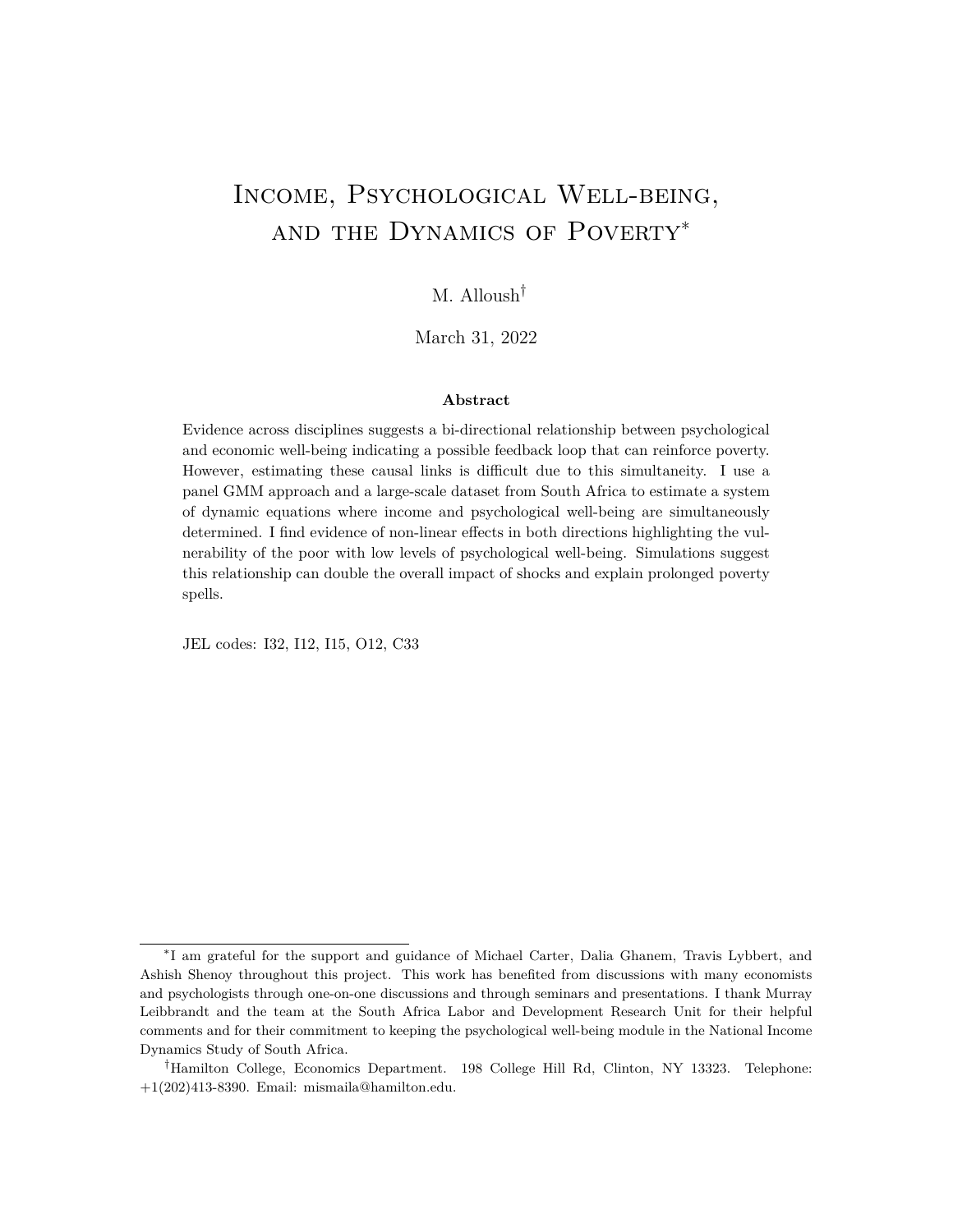satis es these assumptions.

To show that Assumption A implies the moment condition, assume $\rm z_{i,t}^{1} = -d_{i,t-2} - d_{i,t-3} - y_{i,t-3}$ and  $z_{i,t}^2 = -d_{i,t-3} - y_{i,t-2} - y_{i,t-3}$ . I expand the left hand side of the equation below:

$$
E\ \begin{bmatrix} z_{i,t}^{1 & 0} & 0 & 0 & 0 \\ 0 & z_{i,t}^{2 & 0} & Du_{i,t} & 0 \\ 0 & z_{i,t}^{2 & 0} & Du_{i,t} & 0 \end{bmatrix}^{H} = E\ \begin{bmatrix} z_{i,t}^{1}^{1} \text{D}e_{i,t} & 0 & 0 & 0 \\ z_{i,t}^{2} \text{D}u_{i,t} & 0 & 0 & 0 \\ 0 & 0 & 0 & 0 & 0 \\ 0 & 0 & 0 & 0 & 0 \end{bmatrix}^{H} = E\left[z_{i,t}^{1}^{0}e_{i,t} & z_{i,t}^{1}^{1}e_{i,t} & 0\right]^{H}
$$

Distributing further and applying the law of iterated expectations gives:

20  
\n
$$
d_{i,t-2}E [e_{i,t} j d_{i,t-2}] \n d_{i,t-2}E [e_{i,t-1} j d_{i,t-2}] \n 13
$$
\n6  
\n6  
\n6  
\n6  
\n6  
\n6  
\n6  
\n6  
\n6  
\n7  
\n8  
\n9  
\n10  
\n11  
\n13  
\n14  
\n15  
\n16  
\n17  
\n18  
\n19  
\n10  
\n11  
\n13  
\n14  
\n15  
\n16  
\n17  
\n18  
\n19  
\n10  
\n11  
\n13  
\n25  
\n27  
\n38  
\n4  
\n5  
\n5  
\n5  
\n6  
\n6  
\n7  
\n7  
\n8  
\n9  
\n16  
\n17  
\n18  
\n19  
\n10  
\n11  
\n12  
\n13  
\n14  
\n15  
\n16  
\n17  
\n18  
\n19  
\n10  
\n11  
\n12  
\n13  
\n14  
\n15  
\n16  
\n17  
\n18  
\n19  
\n10  
\n11  
\n12  
\n13  
\n14  
\n15  
\n16  
\n17  
\n18  
\n19  
\n10  
\n11  
\n12  
\n13  
\n14  
\n15  
\n16  
\n17  
\n18  
\n19  
\n10  
\n11  
\n12  
\n13  
\n14  
\n15  
\n16  
\n17  
\n18  
\n19  
\n10  
\n11  
\n12  
\n13  
\n14  
\n15  
\n16  
\n17  
\n19  
\n10  
\n11  
\n12  
\n13  
\n14  
\n15  
\n16  
\n17  
\n18  
\n19  
\n10  
\n11  
\n12  
\n13  
\n14  
\n15  
\n16  
\n17  
\n18  
\n19  
\n10  
\n11  
\n12  
\n13  
\n14  
\n15  
\n16  
\n17  
\n18  
\n19  
\n10  
\n11  
\n12  
\n13  
\n14  
\

It is clear that under Assumption A, each term in the vector above would be equal to zero. Furthermore, with six moment conditions and four coe cients in the system of equations we are overidenti ed. A test of overidentifying restrictions can provide information on the validity of these lagged levels as instruments for the rst dierences. Simulation results (shown in Section D.2.3) verify that under an error structure and dynamic process that satis es assumption A, using a two-step GMM and instruments matrix  $Z_{i,t}^{A}$  leads to consistent estimates of the coe cients  $1, 2, 1, 3$ 

### D.2.2 Assumption B

With  $T = 4$ , the coe cients of the system of dynamic simultaneous equations can also be identi ed under the following less restrictive assumptions:

$$
E [e_{i,t} j y_{i,t-2}, y_{i,t-3}, \dots; d_{i,t-2}, d_{i,t-3}, \dots] = 0
$$

and

$$
E[U_{i,t} \; j \; y_{i,t-2}, y_{i,t-3}, \dots; d_{i,t-2}, d_{i,t-3}, \dots] = 0
$$

Proposition . If Assumption B holds, then it implies the following moment condition that identi es the system of equations  $(2.1)$  and  $(2.2)$  above:

$$
E \quad Z_{i,t}^B \, {}^0\! DU_{i,t} \quad = \quad 0
$$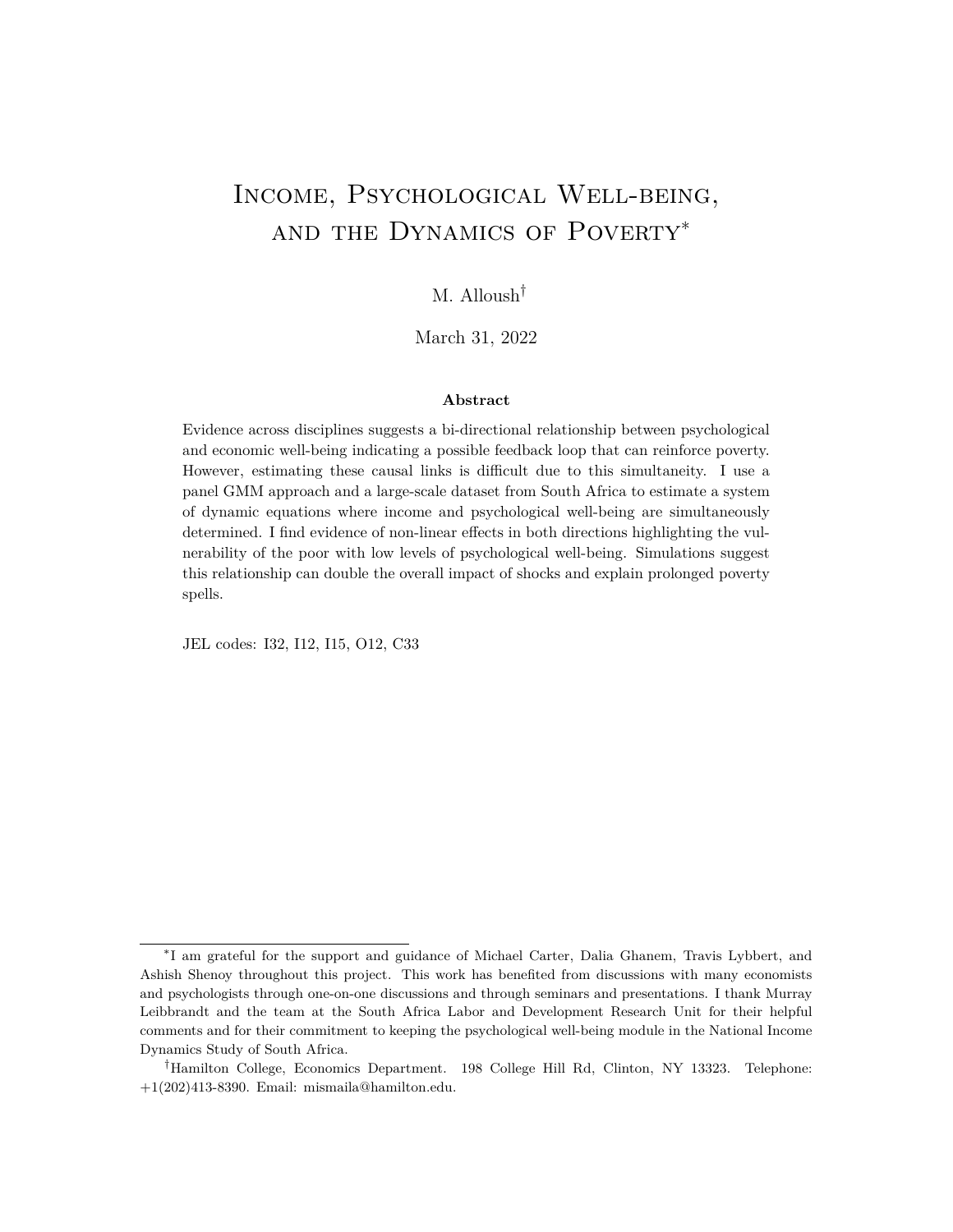*where*

$$
Z_{i,t}^{B} = \begin{array}{ccccc} d_{i,t-3} & y_{i,t-3} & 0 & 0 \\ 0 & 0 & d_{i,t-3} & y_{i,t-3} \end{array}
$$

In addition,  $Z_{i,t}^{B}$  also provides moment conditions to identify the coe cients under the more *restrictive set of Assumptions A.*

The proof follows the same logic as the proof for  $Z_{i,t}^A$ . Expanding  $E \, Z_{i,t}^B \, D U_{i,t}$  and applying the law of iterated expectations gives the following:

$$
d_{i,t-3}E[e_{i,t} | d_{i,t-3}] - d_{i,t-3}E[e_{i,t-1} | d_{i,t-3}]
$$
  
\n
$$
E \t y_{i,t-3}E[e_{i,t} | y_{i,t-3}] - y_{i,t-3}E[e_{i,t-1} | y_{i,t-3}]
$$
  
\n
$$
d_{i,t-3}E[u_{i,t} | d_{i,t-3}] - d_{i,t-3}E[u_{i,t-1} | d_{i,t-3}]
$$
  
\n
$$
y_{i,t-3}E[u_{i,t} | y_{i,t-3}] - y_{i,t-3}E[u_{i,t-1} | y_{i,t-3}]
$$

which holds under both Assumption A and B. Four moments allow for the estimation of the four coefficients of interest and we are just identified. $61$ 

Under Assumption B, the error terms may be first-order moving-average serially correlated.<sup>62</sup> Assuming this type of first-order serial correlation is common in the literature on yearly income dynamics and state dependence of income and employment (Guvenen, 2007; Meghir and Pistaferri, 2004; Magnac, 2000).<sup>[63](#page-0-0)</sup> Moreover, the error terms  $e_{i,t}$  and  $u_{i,t}$  may be correlated with  $U_{i,t-1}$  and  $e_{i,t-1}$ , respectively. Under assumption B, twice lagged levels (and further) can only affect  $y_t$  and  $d_t$  through  $y_{t-1}$  and  $d_{t-1}$ . A visual representation of the implied dynamic processes under Assumptions B is shown in Figure A2.

Throughout the paper, I show, where appropriate, estimates based on both Assumptions A and B. If the results are not different under Assumption B, this would indicate that they are robust to first-order serial correlation. To test if the results under the two sets of assumptions are different, a Hausman-type test should be conducted. Neither regression gives results that are efficient, thus, when testing for the statistical significance of the difference of the estimates, the variance of the difference can be estimated using a bootstrap. If the difference is not statistically significantly different from zero, this would suggest, albeit indirectly, that the error terms are not strongly serially correlated. This is under the assumption that the dataset has four waves of data  $(T = 4)$ ; after taking the first difference and using lagged levels *t* − 2 and *t* − 3 as instruments, this effectively means that

 $61$ Removing the lagged  $t - 2$  level variables from the matrix of instruments allows for less restrictive assumptions on the error terms.

 $^{62}$ In a moving-average serial correlation,  $e_{i,t}$  is correlated with  $e_{i,t-1}$  but this correlation breaks down with *ei*,*t*−2. An autoregressive serial correlation implies a decaying correlation such that *ei*,*<sup>t</sup>* and *ei*,*t*−<sup>2</sup> are still correlated. This would violate the assumptions needed to for this approach (and typical Arellano-Bond approaches) to be consistent and no lags would be proper instruments.

<sup>&</sup>lt;sup>63</sup>The time periods considered are often of higher frequency. The time between each wave in this paper is two years – and income is reported for the past month – making serial correlation such as this less likely.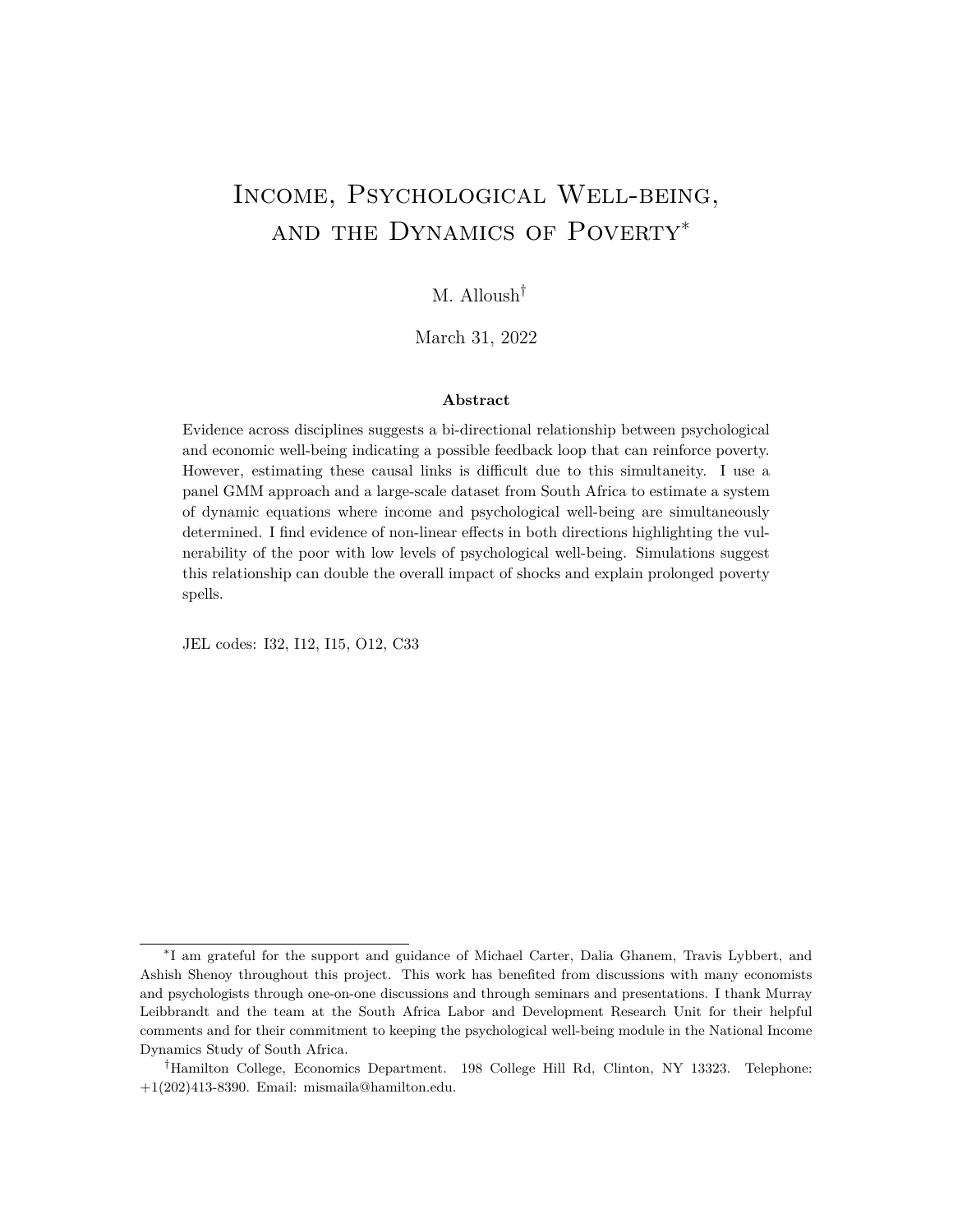Figure D2: Dynamic process allowed by Assumption B. Assumptions A and B imply slightly different dynamic processes. Under the less restrictive assumption B, the assumptions do not allow for direct effects across 2 time periods. Income and psychological well-being in time *t* − 2 can only affect income and psychological well-being in time *t* through income and psychological well-being in time *t* − 1.

we have one observation per individual. This means that we cannot directly test for serial correlation which is an important and obvious violation of Assumption A. When using  $Z_{i,t}^A$ , a test of overidentifying restrictions can give information on the validity of the instruments.

### **D.2.3** Assumptions when  $T > 4$

With additional waves  $(T > 4)$ , we can test directly for serial correlation, the weaker Assumption B would be over-identified, we have more power, and would be able to identify the system under even weaker assumptions that allow for additional orders of moving average serial correlation. I illustrate some these properties using simulations in the next section.

Suppose  $T > 4$ . The weakest assumption we can impose and be over-identified in estimated a system of dynamic simultaneous equations is:

$$
E \, e_{i,t} \, y_{i,t-(T-2)}, y_{i,t-(T-1)}, \ldots; d_{i,t-(T-2)}, d_{i,t-(T-1)}, \ldots = 0
$$

and

$$
E \, u_{i,t} \, y_{i,t-(T-2)}, y_{i,t-(T-1)}, \ldots; a_{i,t-(T-2)}, a_{i,t-(T-1)}, \ldots = 0
$$

and just identified:

$$
E \, e_{i,t} \, y_{i,t-(T-1)}, \ldots; d_{i,t-(T-1)}, \ldots = 0
$$

and

$$
E \, u_{i,t} \, y_{i,t-(T-1)}, \ldots; d_{i,t-(T-1)}, \ldots = 0
$$

However, in most circumstances, it is unnecessary to relax the assumptions to this level. With increasing T, these lags case will likely suffer from weak instruments problems. With assumptions similar to A or B, we can estimate the system with more observations (added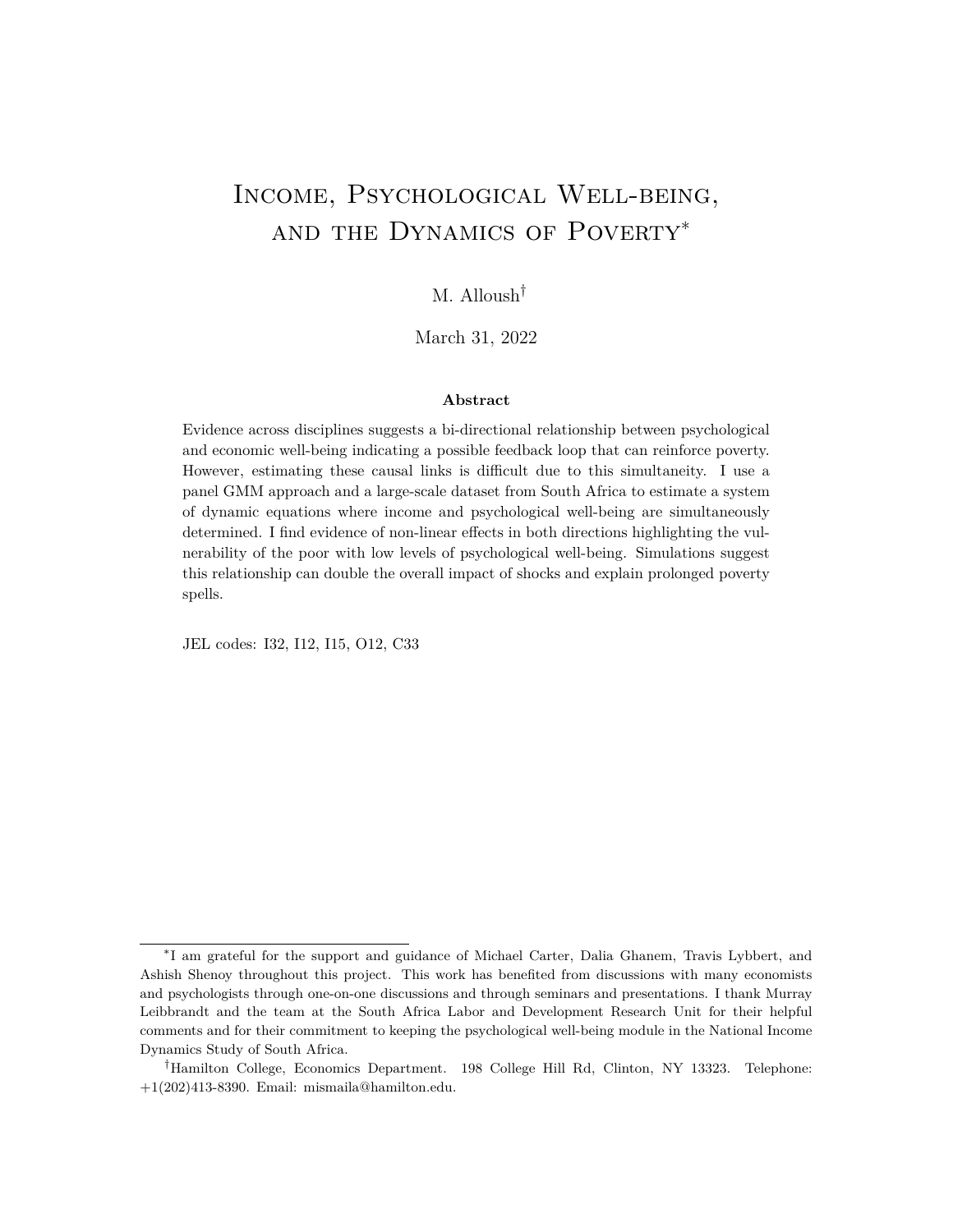observations per individual).

With additional assumptions on initial conditions and stationarity, conditional and time series heteroskedasticity, and correlation between the error terms and the individual fixed effects (or lack thereof), additional moment conditions would improve the efficiency of this estimation approach.

### **D.3 Monte Carlo Simulations**

In this section, I use the following set of simultaneous equations:

$$
y_{i,t} = -0.5d_{i,t} + 0.7y_{i,t-1} + i + e_{i,t}
$$
  

$$
d_{i,t} = -0.45y_{i,t} - 0.35d_{i,t-1} + i + u_{i,t}
$$

to conduct a Monte Carlo simulation to illustrate the consistency of this econometric approach.  $y_{i,0}$  and  $d_{i,0}$  are independently drawn from a  $N(0, 1)$  distribution. *i* and *j* are individual fixed effects randomly and independently drawn from a uniform[-1,1] distribution. From these initial conditions, I use the dynamic equations above to generate four rounds of data where the error terms are constructed as such:

$$
e_{i,t} = e^{z_{i,t-1}^{e}} + z_{i,t-1}^{u} + z_{i,t}^{e}
$$
  

$$
u_{i,t} = u^{z_{i,t-1}^{u}} + z_{i,t-1}^{e} + z_{i,t}^{u}
$$

where  $z_{i,t}^e$  and  $z_{i,t}^u$  are randomly drawn from an  $N(0, 1)$  distribution and with a correlation of  $-0.25$ . This defines the within-period covariance between  $e_{i,t}$  and  $u_{i,t}$ . contributes to the moving-average serial correlation in error terms and is the correlation between  $e_{i,t}$ and  $U_{i,t\pm1}$ .

I use the data  $(T = 4)$  created under the above data generating process to estimate the coefficients of the following equations:

$$
Dy_{i,t} = 1Dd_{i,t} + 1Dy_{i,t-1} + De_{i,t}
$$
  

$$
Dd_{i,t} = 2Dy_{i,t} + 2Dd_{i,t-1} + Du_{i,t}
$$

using a two step GMM and two different instrument matrices  $Z_{i,t}^A$  and  $Z_{i,t}^B$  where

$$
Z_{i,t}^A = \begin{array}{cccc} d_{i,t-2} & d_{i,t-3} & y_{i,t-3} & 0 & 0 & 0 \\ 0 & 0 & 0 & d_{i,t-3} & y_{i,t-2} & y_{i,t-3} \end{array}
$$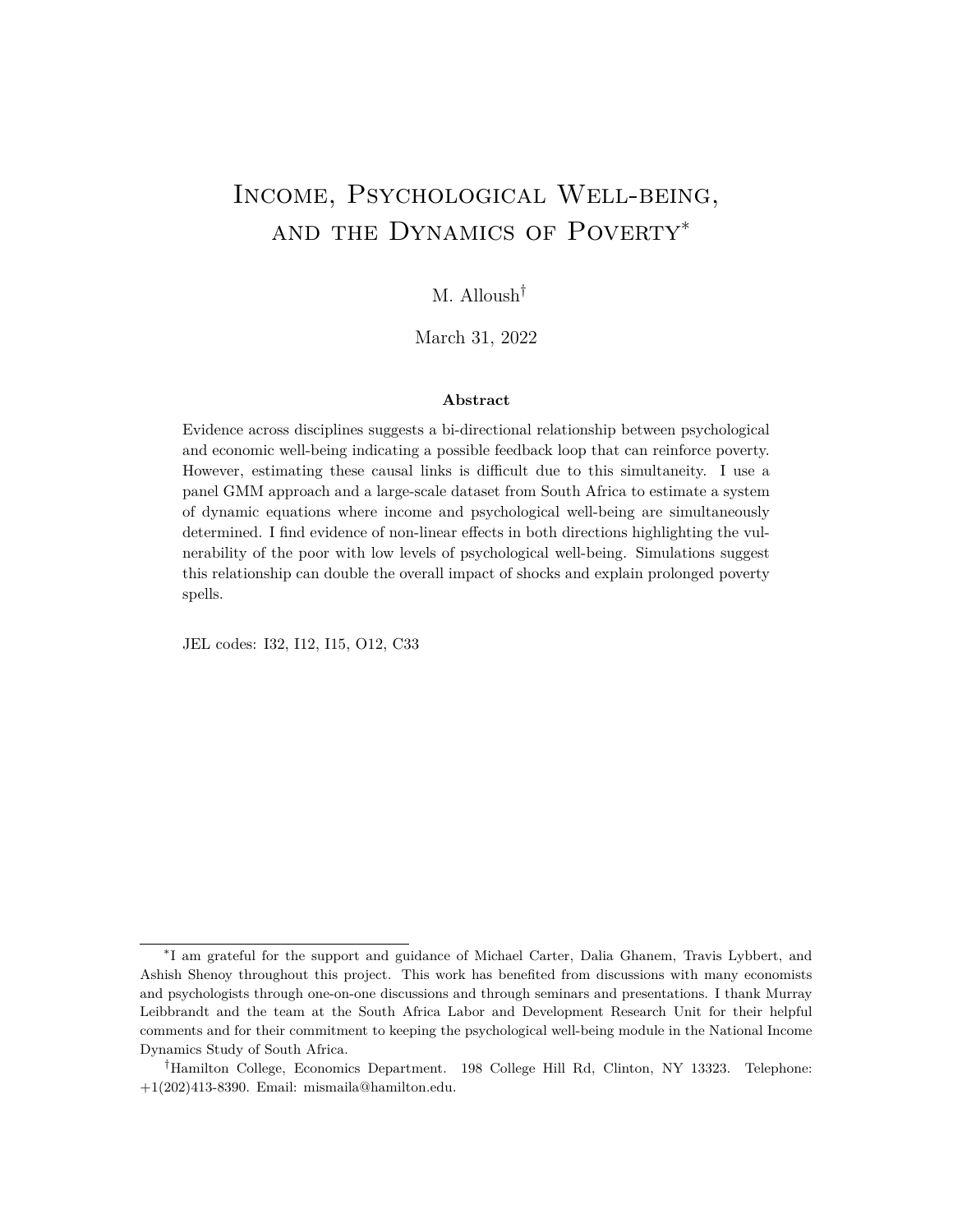$$
Z_{i,t}^{B} = \begin{array}{ccc} d_{i,t-3} & y_{i,t-3} & 0 & 0 \\ 0 & 0 & d_{i,t-3} & y_{i,t-3} \end{array}
$$

Below, I compare the consistency of using these two instrument matrices under different conditions.

### **D.3.1 No Serial Correlation**

Correlation between error terms in the same *t* ( ) does not affect consistency and in the throughout all the simulation results below I assume that  $= -0.4$ . Table [D1](#page-56-0) shows summary results when there is no serial correlation in the error terms ( $e = 0$  and  $u = 0$ ), and = 0. Using either instruments matrix  $Z_{i,t}^A$  or  $Z_{i,t}^B$  is consistent and the bias and standard deviation of the Monte Carlo estimates of the four coefficients of interest are decreasing with *N*. It is evident (in the top half of the table) that as *N* increases, bias and variance of the estimated coefficients is decreasing and going to 0—bias and *ssd* in the table of each coefficient is decreasing with *N*.

We have two measures of the standard error of the estimates: by taking the standard deviation of the simulated coefficients and by averaging the standard error of the estimate. We see in column 4 that the *se*/*ssd* ratio is inching towards 1 with larger sample sizes, suggesting that we have a consistent estimator of the finite-sample variance.<sup>[64](#page-0-0)</sup> The simulation results suggest that the test is consistent against fixed alternatives as the probability of rejecting the null of 0 with a test of size 0.05 and 0.1 goes to 1 as *N* increases. Under these conditions, using  $Z_{i,t}^A$  strictly dominates in terms of power rejecting the null of zero with smaller *N*.

In the bottom half of Table [D1,](#page-56-0) I show results of using this estimation approach when there is no simultaneity:  $_1 = 0$  and  $_2 = 0$ . The estimation approach is consistent under these conditions with either instruments matrix. Again, using matrix  $Z_{i,t}^A$  that has more instruments has more power in rejecting the null for the lagged dependent terms. Importantly, for the coefficients that are equal to zero, this approach rejects the null of zero at about the size of the test (0.05 and 0.10).

Table [D2](#page-57-0) shows results for similar conditions with respect to serial correlation, only the random variables and the unobserved error/shock terms are calibrated to look more like the data for income and psychological well-being in South Africa. We can see that the estimation approach under the condition of no serial correlation is consistent and the tests are well-behaved.

and

 $64$ In these simulations, I do not assume that the process is stationary; the observations of *y* and *d* are not necessarily in their long-run equilibrium means and standard deviations. With stationarity, these ratios are close to 1 even in small sample sizes.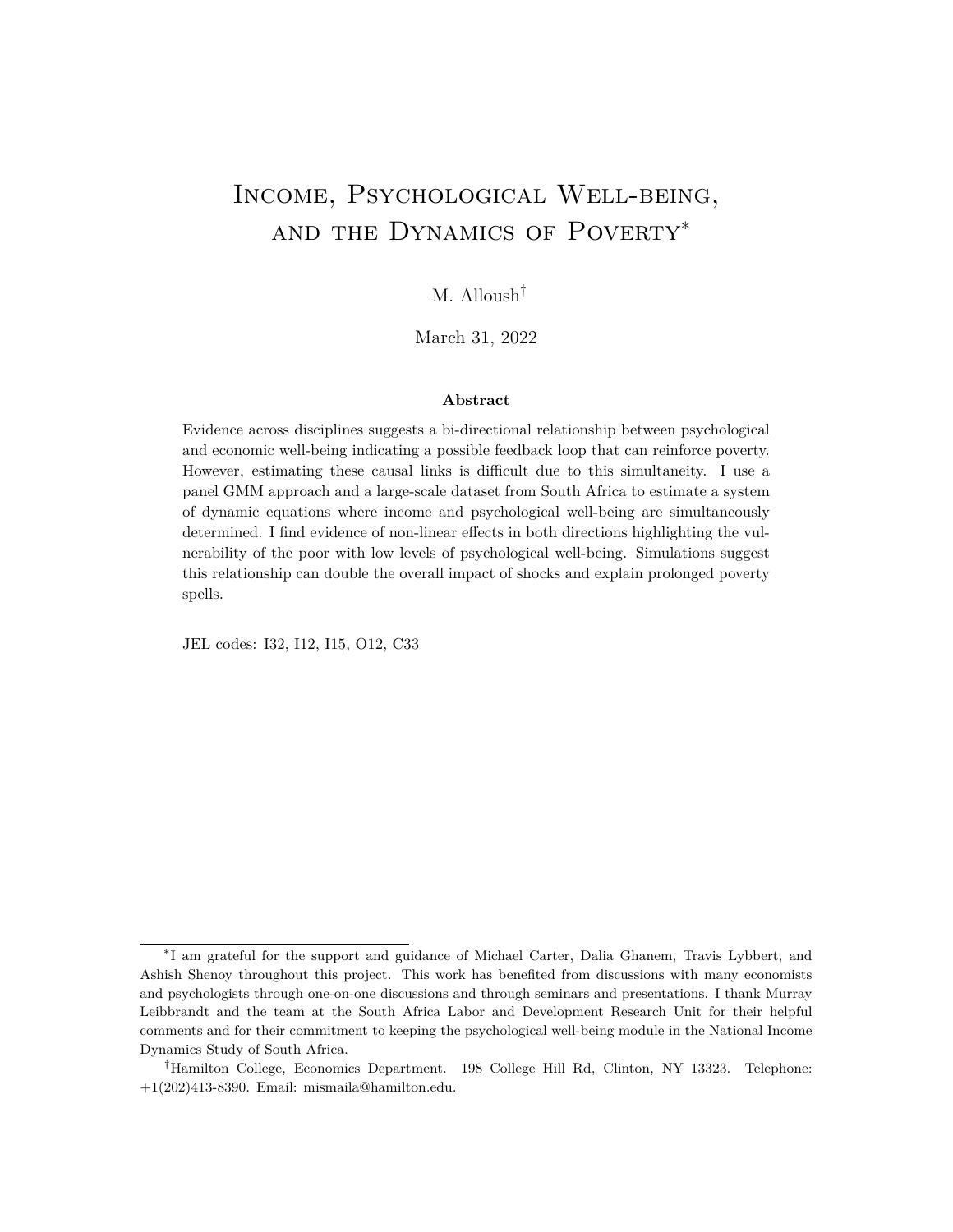### **D.3.2 First-Order Serial Correlation**

In Table [D3,](#page-58-0) I add first-order moving-average serial correlation to both error terms. I do so by setting = 0.3. Under these conditions, only estimation using  $Z_{i,t}^B$  will be consistent. In Table [D3,](#page-58-0) we can see that the bias when using  $Z_{i,t}^A$  does is not decreasing to zero with N. On the other hand, using  $Z_{i,t}^B$  is consistent and the bias and the standard deviation of the Monte Carlo estimates of the coefficients of the system of equations is decreasing to zero with increasing *N*.

In the lower half of Table [D3,](#page-58-0) we can see that under conditions of first-order serial correlation, even if the true data generating process has no simultaneity  $(1)$  and  $2$  are zero) using  $Z_{i,t}^A$  will be not be consistent. This is due to the within period correlation between the two error terms.<sup>[65](#page-0-0)</sup> Importantly, when using  $Z_{i,t}^B$  the test is well-behaved and this approach rejects the null at about the size of the test.

### **D.3.3 Cross-Error Serial Correlation**

The results in Table [D4](#page-59-0) show that if, in addition to first-order serial correlation, which effectively introduces correlation across the two error terms over time is not equal to zero, then using  $Z_{i,t}^A$  will not be consistent even when there is no simultaneous causality ( $\tau_1$  and <sup>2</sup> are zero).

Using matrix  $Z_{i,t}^B$ , however, is consistent and the estimated coefficients have bias and standard deviation of the estimates that go to zero as *N* increases.

### **D.3.4 Higher Order Serial Correlation and** *T >* 4

Moving-average serial correlation of an order more than one would create bias with the two approaches suggested here when  $T = 4$ . This is not shown in the simulations but is obvious from both assumption A and B. In this case, having *T >* 4 would allow us to estimate the system. Table [D5](#page-60-0) shows results when the moving average serial correlation is of order 2, there is cross correlation in error terms both concurrently and over 1 time period. Having further lags allows for consistent estimators by starting with further lags.

### **D.4 Conclusion**

This appendix provides an extension of dynamic panel data methods which shows that with more observations per individual—at least four, a system of simultaneous dynamic equations can be estimated using lagged levels as instruments for first differences. I show that with  $T =$ 

 ${}^{65}$ If = 0 and there is first-order moving-average serial correlation, using  $Z_{i,t}^{A}$  will be consistent under conditions of no simultaneity. Under these conditions, despite the bias of  $\mathbb{Z}_{i,t}^{\mathcal{A}}$ , it can still be useful in showing that there is simultaneity.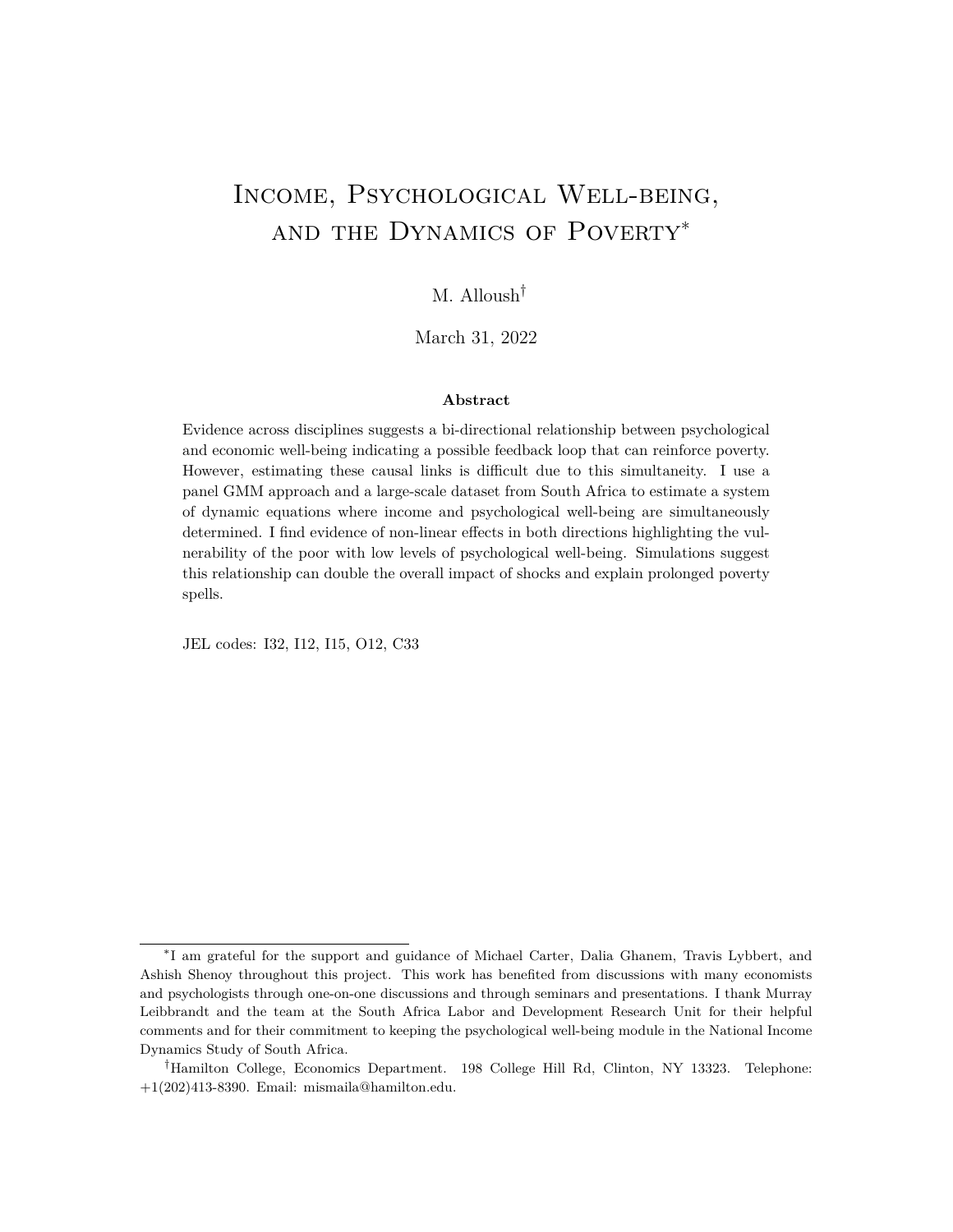4, two approaches can be consistent depending on the data generating process. Through proofs and simulations, I show that, overall, using  $Z_{i,t}^B$  is more robust to different conditions, however, under conditions of no serial correlation in shocks, the approach that uses  $Z_{i,t}^A$  is consistent and more powerful. Even with if first-order moving-average serial correlation is suspected, the simulations show that  $Z_{i,t}^A$  can be useful in informing us about the existence of simultaneous bi-directional causality.

<span id="page-56-0"></span>

|                     |                       |                                  |                         | $\epsilon = 0$          | $U = 0$ ,               | $= -0.4$ .              | $= 0$                                         |                          |                         |                         |                         |  |
|---------------------|-----------------------|----------------------------------|-------------------------|-------------------------|-------------------------|-------------------------|-----------------------------------------------|--------------------------|-------------------------|-------------------------|-------------------------|--|
|                     |                       | $Z_{i,t}^A$                      |                         |                         |                         |                         |                                               | $Z_{i,t}^B$              |                         |                         |                         |  |
|                     | N                     | bias                             | ssd                     | $\frac{sse}{ssd}$       | $\mathbf{p5}$           | p10                     | bias                                          | ssd                      | $rac{sse}{ssd}$         | $\mathbf{p5}$           | p10                     |  |
| $1 = -0.5$          | 500<br>1,000<br>2,000 | 0.010<br>0.006<br>0.002          | 0.173<br>0.122<br>0.080 | 0.952<br>0.949<br>1.017 | 0.829<br>0.967<br>0.999 | 0.877<br>0.980<br>1.000 | Main Equation<br>0.114<br>0.236<br>0.002      | 4.140<br>6.761<br>0.134  | 1.666<br>0.753<br>0.954 | 0.681<br>0.755<br>0.910 | 0.722<br>0.800<br>0.935 |  |
| $1 = 0.7$           | 500<br>1,000<br>2,000 | $-0.019$<br>$-0.009$<br>$-0.004$ | 0.214<br>0.147<br>0.101 | 0.970<br>0.992<br>1.019 | 0.921<br>0.998<br>1.000 | 0.956<br>1.000<br>1.000 | 0.158<br>0.348<br>0.000                       | 7.055<br>10.241<br>0.225 | 1.652<br>0.774<br>0.896 | 0.364<br>0.776<br>0.988 | 0.536<br>0.865<br>0.995 |  |
| $2^{\circ} = -0.45$ | 500<br>1,000<br>2,000 | $-0.014$<br>$-0.013$<br>$-0.001$ | 0.470<br>0.200<br>0.138 | 0.625<br>0.938<br>0.960 | 0.584<br>0.718<br>0.859 | 0.648<br>0.784<br>0.897 | $-0.034$<br>$-0.001$<br>0.009                 | 0.720<br>0.369<br>0.216  | 0.884<br>0.858<br>0.949 | 0.430<br>0.516<br>0.630 | 0.495<br>0.595<br>0.700 |  |
| $-0.35$<br>$2 =$    | 500<br>1.000<br>2,000 | 0.000<br>$-0.001$<br>$-0.001$    | 0.050<br>0.035<br>0.024 | 1.020<br>0.970<br>0.995 | 0.989<br>1.000<br>1.000 | 0.993<br>1.000<br>1.000 | 0.017<br>0.002<br>$-0.001$                    | 0.204<br>0.127<br>0.074  | 0.930<br>0.848<br>0.954 | 0.621<br>0.907<br>0.997 | 0.720<br>0.938<br>0.997 |  |
| $1 = 0$             | 500<br>1,000<br>2,000 | 0.008<br>0.006<br>0.002          | 0.131<br>0.090<br>0.064 | 0.986<br>1.013<br>0.992 | 0.047<br>0.040<br>0.051 | 0.093<br>0.090<br>0.101 | No Simultaneity<br>$-0.004$<br>0.037<br>0.004 | 0.860<br>0.376<br>0.210  | 0.906<br>0.853<br>0.948 | 0.045<br>0.040<br>0.047 | 0.075<br>0.083<br>0.089 |  |
| $_1 = 0.7$          | 500<br>1,000<br>2.000 | $-0.040$<br>$-0.015$<br>$-0.008$ | 0.247<br>0.179<br>0.127 | 1.027<br>1.003<br>0.999 | 0.871<br>0.999<br>1.000 | 0.943<br>1.000<br>1.000 | $-0.021$<br>$-0.005$<br>$-0.004$              | 0.396<br>0.214<br>0.141  | 1.051<br>1.022<br>0.987 | 0.613<br>0.954<br>1.000 | 0.742<br>0.978<br>1.000 |  |
| $2 = 0$             | 500<br>1.000<br>2,000 | $-0.001$<br>0.002<br>0.004       | 0.259<br>0.177<br>0.122 | 0.954<br>0.976<br>0.996 | 0.056<br>0.047<br>0.040 | 0.114<br>0.103<br>0.095 | $-0.008$<br>0.005<br>0.009                    | 0.485<br>0.303<br>0.198  | 0.867<br>0.906<br>0.970 | 0.060<br>0.055<br>0.053 | 0.107<br>0.099<br>0.096 |  |
| $2 = -0.35$         | 500<br>1.000<br>2.000 | $-0.006$<br>$-0.004$<br>$-0.001$ | 0.120<br>0.084<br>0.062 | 0.986<br>0.994<br>0.953 | 0.809<br>0.962<br>0.999 | 0.869<br>0.976<br>1.000 | 0.014<br>0.005<br>0.002                       | 0.151<br>0.100<br>0.070  | 0.918<br>0.947<br>0.952 | 0.660<br>0.909<br>0.992 | 0.743<br>0.946<br>0.996 |  |

Table D1: Simulation Results 1 – No Serial Correlation

Results are based on simulations using 1,000 replications.

**N**: Number of observations

**bias**: Bias of the estimated coefficient

**ssd**: Standard Deviation of the estimated coefficients

 $\frac{SSe}{SSd}$ : Mean of the ratio of the estimated standard error to **ssd** 

**p5,p10**: Probability of rejecting null where coefficient equals 0 with test of size 5, 10.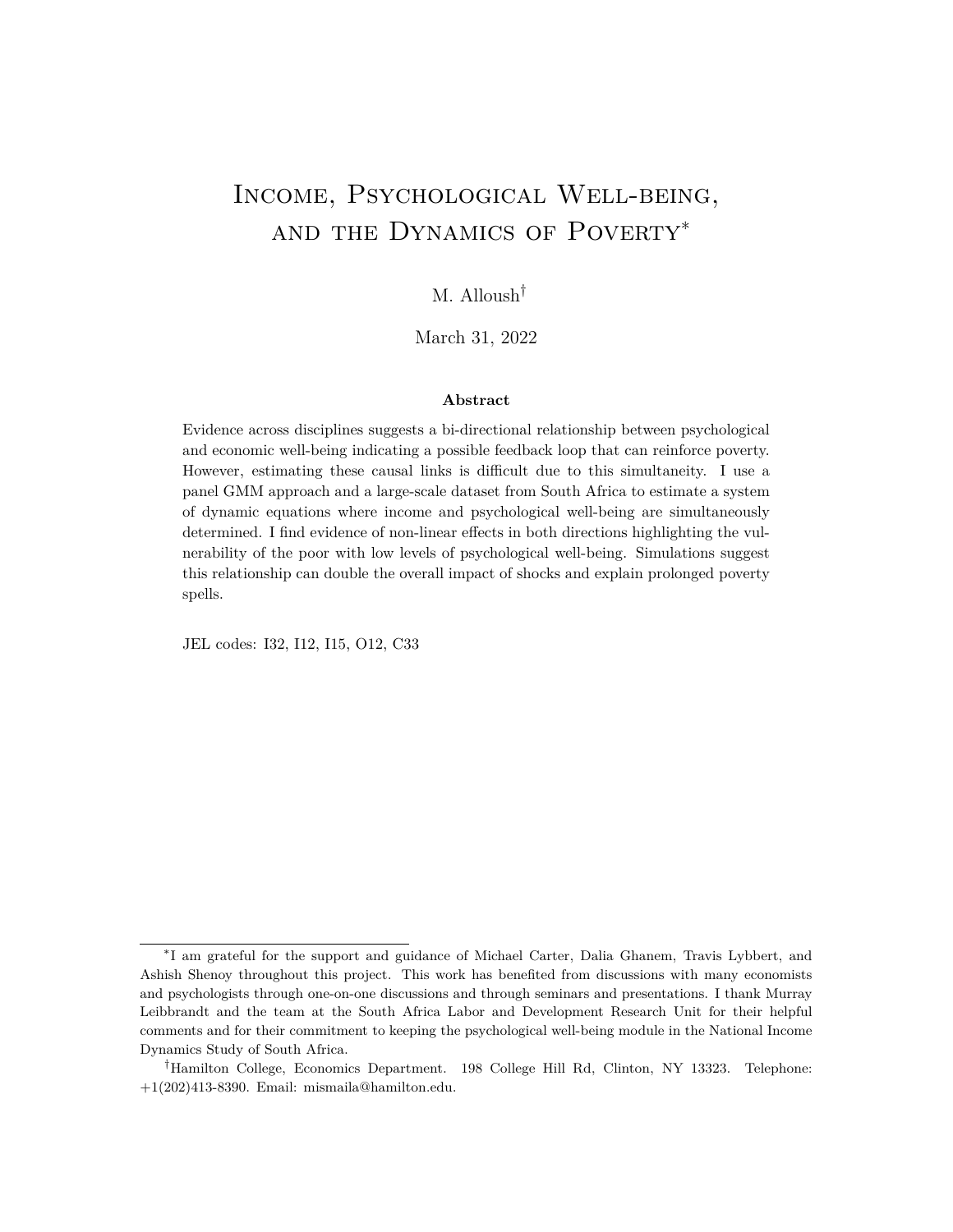<span id="page-57-0"></span>

| $_e = 0, u = 0,$<br>$= -0.4$ .<br>$= 0$ |                       |                                  |                         |                         |                         |                         |                                                |                         |                         |                         |                         |
|-----------------------------------------|-----------------------|----------------------------------|-------------------------|-------------------------|-------------------------|-------------------------|------------------------------------------------|-------------------------|-------------------------|-------------------------|-------------------------|
|                                         |                       |                                  |                         | ΖĄ,                     |                         | $Z_{i,t}^B$             |                                                |                         |                         |                         |                         |
|                                         | N                     | bias                             | ssd                     | $rac{sse}{ssd}$         | $\mathbf{p5}$           | p10                     | bias                                           | ssd                     | $rac{sse}{ssd}$         | p5                      | p10                     |
| $-0.5$<br>$1 =$                         | 500<br>1,000<br>2,000 | $-0.029$<br>$-0.015$<br>$-0.007$ | 0.257<br>0.185<br>0.127 | 0.997<br>0.978<br>1.006 | 0.607<br>0.758<br>0.944 | 0.688<br>0.833<br>0.968 | Main Equation<br>$-0.033$<br>0.020<br>$-0.005$ | 0.539<br>0.480<br>0.231 | 0.938<br>0.761<br>0.965 | 0.474<br>0.506<br>0.669 | 0.541<br>0.573<br>0.738 |
| $_1 = 0.7$                              | 500<br>1.000<br>2,000 | $-0.009$<br>$-0.005$<br>$-0.003$ | 0.117<br>0.080<br>0.057 | 0.989<br>1.013<br>1.011 | 1.000<br>1.000<br>1.000 | 1.000<br>1.000<br>1.000 | $-0.016$<br>0.005<br>$-0.006$                  | 0.211<br>0.170<br>0.094 | 0.976<br>0.864<br>0.968 | 0.945<br>0.988<br>1.000 | 0.964<br>0.993<br>1.000 |
| $-0.45$<br>$2 =$                        | 500<br>1,000<br>2,000 | $-0.003$<br>$-0.002$<br>0.000    | 0.055<br>0.035<br>0.026 | 0.916<br>1.012<br>0.981 | 1.000<br>1.000<br>1.000 | 1.000<br>1.000<br>1.000 | $-0.002$<br>$-0.001$<br>0.000                  | 0.055<br>0.035<br>0.026 | 0.951<br>1.032<br>0.989 | 0.998<br>1.000<br>1.000 | 0.999<br>1.000<br>1.000 |
| $-0.35$<br>$2 =$                        | 500<br>1,000<br>2,000 | $-0.003$<br>$-0.001$<br>0.000    | 0.036<br>0.026<br>0.018 | 1.022<br>1.009<br>1.000 | 1.000<br>1.000<br>1.000 | 1.000<br>1.000<br>1.000 | 0.000<br>0.001<br>0.001                        | 0.063<br>0.042<br>0.029 | 0.923<br>0.963<br>0.994 | 0.992<br>0.999<br>1.000 | 0.994<br>0.999<br>1.000 |
| $_1 = 0$                                | 500<br>1,000<br>2,000 | 0.013<br>0.013<br>0.005          | 0.415<br>0.285<br>0.204 | 0.979<br>1.003<br>0.986 | 0.048<br>0.047<br>0.051 | 0.095<br>0.091<br>0.105 | No Simultaneity<br>$-0.054$<br>0.075<br>0.001  | 2.082<br>1.067<br>0.625 | 0.832<br>0.867<br>0.956 | 0.040<br>0.038<br>0.043 | 0.067<br>0.080<br>0.089 |
| $_1 = 0.7$                              | 500<br>1,000<br>2.000 | $-0.010$<br>$-0.004$<br>$-0.005$ | 0.143<br>0.100<br>0.069 | 0.992<br>0.995<br>1.007 | 1.000<br>1.000<br>1.000 | 1.000<br>1.000<br>1.000 | $-0.009$<br>$-0.001$<br>$-0.001$               | 0.197<br>0.109<br>0.072 | 0.989<br>1.033<br>1.019 | 0.951<br>0.996<br>1.000 | 0.962<br>0.997<br>1.000 |
| $2 = 0$                                 | 500<br>1,000<br>2,000 | $-0.001$<br>0.000<br>0.001       | 0.057<br>0.038<br>0.027 | 0.946<br>0.987<br>1.002 | 0.055<br>0.037<br>0.042 | 0.101<br>0.086<br>0.090 | $-0.003$<br>0.000<br>0.001                     | 0.070<br>0.044<br>0.032 | 0.928<br>1.009<br>0.992 | 0.059<br>0.040<br>0.044 | 0.112<br>0.072<br>0.090 |
| $-0.35$<br>$2 =$                        | 500<br>1,000<br>2.000 | $-0.007$<br>$-0.003$<br>0.001    | 0.116<br>0.083<br>0.061 | 0.985<br>0.975<br>0.945 | 0.829<br>0.963<br>1.000 | 0.883<br>0.979<br>1.000 | 0.008<br>0.003<br>0.003                        | 0.135<br>0.091<br>0.066 | 0.918<br>0.959<br>0.947 | 0.751<br>0.944<br>0.997 | 0.811<br>0.968<br>1.000 |

TABLE D2: Simulation Results  $2$  – Calibrated Data

**N**: Number of observations

**bias**: Bias of the estimated coefficient

**ssd**: Standard Deviation of the estimated coefficients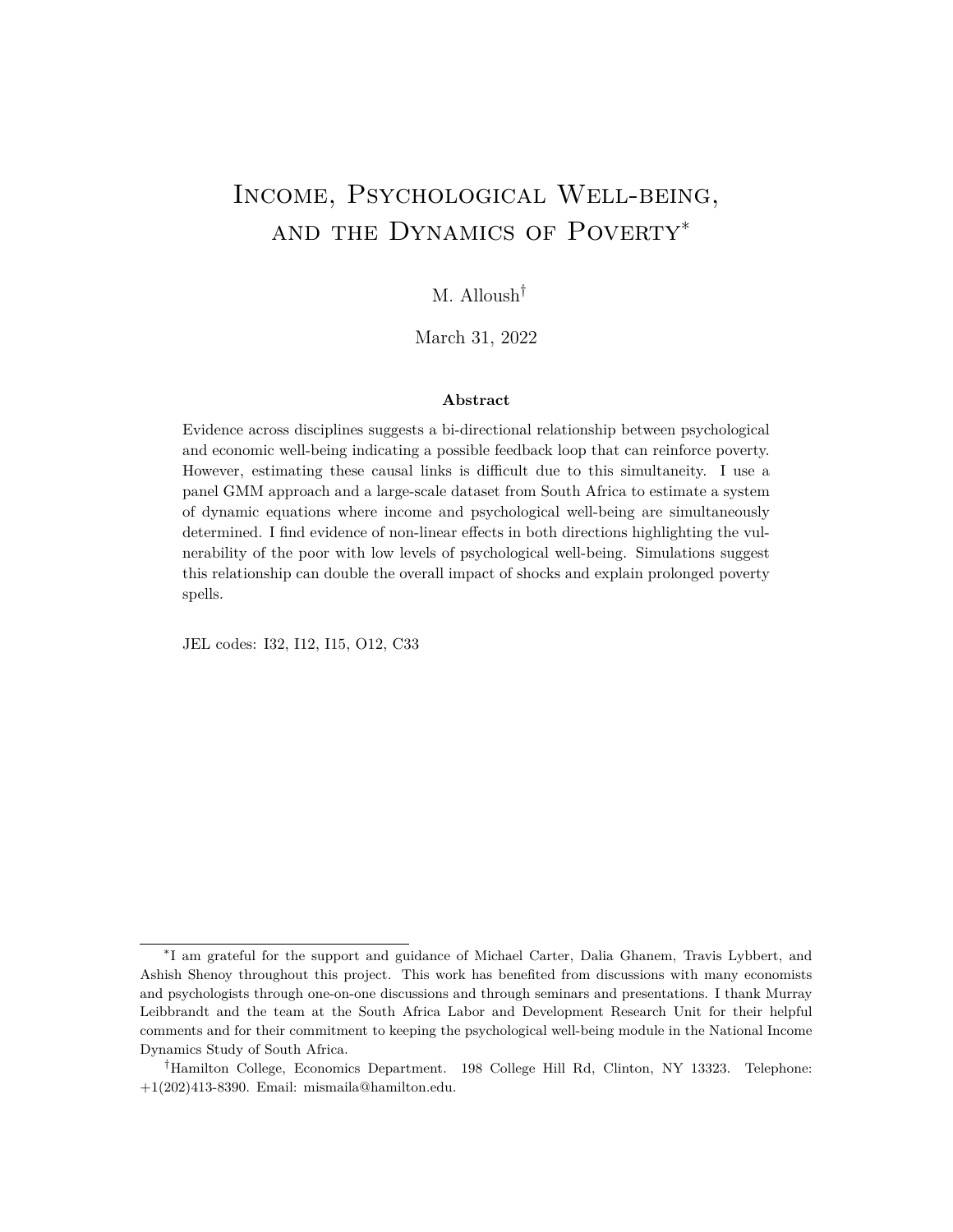<span id="page-58-0"></span>

|                     |                       |                                  |                         | $_e = 0.3, u = 0.3,$    |                         | $= -0.4$ .              | $= 0$                                            |                         |                         |                         |                         |  |
|---------------------|-----------------------|----------------------------------|-------------------------|-------------------------|-------------------------|-------------------------|--------------------------------------------------|-------------------------|-------------------------|-------------------------|-------------------------|--|
|                     |                       |                                  |                         | $Z_{i,t}^A$             |                         |                         | $Z_{i,t}^B$                                      |                         |                         |                         |                         |  |
|                     | N                     | bias                             | ssd                     | $\frac{sse}{ssd}$       | p5                      | p10                     | bias                                             | ssd                     | $rac{sse}{ssd}$         | $\mathbf{p5}$           | p10                     |  |
| $1 = -0.5$          | 500<br>1,000<br>2,000 | 0.142<br>0.341<br>0.364          | 0.976<br>0.891<br>0.462 | 0.599<br>0.532<br>0.645 | 0.349<br>0.275<br>0.256 | 0.393<br>0.319<br>0.297 | Main Equation<br>0.009<br>0.100<br>$-0.007$      | 1.556<br>2.680<br>0.274 | 0.592<br>0.430<br>0.917 | 0.451<br>0.483<br>0.603 | 0.508<br>0.560<br>0.686 |  |
| $_1 = 0.7$          | 500<br>1,000<br>2,000 | 0.010<br>0.088<br>0.093          | 0.347<br>0.313<br>0.154 | 0.608<br>0.550<br>0.694 | 0.927<br>0.992<br>1.000 | 0.944<br>0.994<br>1.000 | $-0.033$<br>0.027<br>$-0.005$                    | 0.847<br>0.751<br>0.097 | 0.845<br>0.478<br>0.929 | 0.941<br>0.985<br>0.998 | 0.958<br>0.989<br>1.000 |  |
| $-0.45$<br>$2 =$    | 500<br>1,000<br>2,000 | $-0.006$<br>$-0.002$<br>0.002    | 0.060<br>0.038<br>0.028 | 0.824<br>0.898<br>0.851 | 1.000<br>1.000<br>1.000 | 1.000<br>1.000<br>1.000 | $-0.002$<br>0.000<br>0.000                       | 0.052<br>0.033<br>0.025 | 0.960<br>1.050<br>0.981 | 1.000<br>1.000<br>1.000 | 1.000<br>1.000<br>1.000 |  |
| $-0.35$<br>$2 =$    | 500<br>1,000<br>2,000 | 0.045<br>0.029<br>0.024          | 0.087<br>0.048<br>0.028 | 0.594<br>0.761<br>0.939 | 0.947<br>0.995<br>1.000 | 0.954<br>0.995<br>1.000 | 0.002<br>0.001<br>0.001                          | 0.072<br>0.048<br>0.032 | 0.929<br>0.977<br>1.004 | 0.979<br>0.998<br>1.000 | 0.986<br>0.999<br>1.000 |  |
| $1 = 0$             | 500<br>1.000<br>2,000 | 0.475<br>0.478<br>0.475          | 0.708<br>0.476<br>0.338 | 0.952<br>0.984<br>0.969 | 0.066<br>0.134<br>0.277 | 0.159<br>0.239<br>0.410 | No Simultaneity<br>0.058<br>$-0.023$<br>$-0.024$ | 4.088<br>4.796<br>1.067 | 0.805<br>0.736<br>0.863 | 0.035<br>0.025<br>0.033 | 0.074<br>0.077<br>0.076 |  |
| $_1 = 0.7$          | 500<br>1,000<br>2,000 | $-0.001$<br>0.006<br>0.005       | 0.125<br>0.087<br>0.061 | 1.019<br>1.010<br>1.005 | 1.000<br>1.000<br>1.000 | 1.000<br>1.000<br>1.000 | $-0.013$<br>0.003<br>$-0.003$                    | 0.199<br>0.237<br>0.064 | 1.067<br>0.863<br>1.034 | 0.913<br>0.985<br>0.999 | 0.936<br>0.990<br>0.999 |  |
| $2 = 0$             | 500<br>1,000<br>2,000 | $-0.018$<br>$-0.017$<br>$-0.016$ | 0.048<br>0.033<br>0.023 | 0.956<br>0.974<br>0.992 | 0.085<br>0.092<br>0.128 | 0.146<br>0.152<br>0.214 | $-0.003$<br>0.000<br>0.001                       | 0.061<br>0.039<br>0.028 | 0.950<br>1.026<br>0.980 | 0.057<br>0.031<br>0.040 | 0.105<br>0.072<br>0.101 |  |
| $2^{\circ} = -0.35$ | 500<br>1,000<br>2,000 | 0.032<br>0.035<br>0.044          | 0.170<br>0.125<br>0.089 | 0.954<br>0.924<br>0.917 | 0.551<br>0.752<br>0.916 | 0.633<br>0.828<br>0.953 | 0.015<br>0.007<br>0.005                          | 0.194<br>0.138<br>0.095 | 0.914<br>0.904<br>0.937 | 0.510<br>0.749<br>0.928 | 0.615<br>0.833<br>0.951 |  |

TABLE D3: Simulation Results  $3$  – First-order Serial Correlation

**N**: Number of observations

**bias**: Bias of the estimated coefficient

**ssd**: Standard Deviation of the estimated coefficients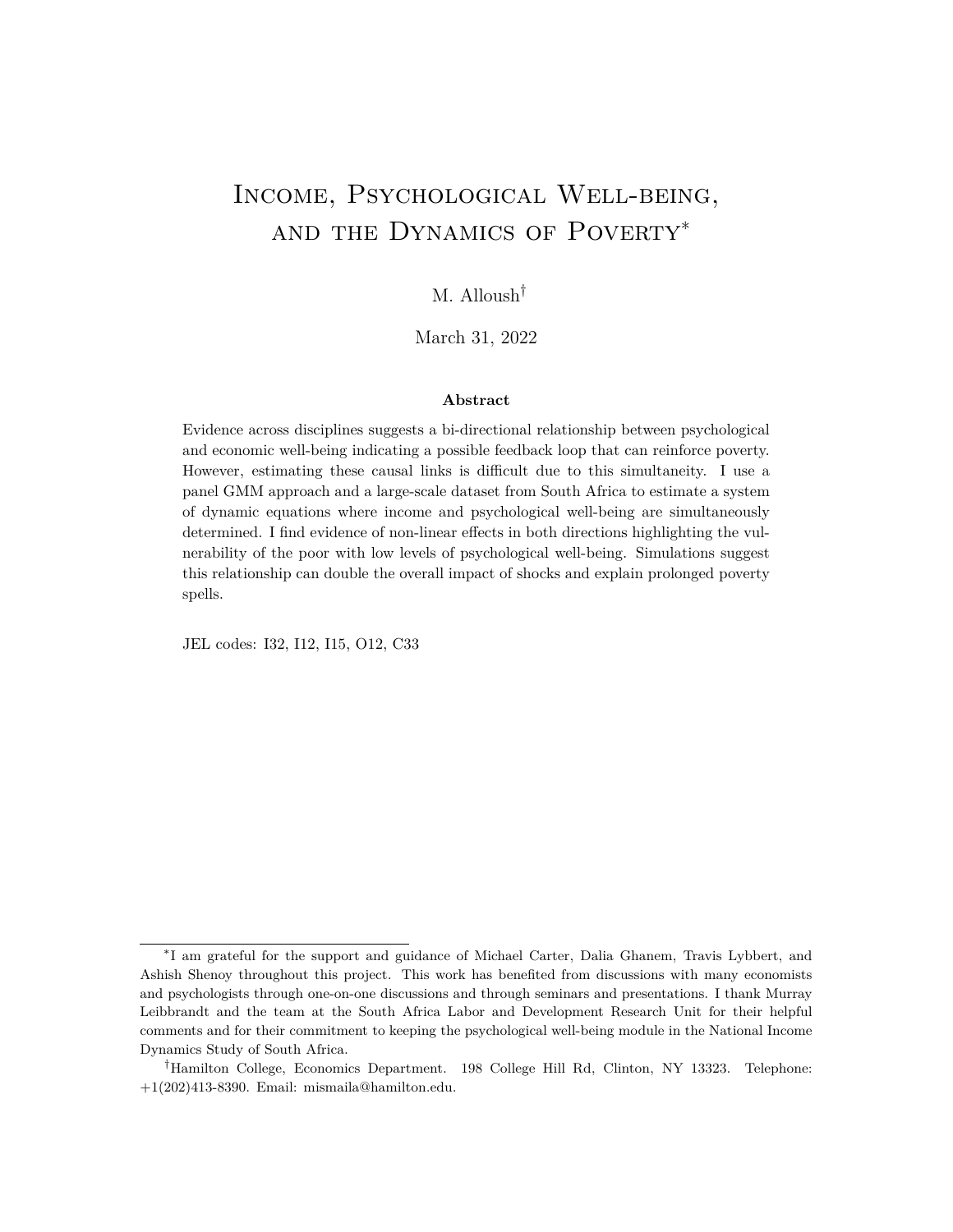|                     |                       |                                  |                         | $e = 0.3, u = 0.3,$     |                         | $= -0.4$ .              | $= -0.2$                                       |                          |                         |                         |                         |
|---------------------|-----------------------|----------------------------------|-------------------------|-------------------------|-------------------------|-------------------------|------------------------------------------------|--------------------------|-------------------------|-------------------------|-------------------------|
|                     |                       |                                  |                         | $Z_{i,t}^A$             |                         |                         |                                                |                          | $Z_{i,t}^B$             |                         |                         |
|                     | N                     | bias                             | ssd                     | $\frac{sse}{ssd}$       | $\mathbf{p}5$           | p10                     | bias                                           | ssd                      | $\frac{sse}{ssd}$       | $\mathbf{p5}$           | p10                     |
| $1 = -0.5$          | 500<br>1.000<br>2.000 | $-1.563$<br>$-1.643$<br>$-1.705$ | 0.434<br>0.324<br>0.222 | 0.590<br>0.565<br>0.595 | 0.993<br>0.999<br>1.000 | 0.996<br>0.999<br>1.000 | Main Equation<br>$-0.049$<br>0.015<br>$-0.007$ | 1.884<br>0.640<br>0.370  | 0.734<br>0.848<br>0.892 | 0.422<br>0.412<br>0.518 | 0.490<br>0.488<br>0.595 |
| $_1 = 0.7$          | 500<br>1,000<br>2,000 | $-0.550$<br>$-0.572$<br>$-0.588$ | 0.164<br>0.117<br>0.082 | 0.451<br>0.442<br>0.443 | 0.529<br>0.613<br>0.681 | 0.609<br>0.672<br>0.737 | $-0.007$<br>0.002<br>$-0.004$                  | 0.599<br>0.167<br>0.103  | 0.683<br>0.890<br>0.879 | 0.913<br>0.977<br>0.998 | 0.936<br>0.982<br>0.999 |
| $2^{\circ} = -0.45$ | 500<br>1,000<br>2,000 | $-0.048$<br>$-0.035$<br>$-0.024$ | 0.102<br>0.076<br>0.054 | 0.671<br>0.642<br>0.645 | 0.989<br>0.999<br>1.000 | 0.994<br>0.999<br>1.000 | 0.001<br>$-0.001$<br>0.001                     | 0.076<br>0.047<br>0.034  | 0.935<br>1.026<br>0.992 | 0.983<br>1.000<br>1.000 | 0.990<br>1.000<br>1.000 |
| $-0.35$<br>$2 =$    | 500<br>1,000<br>2,000 | 0.327<br>0.346<br>0.361          | 0.112<br>0.079<br>0.055 | 0.506<br>0.459<br>0.434 | 0.328<br>0.363<br>0.429 | 0.415<br>0.451<br>0.507 | 0.009<br>0.001<br>0.001                        | 0.102<br>0.067<br>0.046  | 0.915<br>0.976<br>1.000 | 0.901<br>0.993<br>1.000 | 0.920<br>0.997<br>1.000 |
| $1 = 0$             | 500<br>1,000<br>2,000 | 0.841<br>0.886<br>0.906          | 0.768<br>0.389<br>0.274 | 1.025<br>1.308<br>1.312 | 0.104<br>0.380<br>0.834 | 0.231<br>0.587<br>0.928 | No Simultaneity<br>-1.445<br>0.002<br>$-0.027$ | 31.081<br>3.108<br>1.313 | 1.891<br>0.624<br>0.752 | 0.042<br>0.034<br>0.030 | 0.085<br>0.085<br>0.079 |
| $_1 = 0.7$          | 500<br>1.000<br>2,000 | $-0.129$<br>$-0.133$<br>$-0.138$ | 0.172<br>0.095<br>0.066 | 0.860<br>1.004<br>1.012 | 0.959<br>0.998<br>1.000 | 0.974<br>0.999<br>1.000 | 0.080<br>$-0.003$<br>0.000                     | 1.543<br>0.223<br>0.110  | 1.677<br>0.816<br>0.883 | 0.840<br>0.946<br>0.991 | 0.878<br>0.956<br>0.993 |
| $2 = 0$             | 500<br>1.000<br>2,000 | $-0.300$<br>$-0.300$<br>$-0.301$ | 0.064<br>0.046<br>0.031 | 0.886<br>0.858<br>0.898 | 1.000<br>1.000<br>1.000 | 1.000<br>1.000<br>1.000 | 0.001<br>$-0.001$<br>0.000                     | 0.095<br>0.063<br>0.045  | 0.965<br>0.953<br>0.949 | 0.085<br>0.059<br>0.058 | 0.133<br>0.102<br>0.116 |
| $-0.35$<br>$2 =$    | 500<br>1,000<br>2,000 | $-0.553$<br>$-0.577$<br>$-0.585$ | 0.205<br>0.141<br>0.101 | 0.803<br>0.816<br>0.812 | 0.995<br>1.000<br>1.000 | 0.997<br>1.000<br>1.000 | 0.015<br>0.003<br>0.001                        | 0.218<br>0.150<br>0.110  | 1.009<br>0.931<br>0.918 | 0.471<br>0.691<br>0.875 | 0.570<br>0.759<br>0.911 |

<span id="page-59-0"></span>Table D4: Simulation Results 4 – First Order Serial Correlation and Cross Correlation

**N**: Number of observations

**bias**: Bias of the estimated coefficient

**ssd**: Standard Deviation of the estimated coefficients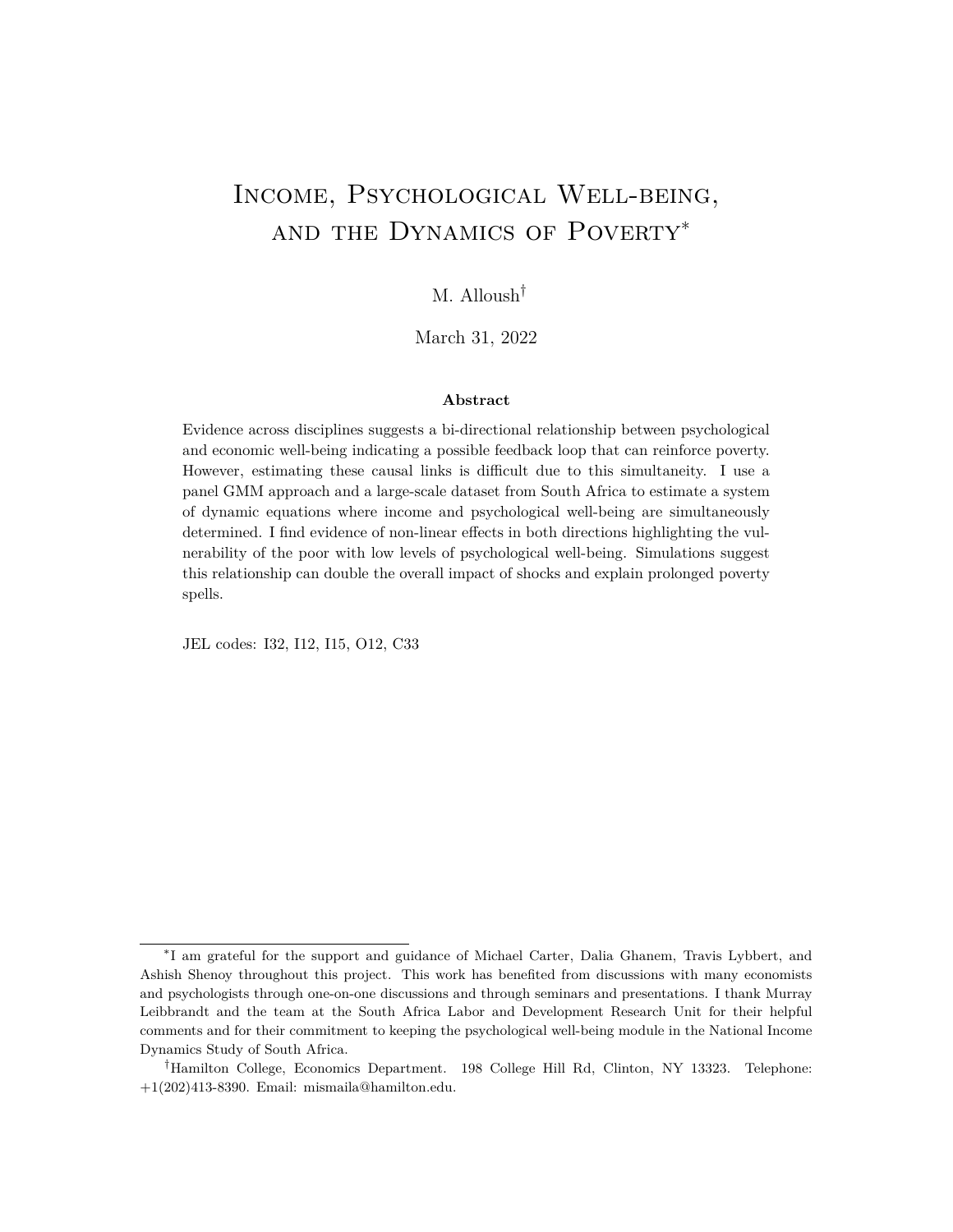<span id="page-60-0"></span>

|                  |                       |                                  |                         | $_e = 0.3, u = 0.3,$    |                         | $= -0.4$ ,              | $= -0.2$                                            |                          |                         |                         |                         |
|------------------|-----------------------|----------------------------------|-------------------------|-------------------------|-------------------------|-------------------------|-----------------------------------------------------|--------------------------|-------------------------|-------------------------|-------------------------|
|                  |                       |                                  |                         | $Z_{i,t}^A$             |                         |                         |                                                     |                          | $Z_{i,t}^B$             |                         |                         |
|                  | N                     | bias                             | ssd                     | $rac{sse}{ssd}$         | $\mathbf{p5}$           | $\mathbf{p10}$          | bias                                                | ssd                      | $\frac{sse}{ssd}$       | $\mathbf{p5}$           | p10                     |
| $1 = -0.5$       | 500<br>1,000<br>2,000 | $-0.609$<br>$-0.279$<br>$-0.136$ | 1.098<br>1.154<br>0.612 | 0.676<br>0.689<br>0.759 | 0.654<br>0.572<br>0.551 | 0.708<br>0.624<br>0.610 | Main Equation<br>$-0.488$<br>$-0.685$<br>0.036      | 7.068<br>1.672<br>14.521 | 1.675<br>1.363<br>1.326 | 0.606<br>0.554<br>0.528 | 0.667<br>0.607<br>0.573 |
| $_1 = 0.7$       | 500<br>1.000<br>2.000 | $-0.149$<br>$-0.070$<br>$-0.033$ | 0.260<br>0.274<br>0.153 | 0.714<br>0.732<br>0.749 | 0.890<br>0.937<br>0.991 | 0.911<br>0.947<br>0.993 | $-0.165$<br>$-0.208$<br>0.053                       | 1.514<br>0.490<br>5.461  | 1.506<br>1.348<br>1.299 | 0.551<br>0.605<br>0.690 | 0.616<br>0.676<br>0.744 |
| $2 = -0.45$      | 500<br>1,000<br>2.000 | $-0.007$<br>0.002<br>$-0.002$    | 0.105<br>0.078<br>0.052 | 0.933<br>0.882<br>0.893 | 0.934<br>0.972<br>0.996 | 0.950<br>0.979<br>0.996 | $-0.004$<br>$-0.002$<br>0.002                       | 0.458<br>0.204<br>0.066  | 0.804<br>0.915<br>0.959 | 0.867<br>0.922<br>0.978 | 0.897<br>0.935<br>0.981 |
| $-0.35$<br>$2 =$ | 500<br>1,000<br>2.000 | 0.008<br>0.014<br>$-0.001$       | 0.179<br>0.136<br>0.084 | 0.823<br>0.806<br>0.872 | 0.730<br>0.814<br>0.959 | 0.779<br>0.848<br>0.972 | 0.009<br>0.012<br>0.003                             | 1.103<br>0.604<br>0.177  | 0.827<br>0.823<br>0.899 | 0.442<br>0.522<br>0.668 | 0.506<br>0.584<br>0.722 |
| $1 = 0$          | 500<br>1.000<br>2.000 | $-0.218$<br>0.081<br>0.031       | 2.640<br>1.665<br>1.000 | 0.759<br>0.773<br>0.845 | 0.035<br>0.043<br>0.033 | 0.082<br>0.090<br>0.088 | No Simultaneity<br>$-1.089$<br>$-0.249$<br>$-0.093$ | 18.930<br>5.834<br>6.188 | 0.810<br>1.093<br>1.101 | 0.034<br>0.036<br>0.039 | 0.063<br>0.072<br>0.076 |
| $_1 = 0.7$       | 500<br>1.000<br>2.000 | $-0.043$<br>$-0.027$<br>$-0.011$ | 0.313<br>0.166<br>0.115 | 1.032<br>1.106<br>1.023 | 0.776<br>0.965<br>0.999 | 0.853<br>0.977<br>0.999 | 0.000<br>$-0.018$<br>$-0.021$                       | 1.326<br>0.485<br>0.255  | 1.009<br>0.930<br>1.264 | 0.471<br>0.731<br>0.872 | 0.575<br>0.797<br>0.896 |
| $2 = 0$          | 500<br>1.000<br>2,000 | $-0.007$<br>$-0.002$<br>$-0.002$ | 0.100<br>0.088<br>0.038 | 0.951<br>0.716<br>1.008 | 0.045<br>0.040<br>0.048 | 0.090<br>0.080<br>0.086 | 0.003<br>0.002<br>0.000                             | 0.158<br>0.108<br>0.058  | 1.438<br>1.125<br>1.025 | 0.037<br>0.029<br>0.037 | 0.069<br>0.069<br>0.085 |
| $2 = -0.35$      | 500<br>1.000<br>2.000 | $-0.167$<br>$-0.062$<br>$-0.034$ | 0.593<br>0.466<br>0.259 | 0.927<br>0.823<br>0.964 | 0.354<br>0.386<br>0.490 | 0.436<br>0.476<br>0.568 | $-0.155$<br>$-0.006$<br>0.004                       | 1.120<br>0.669<br>0.340  | 1.313<br>1.037<br>0.927 | 0.222<br>0.275<br>0.369 | 0.298<br>0.356<br>0.475 |

TABLE D5: Simulation Results  $5$  – Second-order Serial Correlation

**N**: Number of observations

**bias**: Bias of the estimated coefficient

**ssd**: Standard Deviation of the estimated coefficients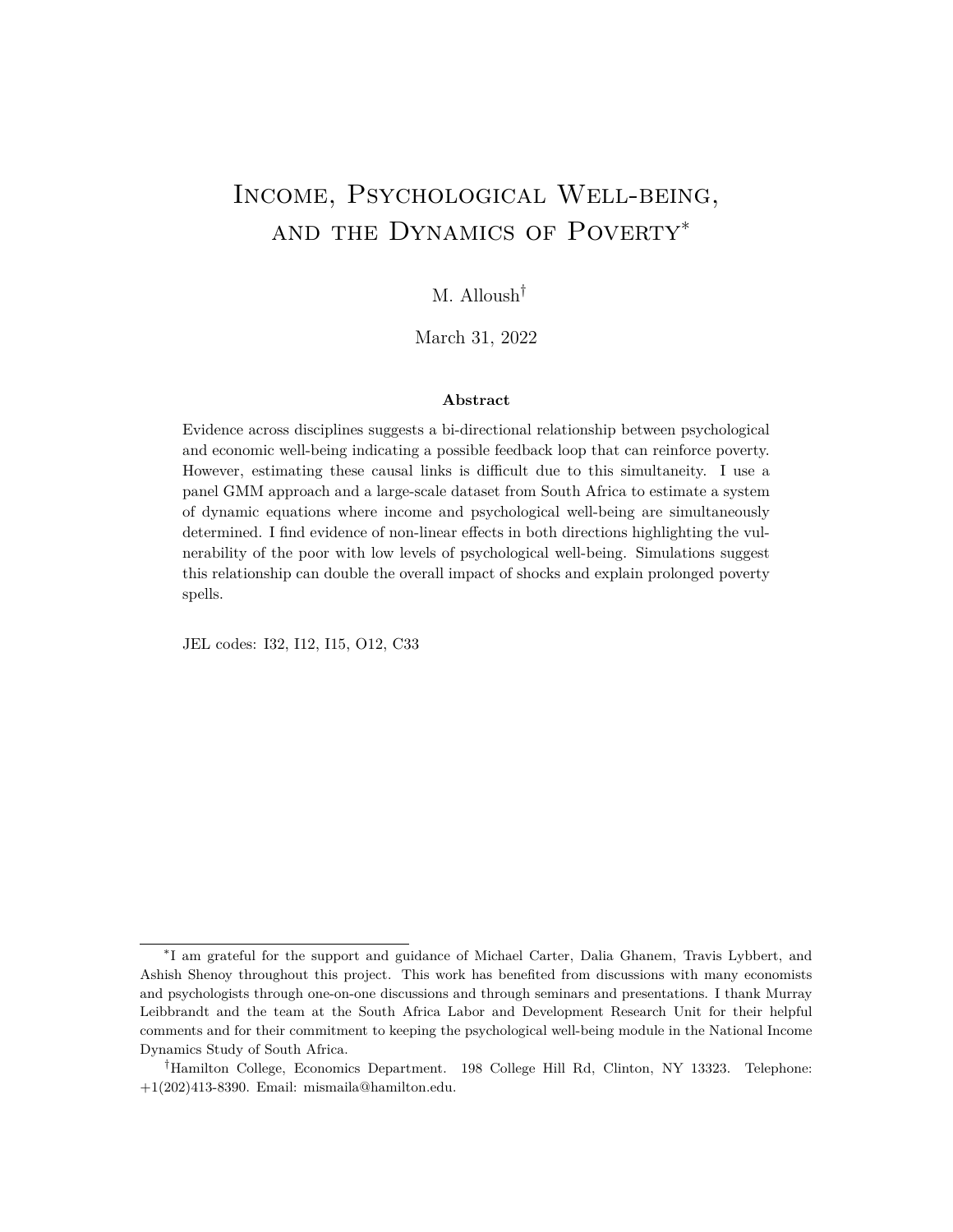### **E. Impulse Response Function (for online publication only)**

While in the system of equations used in this paper, I distinguish between household income and individual income, in this section, I abstract away from this distinction and I treat them as the same variable: however, I temper the effect of changes in CES-D on household income and reduce it to  $0.54$  times the estimated effect on individual income.<sup>[66](#page-0-0)</sup> Moreover, since I am considering small marginal changes or shocks, I ignore the estimated quadratic term. The simplified system of equations is the following:

$$
Dh_{i,t} = 1DD_{i,t} + 1Dh_{i,t-1} + De_{i,t}
$$
  

$$
DD_{i,t} = a_1 Dh_{i,t} + b_1 DD_{i,t-1} + Du_{i,t}
$$

I can represent these equations in the following matrix form:

$$
AY_{i,t} = BY_{i,t-1} + i_{,t}
$$

where  $Y_{i,t} = (Dh_{i,t} - DD_{i,t})$ ,  $I_{i,t} = (De_{i,t} - Du_{i,t})$ ,  $A = \begin{bmatrix} 1 & -1 \\ -a_i & 1 \end{bmatrix}$  $\begin{bmatrix} 1 & -1 \\ -a_1 & 1 \end{bmatrix}$  and  $B =$ 

<sup>1</sup> 0  $\begin{pmatrix} 0 & b_1 \\ b_1 & b_2 \end{pmatrix}$ , which can be rewritten as:

$$
Y_{i,t} = A^{-1}BY_{i,t-1} + A^{-1}_{i,t}
$$

A Wold decomposition of the above equation gives the following:

$$
Y_{i,t} = (A^{-1}B)^j A^{-1}{}_{i,t-j}
$$

This decomposition allows me to look at the effects of shocks (in ) on  $Y_{i,t}$  over time. For example, an income shock of size 1 in time  $t - j$  has the following effect on  $Y_{i,t}$ :

$$
\frac{Y_{i,t}}{e_{i,t-j}} = (A^{-1}B)^j A^{-1} e_1
$$

where  $e_1 = (1 \ 0)$ . Figure E1 shows the plot of the impulse response function of a negative shock to income over time. The dotted black line shows the impulse response for an AR(1) process that ignores psychological well-being.<sup>[67](#page-0-0)</sup>. The solid blue line shows the

 $^{66}$ This is the lower bound of the 95% confidence interval of the estimated effect of changes in individual income on household income per capita (this is calculated by estimating a system of equations that includes the effect of individual income on household income per capita.)

 $67$ The coefficient on lagged individual income is estimated from the data to be 0.71.